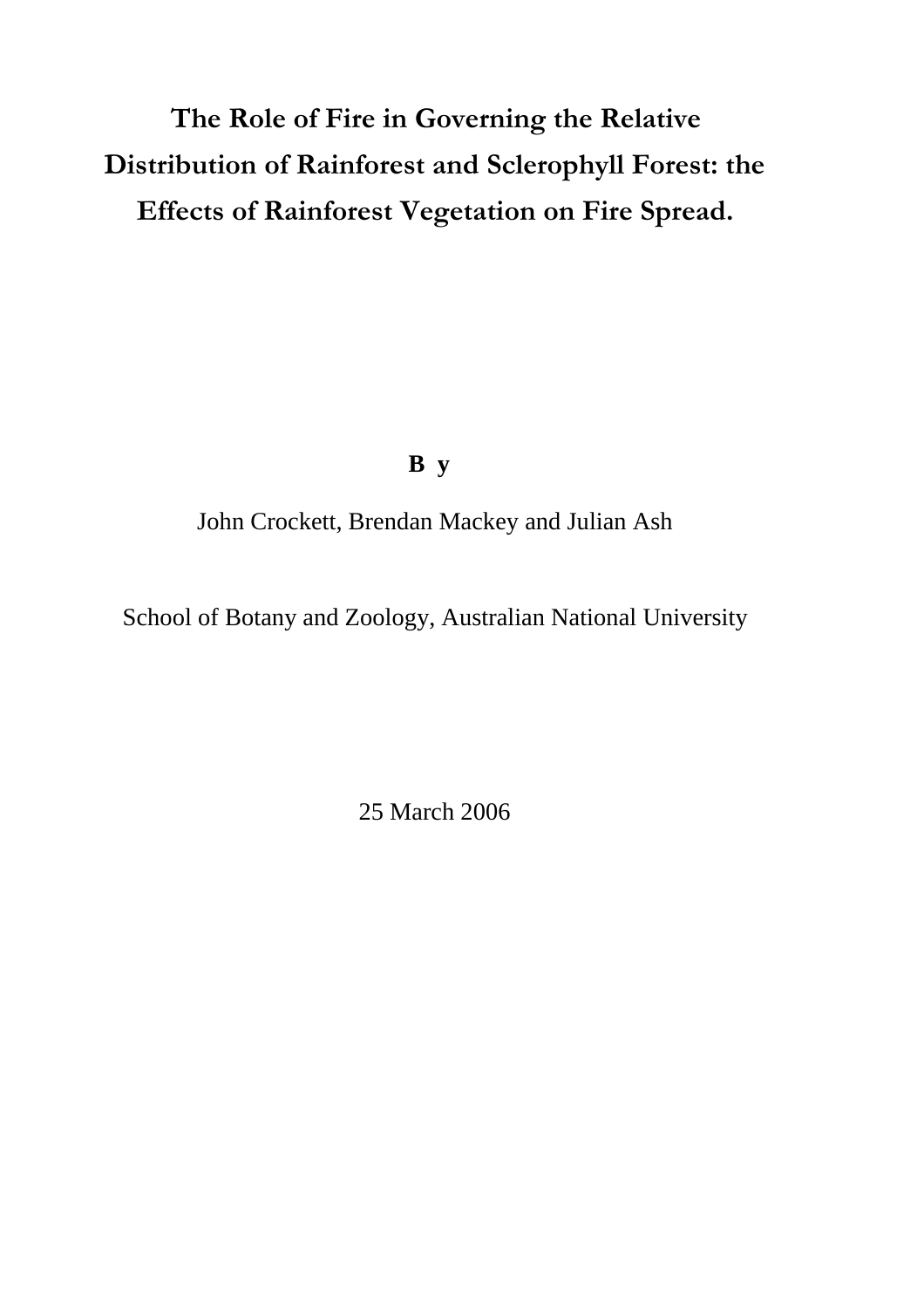# **Acknowledgments**

Special thanks to Steve and Robyn Teding van Berkout at the Edith and Joy London Foundation, Kioloa, for their help and friendship.

Thanks to : John Ashton (Shoalhaven Group Captain of the Rural Fire Service) for help with the location of study sites; to Malcolm Gill and Peter Moore (CSIRO) for advice and loan of equipment for the leaf flammability experiment; to Gary Douglas, Ian Dicker and others with State Forests Batemans Bay for help organising the experimental burn and to Terry Murphy for technical assistance.

Thanks to the Australian Flora Foundation for a grant which enabled the purchase of data logging equipment used in this project.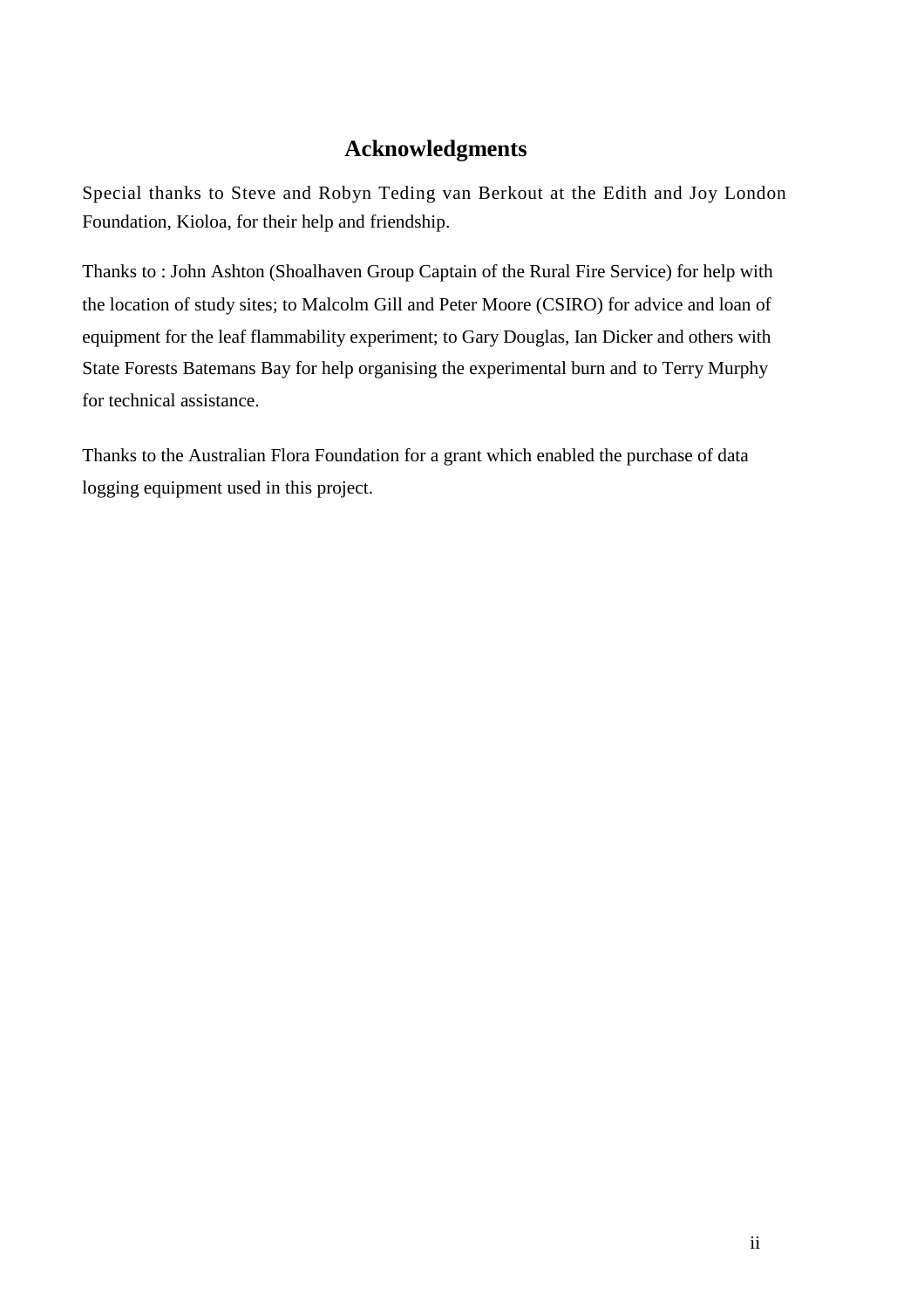#### **Abstract**

This project was undertaken to examine the potential importance of fire in governing the relative distribution of rainforest and sclerophyll forest, and the width and position of the boundary between them. Rainforest patches in south coastal N.S.W. were studied. The aim of the project was to use a general fire model to examine the factors important to suppressing fire in rainforest, that is to determine the effect of rainforest vegetation on certain key variables important to determining fire behaviour. Microclimates in the rainforest, sclerophyll forest and the boundary between were characterised and compared. It was shown that there are consistent differences in the microclimates of the vegetation types studied: the microclimate of the rainforest is more buffered from extremes in external conditions than sclerophyll forest or the boundary vegetation.

A litter moisture model was developed and used to examine the effect of altered microclimatic conditions and canopy cover on fuel drying in the different vegetation types. Modelling litter moisture shows that microclimatic conditions in the rainforest cause leaf litter to retain moisture for longer than litter in the other vegetation types. Work also focused on determining the possible effects of live rainforest and boundary vegetation on fire suppression. A leaf flammability experiment was conducted to test the ignitability of leaves from rainforest and sclerophyll species in a muffle furnace. An experimental burn was conducted to test the effect if vines, common to rainforest boundaries, have an effect on the forward progress of a fire burning through sclerophyll forest. Vegetation surveys were conducted at the line of extinguishment of past fires to examine if there were differences in the structure of the understorey vegetation between rainforest, rainforest boundaries and sclerophyll forest that may influence where fires of different intensities go out. This surveying and experimentation showed that differences in the nature of the live vegetation between rainforest, boundaries and sclerophyll forest directly contribute to the flammability of the vegetation.

By examining what suppresses fire in rainforest, and using the fire model to examine when rainforest is likely to burn, it is possible to gain insights into the importance of fire in determining the relative distribution of rainforest and sclerophyll forest in temperate areas, and in governing the position and width of rainforest boundaries. It was found that rainforest and rainforest boundaries will burn when litter moisture is very low, however, the flammability of rainforest and rainforest boundaries remains well below those of sclerophyll forest even during extreme fire weather and fuel dryness conditions. It is concluded that increasing the frequency of fire may impact upon rainforest distribution or the nature of the boundary. The techniques used in the study may be used for the control or prevention of fire in disturbed rainforest or in mixed vegetation containing rainforest. Information regarding the suppressive effect of vines may be useful to the identification of fire retardant vegetation for use in minimising damage to property and from bushfires.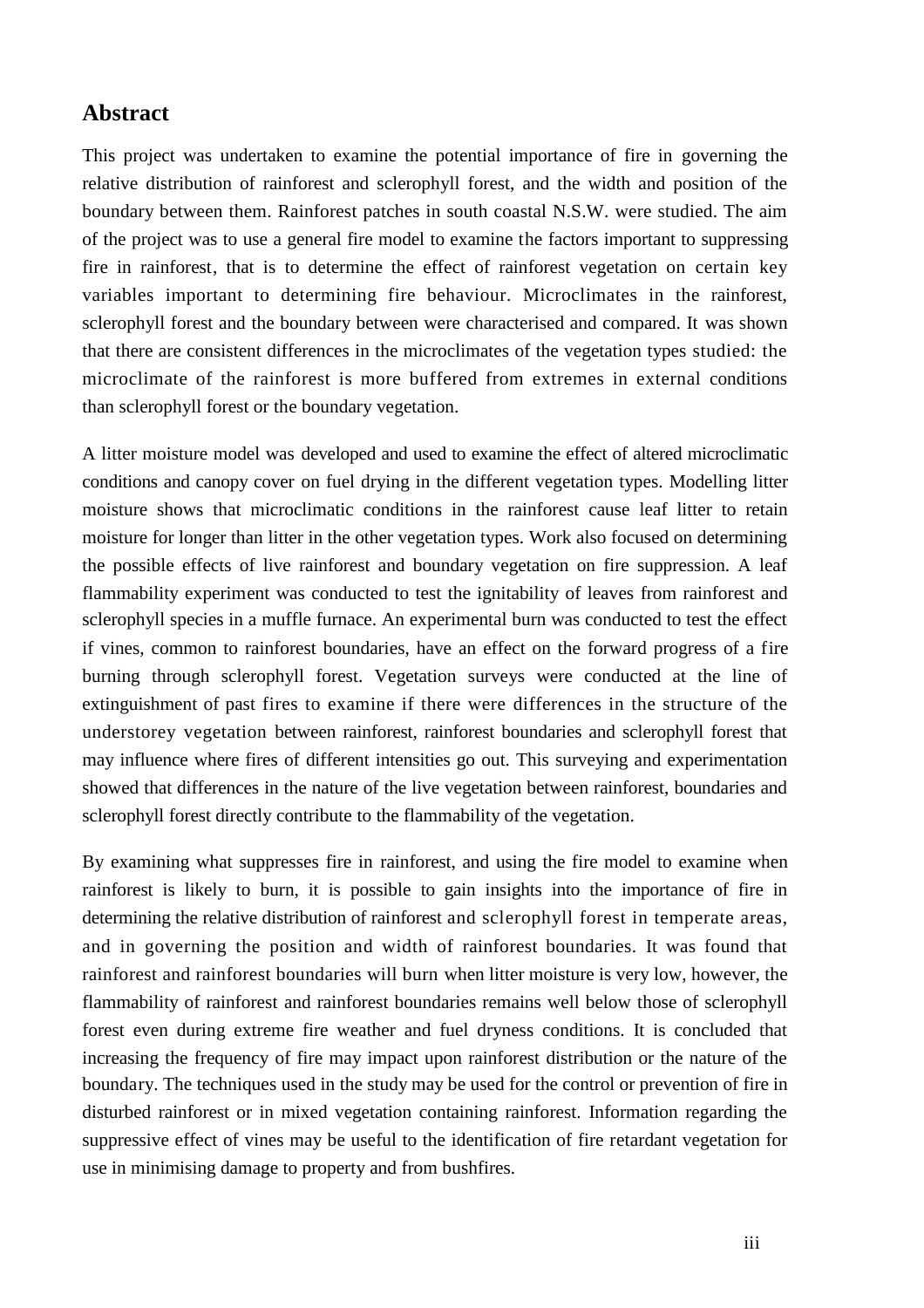# **Table of Contents**

|                          | <b>Acknowledgments</b>                                                                                                                                                                          | $\overline{\mathbf{u}}$                                               |
|--------------------------|-------------------------------------------------------------------------------------------------------------------------------------------------------------------------------------------------|-----------------------------------------------------------------------|
| <b>Abstract</b>          |                                                                                                                                                                                                 | iii                                                                   |
| 1.1<br>1.2<br>1.3<br>1.4 | <b>Section 1. Introduction</b><br>Project Overview and Aims.<br>Characteristics of Rainforest and Sclerophyll Forests.<br>Modelling Fire Behaviour.<br>Project Outline and Specific Objectives. | $\mathbf{1}$<br>$\mathbf{1}$<br>$\overline{2}$<br>$\overline{4}$<br>8 |
| 2.1<br>2.2<br>2.3<br>2.4 | <b>Section 2. Microclimatic sampling.</b><br>Aims and Objectives.<br>Methods and materials.<br>Results.<br>Discussion.                                                                          | 9<br>9<br>10<br>11<br>19                                              |
| 3.1<br>3.2<br>3.3<br>3.4 | Section 3. Dead fuel loads and their moisture content.<br>Aims and Objectives.<br>Methods and materials.<br>Results.<br>Discussion.                                                             | 20<br>20<br>21<br>23<br>28                                            |
| 4.1<br>4.2<br>4.3<br>4.4 | <b>Section 4. Leaf flammability experiment</b><br>Aims and Objectives.<br>Methods and materials.<br>Results.<br>Discussion.                                                                     | 29<br>29<br>30<br>31<br>35                                            |
| 5.1<br>5.2<br>5.4        | Section 5. The direct effect of green foliage on fire spread<br>Aims and Objectives.<br>Methods and materials.<br>5.3 Results.<br>Discussion.                                                   | 36<br>36<br>37<br>37<br>41                                            |
| 6.1<br>6.2<br>6.3<br>6.4 | Section 6. The extinguishment of fires and the damage they do<br>Aims and Objectives.<br>Methods and materials.<br>Results.<br>Discussion.                                                      | 42<br>42<br>43<br>44<br>47                                            |
| 7.1<br>7.2               | <b>Section 7. Synthesis and discussion</b><br>Application of fire model.<br>General Discussion.                                                                                                 | 49<br>49<br>54                                                        |
|                          | <b>References</b>                                                                                                                                                                               | 59                                                                    |

# **Appendix 1**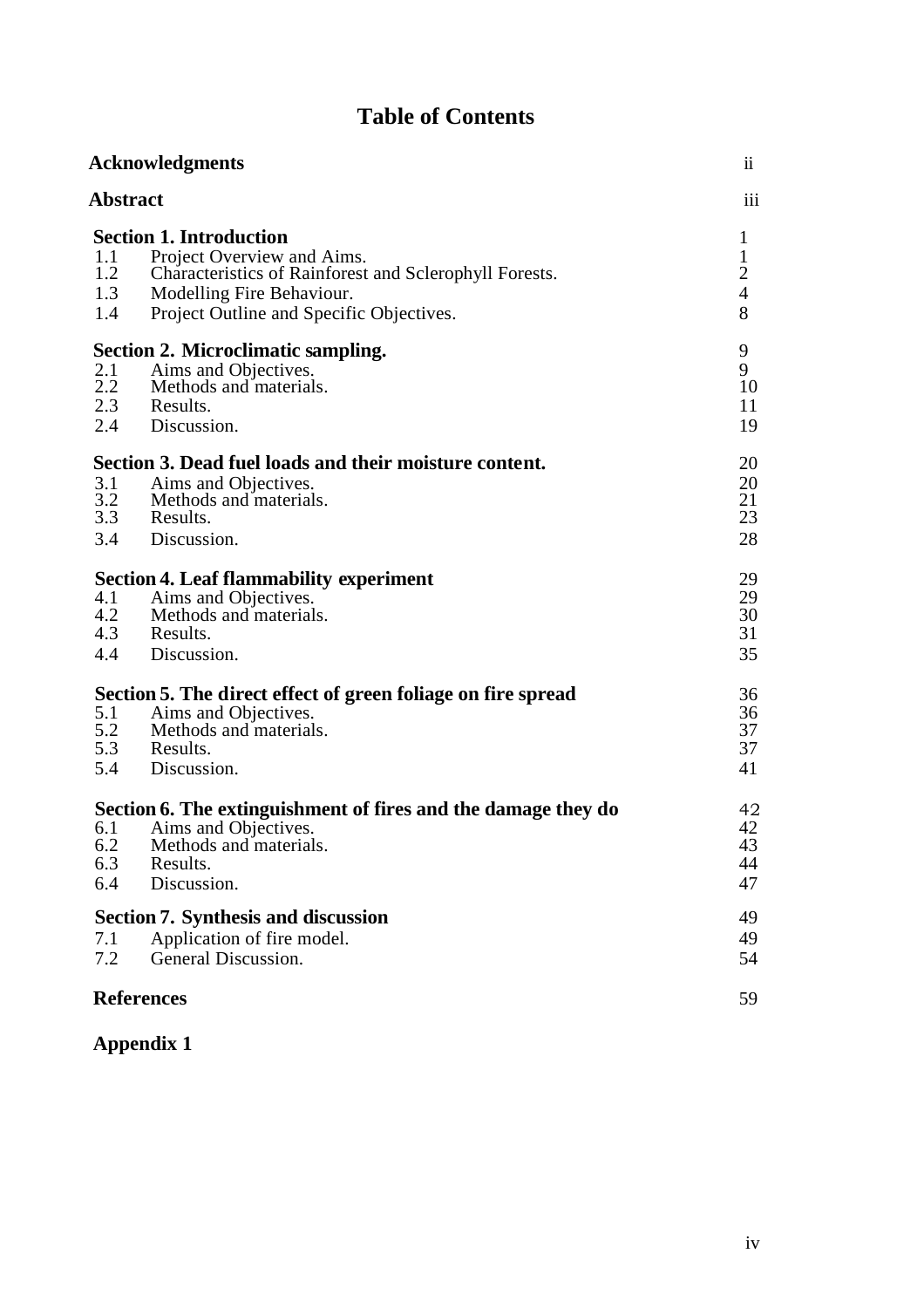#### **Section 1. Introduction**

#### **1.1. Project Overview and Aims**

Broadly, there are two distinct forest types occurring in the wetter regions of eastern Australia, these are rainforests and sclerophyll forests which have an overstorey dominated by species of *Eucalyptus.* In temperate areas of eastern Australia, rainforest is distributed as patches within sclerophyll forest, occupying wetter sites such as gullies and south facing slopes (Webb and Tracey, 1981a,b; Helman, 1983, Yates, 1989, Barrett and Ash, 1992). These two forest types are composed of very different species associations and are structurally distinct (Howard, 1981; Webb and Tracey, 1981a,b). These differences lead to differences in flammability: closed forest types such as rainforest are less flammable than open sclerophyll forest (McArthur, 1967; Uhl and Kaufmann, 1990). Rainforest may be considered the climax community of phyrric succession in the tall open sclerophyll forests of south eastern Australia. Prolonged fire free periods are necessary for rainforest to become the dominant vegetation type (Cremer, 1960; Ashton, 1981a,b; Howard, 1981; Unwin *et al .,* 1985; Unwin, 1989). Past work has suggested that in certain topographic locations, rainforest and sclerophyll forest may not be in equilibrium but that there is a dynamic relationship in which distributions are determined by the impact of fire (Webb and Tracey, 1981b; Helman, 1983; Ash, 1988; Yates, 1989; Mullen, 1995). In places, rainforest may be restricted to positions offering microclimatic protection from fire (Webb and Tracey, 1981b; Yates, 1989, Mullen, 1995: Ash, 1988).

The relative importance of fire in limiting rainforest distribution compared with physiological factors is not well understood. The aim of this project is to examine differences in the flammability of rainforest and sclerophyll forest in order to better understand the influence of fire in governing the relative distribution of rainforest and sclerophyll forest in temperate areas. Differences in the flammability of rainforest and sclerophyll forest are examined by modelling fuel drying and potential fire spread in both forest types and in the boundary zone between the two. A general model incorporating the key variables that affect bushfire behaviour is used to examine how the rate of spread of fire would differ between the different forest types under the same set of external conditions. To use the fire model the effect of vegetation type on the key parameters must be determined. By modelling key factors it is possible to determine what causes fire to be suppressed in rainforest and, from weather records, the potential frequency of rainforest being burnt can be determined. By understanding what controls fire in rainforest, it is possible to gain insights into the influence of fire in controlling the relative distribution between rainforest and sclerophyll forest. If rainforest can be frequently burned, distribution may be very dependant on fire, if rainforest never burns then fire cannot limit distribution, and edaphic influences on plant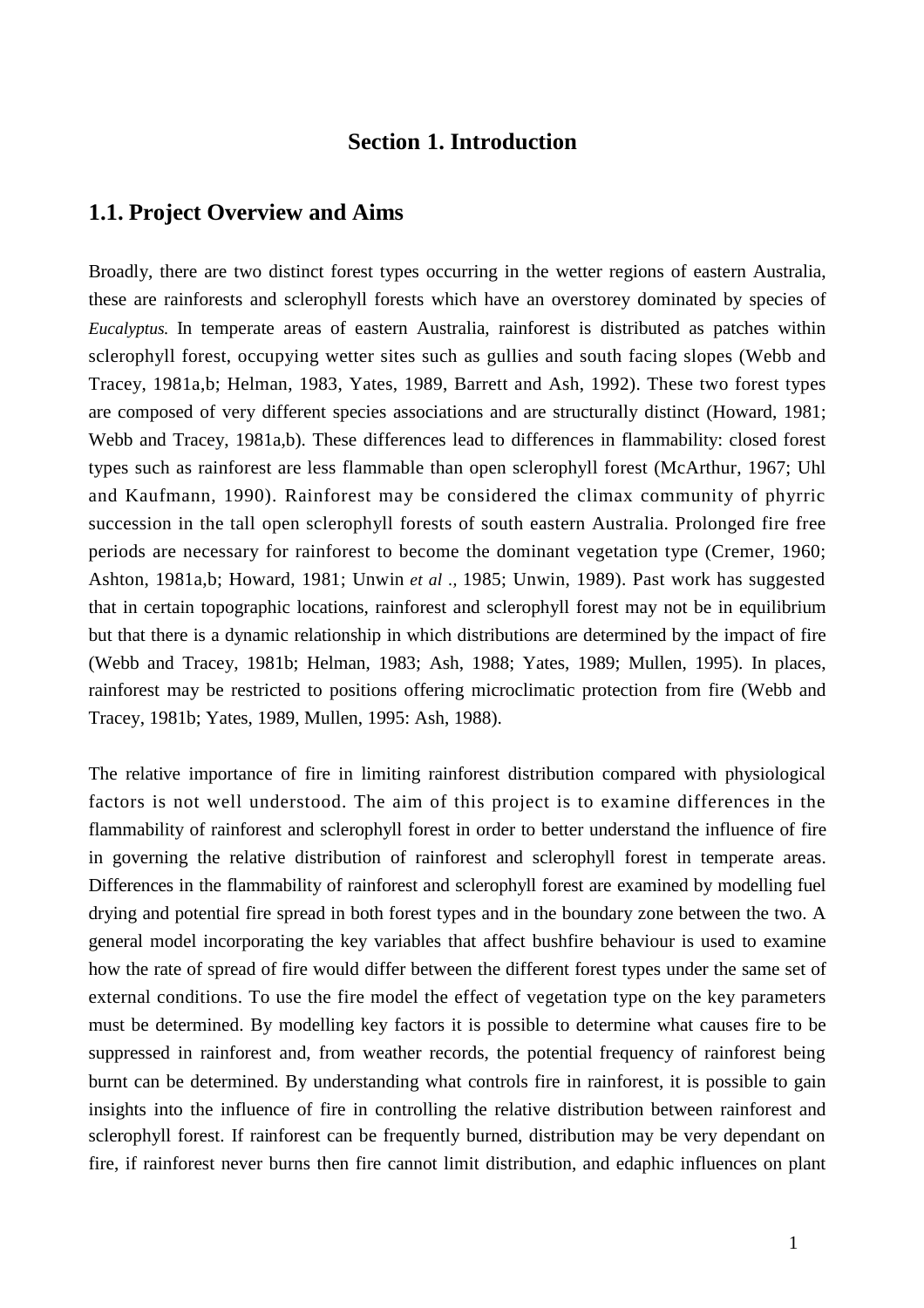growth must be stronger determinants of distribution.

This study is important because, in contrast to fire in flammable vegetation types such as eucalypt forest and pine forest, very little is known about what controls fire spread in relatively nonflammable vegetation types. In particular, there is very little research on the natural conditions which extinguish fire. This has implications regarding the management of fire for rainforest conservation (Gill, 1977), the conservation of rainforest being a concern worldwide. Understanding what limits fire spread in rainforest, or alternatively, when rainforest will burn, may also have significant implications in terms of the management of bushfires for the protection of property and life. The threat of bushfire in Australia has always been a critical issue. Following the devastating fires around Sydney in 1994, there has been renewed interest in identifying non-flammable species and vegetation types (Gill and Moore, 1996). This study should provide answers to questions about what causes fire suppression in rainforest. This study is also important for gaining a better understanding of how fire will move through a landscape, information that could be used when fighting or controlling bushfires. The fires in the rainforests of Indonesia occurring this year (1997) further highlight that rainforest will burn under certain circumstances, this study may shed light on the causes of this disaster and assist in preventing the same happening elsewhere in the world.

#### **1.2. Characteristics of rainforest and sclerophyll forests**

Rainforest is distinguished from eucalypt dominated forest on the basis of structure, range of lifeforms, floristic composition and response to disturbance, especially fire. Rainforests are closed forests which generally have a canopy cover >70%, usually >95%, which means light levels on the forest floor are only 2-3% of daylight (Cremer, 1960; Specht, 1981; Barrett and Ash, 1992). Sclerophyll forest is defined by the predominance of *Eucalyptus* species in the canopy. These share the characteristics of an open canopy and pendulous leaves allowing >15% of daylight to penetrate. Regeneration of *Eucalyptus* does not occur at light levels below 5-10% of daylight and so they are excluded from rainforest (Ashton, 1981a,b; Webb and Tracey, 1981a; Barrett and Ash, 1992; Adam, 1994). Rainforest communities are composed of shade tolerant plant species very different to those of the sclerophyll forest (Cremer, 1960; Webb and Tracey, 1981a,b). Rainforest canopy species are able to regenerate beneath an undisturbed canopy or in small canopy gaps, and are not dependant on fire for regeneration (Adam, 1994). Rainforests are characterised by the prominence of woody life forms such as epiphytes and lianas (Webb and Tracey, 1981b), the understorey is typically sparse with only scattered shrubs, seedlings and ferns. There is a notable absence in rainforest of understorey herbaceous monocots, such as sedges and grasses, that are common in open sclerophyll forest (Howard, 1981; Webb and Tracey, 1981b).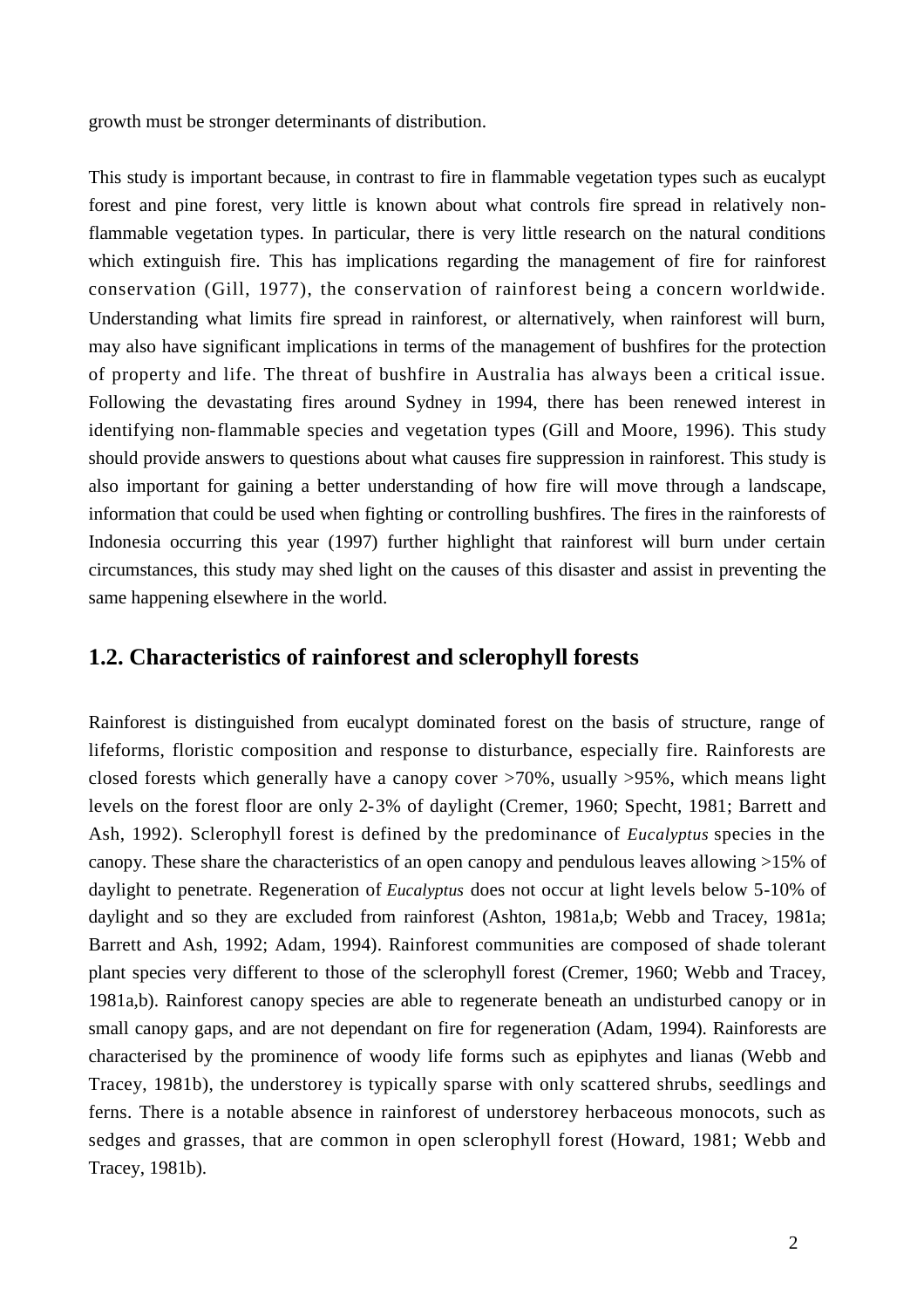Rainforest in eastern Australia is distributed within 100 km of the coast from north Queensland to Tasmania where annual rainfall exceeds 800 mm (Webb and Tracey, 1981b). Continuous areas of rainforest only occur where annual rainfall exceeds 1500 mm. Throughout most of eastern Australia, rainforest exists as patches within the surrounding sclerophyll forest (Webb and Tracey, 1981a,b). Edaphic factors, often related to topography, are important in determining the distribution of rainforest in relation to the surrounding sclerophyll forest. Rainforest cannot exist in marginal areas on poorly structured or infertile soils except in topographic refuges where there are supplementary supplies of water and nutrients. (Webb and Tracey, 1981a,b). Typically, rainforest occupies small areas in gullies and on south facing slopes where the effects of solar radiation and desiccating winds on evaporation are reduced, soil moisture is increased and nutrients and soil accumulate from upslope (Webb and Tracey, 1981a,b, Helman, 1983; Yates, 1989). Past work has shown that the distribution of the two forest types in relation to each other is determined by the physiological responses of the different tree species to microclimatic conditions (Barrett and Ash, 1992).

Despite the microclimatic conditions governing the relative distribution of rainforest and sclerophyll forest, there is evidence that often, the distribution of these forest types is not in equilibrium, and that the position and width of the boundary zone between them may not be stable (Ashton, 1981a,b; Gill, 1981; Unwin *et al.,* 1985 Unwin, 1989; Mullen, 1995). Rainforest patches are surrounded by a boundary where rainforest seedlings disperse into the surrounding sclerophyll forest. This boundary may be extremely sharp, or there may be a broad transition between the two forest types. In the tropical north, where there is a pronounced annual dry season facilitating regular low-intensity fires, boundaries are narrow; in temperate areas boundary widths and distributions are more variable. There may be an extensive transition where rainforest dispersal leads to a continuous rainforest canopy under eucalypt emergents (Ashton, 1981a,b; Webb and Tracey, 1981a,b; Ash, 1988; Mullen, 1995), this has been termed mixed forest (Cremer, 1960). In places, extensive rainforest colonisation has lead to its existence in areas that would be considered marginal habitat for rainforest such as north facing slopes (Mullen, 1995). In other areas it can be observed that sites suitable for rainforest are often occupied by wet sclerophyll forest (Webb and Tracey, 1981a,b; Ashton, 1981a,b; Mullen, 1995).

Anomalies in the relative distribution of rainforest and sclerophyll forest in temperate Australia have a possible explanation in terms of an ecological interaction with fire. In Australia, bushfires are common and represent a powerful ecological force; many plant species have adapted to allow them to persist within a certain fire regime (Gill, 1975; Ashton, 1981b; Whelan, 1995). These responses are related to germination, seed storage, regeneration or increased growth in disturbed areas (Gill, 1975). Many species of the sclerophyll forest, in particular, *Eucalyptus,* have bark characteristics or regenerative responses, eg. lignotubers, allowing them to survive fire (McArthur, 1967) or recruit from seed after fire (Ashton, 1981a,b). There are very few non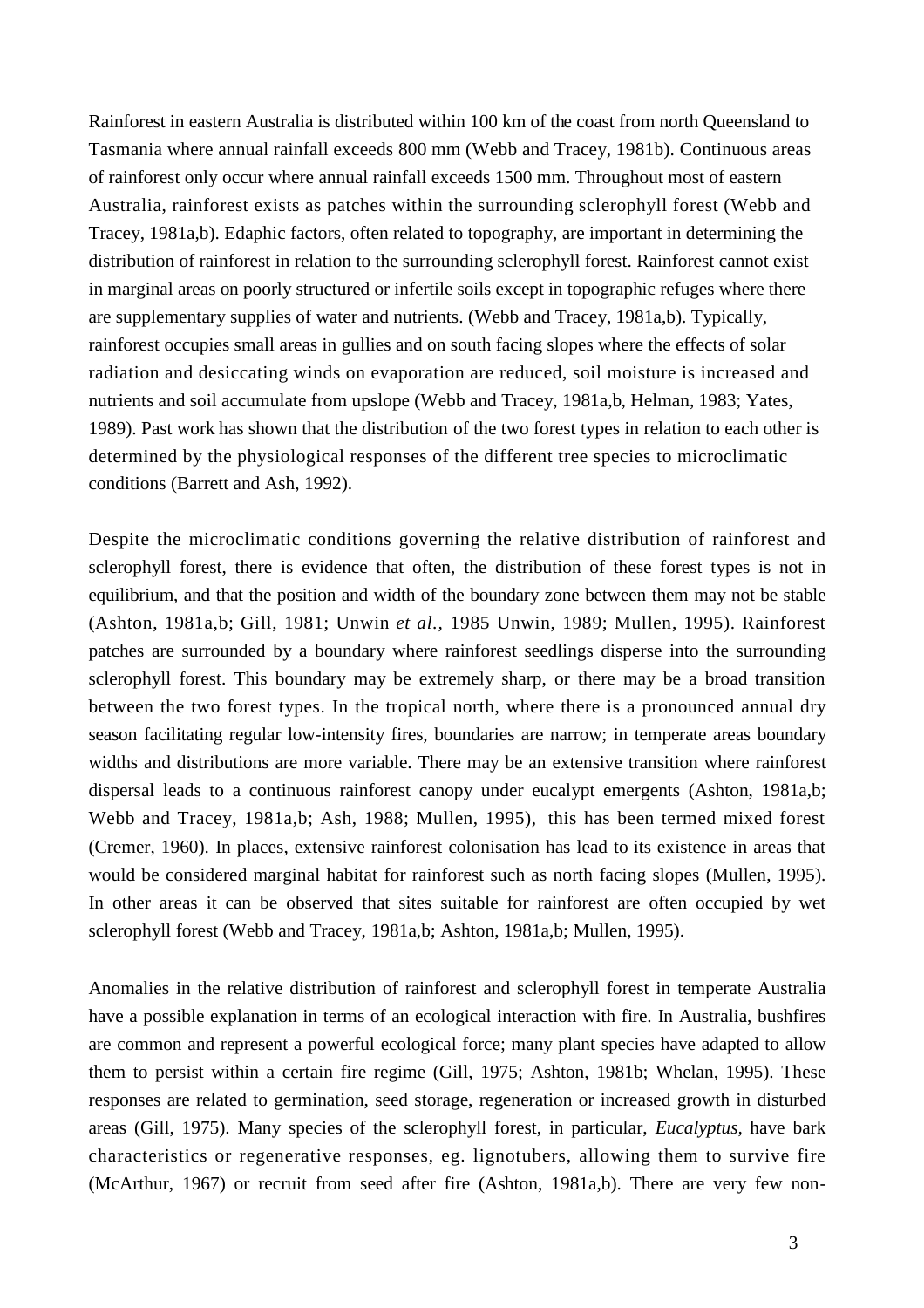flammable vegetation types in Australia, rainforest however, is relatively non-flammable.

Rainforest tree species have not evolved with frequent fire, and while they may regenerate well after a single fire, they are thin barked and repeated fires at short intervals may kill them (Ashton, 1981b; Stocker and Mott, 1981; Howard, 1981; Ash, 1988). Prolonged fire free periods may allow the expansion of rainforest into surrounding eucalypt forest, fire may impact upon rainforest distribution where rainforest is surrounded by sclerophyll forest (Cremer, 1960; Ashton, 1981a,b; Webb and Tracey, 1981a,b; Unwin *et al*., 1985; Ash, 1988; Unwin, 1989).

The position and width of rainforest boundaries is determined by an interaction between moisture, nutrient availability, topography and fire which leads to site specific variation in boundary types (Ash, 1988). Fire may exert considerable control on the position and width of rainforest boundaries (Webb and Tracey, 1981a,b; Heiman, 1983; Ash, 1988; Yates, 1989; Mullen, 1995), variations in fire regime are expected to influence the stability of boundaries (Unwin *et al*., 1985; Ash, 1988; Unwin, 1989). In comparison to the tropical north, there is far more variation in the frequency and intensity of fire in temperate Australia, and it is believed this may be responsible for the greater variation in rainforest distribution, and in the width and positions of rainforest ecotones (Unwin *et al*.*,* 1985; Ash, 1988; Unwin, 1989; Webb and Tracey, 1981a,b). Rainforest in south eastern Australia may be restricted to gullies and south facing slopes because these positions provide microclimatic protection from fuel drying and fire spread (Webb and Tracey, 1981b; Heiman, 1983; Ash, 1988; Yates, 1989; Mullen, 1995). The variation in boundary characteristics may be due to site specific differences in vulnerability to bushfires (Ash, 1988). The importance of fire in limiting the distribution of temperate rainforest in comparison with topographic effects on microclimate and nutrient status is not well understood. The key to understanding the relationship between rainforest and surrounding sclerophyll forest lies in determining the specific effects that rainforest vegetation may have on the spread of fire.

#### **1.3. Modelling fire behaviour**

The occurrence and behaviour of bushfires; whether they ignite, their intensity, and their rate of spread, is determined by the physical and chemical reactions of combustion. A simple fire model links fuel, moisture and oxygen as principle determinants of fire intensity (Luke and McArthur, 1978; Whelan, 1995). Bushfire behaviour is influenced by a complex interaction between a number of groups of factors operating at different scales. Topography and climate and the effect they have on the vegetation and fuel determine the likelihood of ignition and subsequent fire behaviour (Luke and McArthur, 1978; Cheney, 1981; Chandler *et al*., 1983; Whelan, 1995). Fire behaviour is ultimately determined by the amount of energy stored in the fuel. The most important fuel in forest fires is the fine dry litter on the forest floor. The availability of litter for consumption by fire is dependant upon its moisture content. Meteorological conditions affect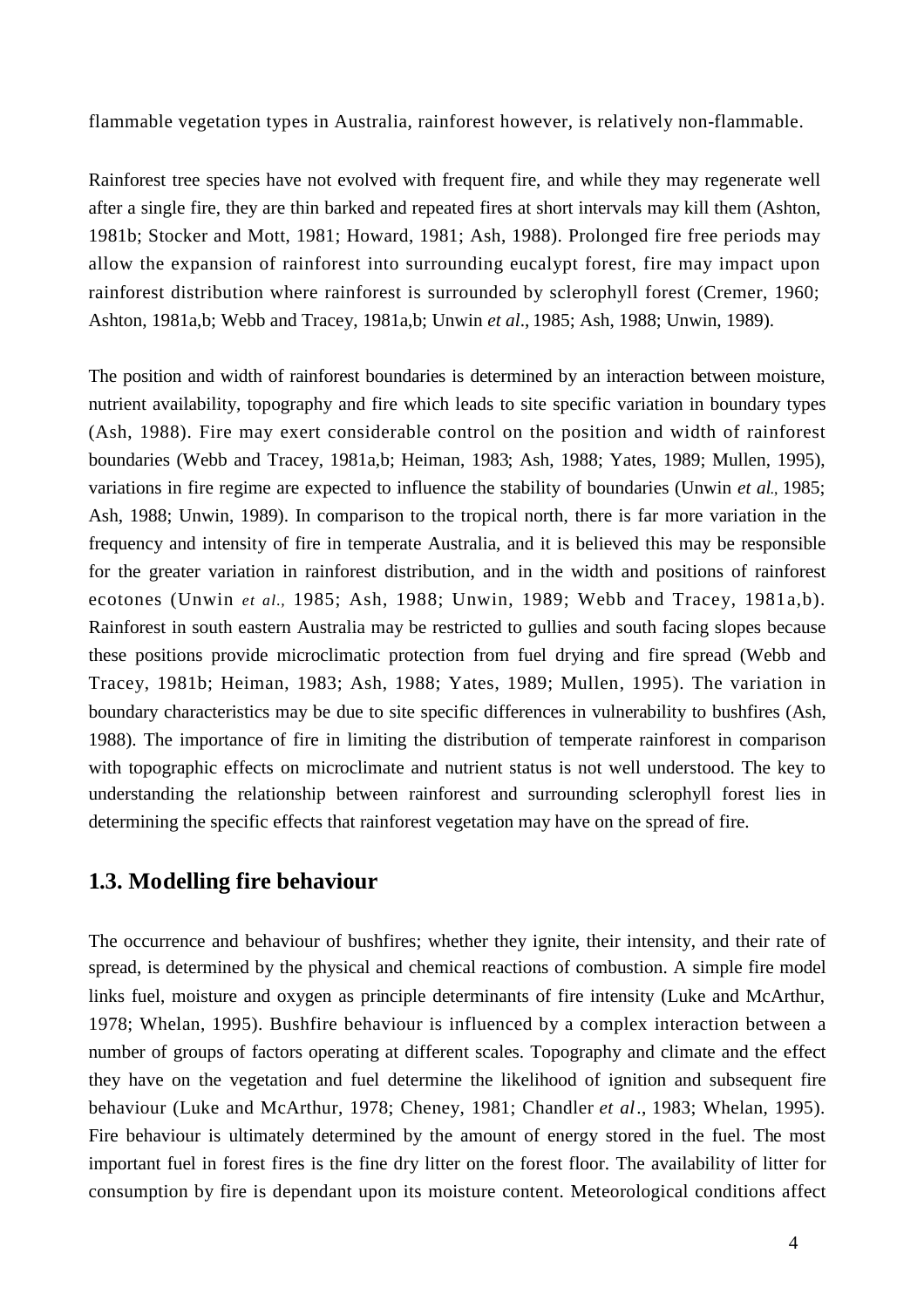both the possibility of ignition and fire behaviour. Time since rainfall, and conditions since rain will determine fuel moisture content. During a fire the most important meteorological variable influencing fire behaviour is wind speed. Wind speed is important because it both supplies oxygen and determines fuel preheating. The effects of topography are both direct and indirect. Direct effects include the influence of slope on fire behaviour and microclimatic effects on fuel drying. Topography has an indirect effect on fire behaviour because it directly affects the distribution of different vegetation types. The nature of the vegetation at a site will influence fire behaviour through affecting wind speed, fuel type and distribution, and microclimatic effects on fuel moisture (McArthur, 1967; Luke and McArthur, 1978; Whelan, 1995). The interaction between these determinants of fire behaviour is summarised in Figure 1.1.

Study of the factors controlling the behaviour of bushfires has lead to the development of methods for both measuring and predicting fire behaviour. There are various fire front characteristics that are used to describe and quantify fires, these include; the dimension and orientation of the flames, the rate of spread of a fire, the weight of the fuel consumed and the duration of flaming combustion (residence time). Certain measures are combined to derive expressions of the energy released by the fire eg. combustion rate and fire intensity (McArthur and Cheney, 1966; McArthur, 1967; Luke and McArthur, 1978; Cheney, 1981; Chandler *et al*., 1983; Gill and Knight, 1988). The rate of forward spread of a fire is the most commonly used measurement of fire behaviour, and is relatively easy to estimate (McArthur and Cheney, 1966). Rate of spread can be combined with estimates of the weight of the fuel and the heat yield of the fuel to determine fire intensity.

The major factors affecting the behaviour of bushfires (see Figure 1.1) are well understood. This knowledge has been used to develop models and meters that predict the rate of spread and intensity of fires in a specific vegetation types (such as grassland and sclerophyll forest) from conditions in the open (Cheney, 1968; McArthur, 1967; Luke and McArthur, 1978; Noble *et a*l.*,* 1980; Cheney, 1981; Crane, 1982, Chandler *et al.,* 1983). If the model is applied to a different vegetation type the effect of the key variables remains the same but the effect of the vegetation type on the parameters must be determined (McArthur, 1967; Luke and McArthur, 1978; Whelan, 1995). Equation 1.1 was used to estimate the rate of forward spread of fire spread  $(R, m hr^{-1})$  from fuel load (F, kg m<sup>-2</sup>), fuel moisture (M, wet weight/dry weight), wind speed (V, m s<sup>-1</sup>), slope (S, degrees: + upslope, - downslope), and any possible suppressive effect of the live , vegetation (Z). The constants used are those derived from empirical study of fire in eucalypt forest (McArthur 1967), parameter values are determined from microclimatic differences between the forest types. Details about the specific effects on the key variables and how vegetation type will affect each are described in following paragraphs.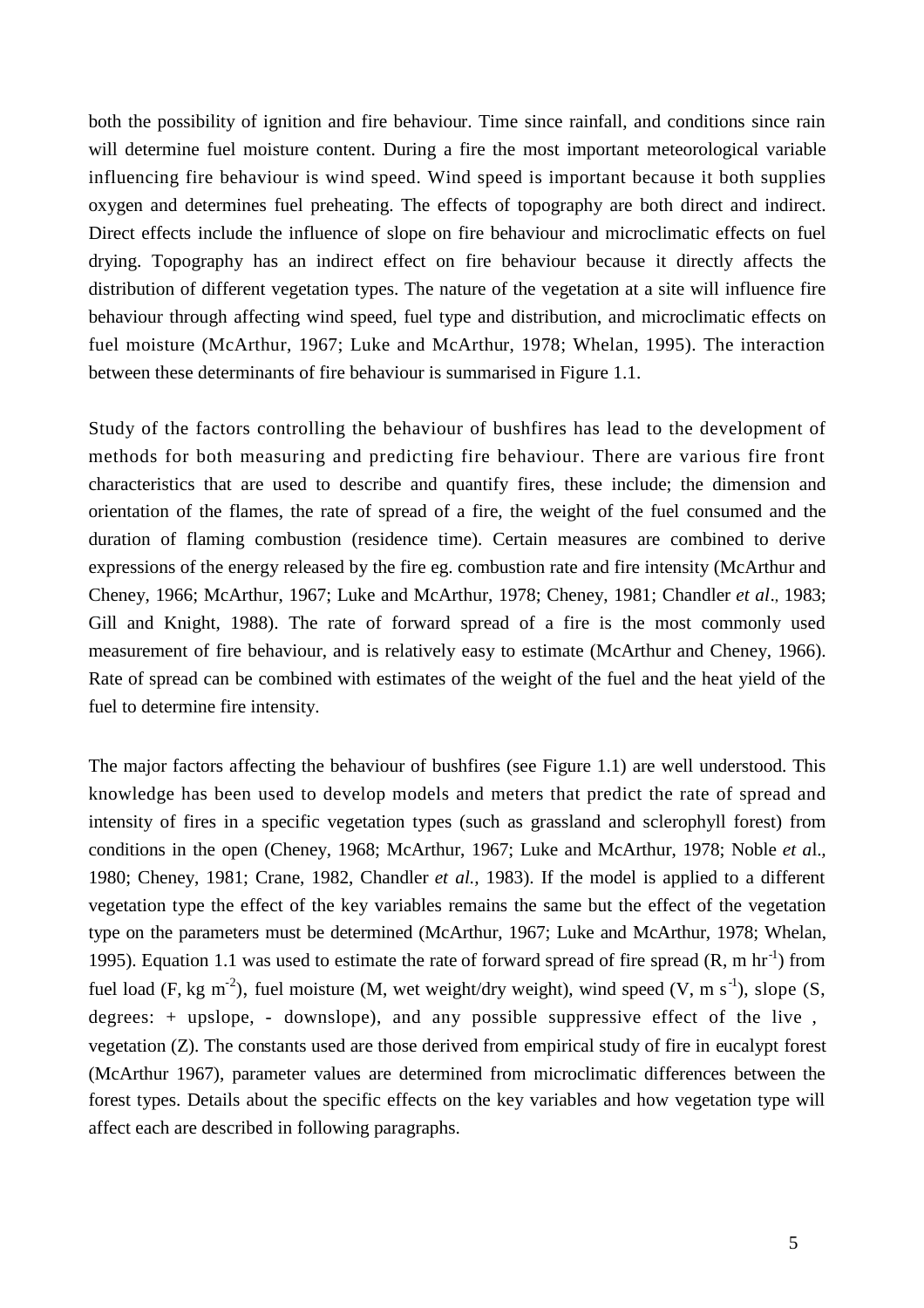$$
R = e^{(c_1 + \ln(F)) + c_2 V + c_3 S - \ln(Z) - c_4 M)}
$$

where  $R =$  Rate of fire spread, m/hr  $F =$ Fuel dry wt,  $k \varrho/m^2$ *V =* Wind velocity, m/sec *S =* Slope in direction of fire, ± degrees  $Z =$ Foliage suppression effect *M =* Fuel moisture content, wet wt as proportion dry wt  $c_1 = 4.317$  $c_2=1.1$  $c_3 = 0.0693$  $c_4=20$ 

Equation 1.1: Fire spread equation.

The rate of forward spread and the intensity of a fire increases linearly with increases in fuel loads, fuel loads are determined by both the living and dead organic material available for consumption by fire (McArthur, 1967; Cheney, 1968; Luke and McArthur, 1978; Chandler *et al.,* 1983). The distribution and the average size of fuel may also be important as finer fuels that are well aerated ignite more quickly and because fuel may be distributed to allow fire to burn easily into the crowns of trees (Luke and McArthur, 1978). Leaf litter and other fine material on the forest floor is the most influential fuel component in most forest fires. Fuel loads are potentially lower in rainforest than in open forest because moist conditions allow for the rapid decomposition of ground litter and because rainforest leaves are thinner and decay faster than tough sclerophyllous litter (Howard, 1981; Whelan, 1995). There are also questions about how the nature of the live vegetation in different forest types may influence fuel load and consequently, fire behaviour. In rainforest there is an absence of understorey herbs, shrubs and monocots such as sedges and grasses that form an important fuel component in open sclerophyll forest (Howard, 1981; McArthur, 1967; Webb and Tracey, 1981b). Differences in the moisture content and chemistry of live fuels are also known to affect combustion (Pompe and Vines, 1966; King and Vines; 1969; Vines, 1981; Chandler *et al.,* 1983). Chemical influences include the effect of inorganic (mineral) constituents and the effect of organic substances (Vines, 1981). Organic compounds such as fats, oils and waxes facilitate ignition at relatively low temperatures (Pompe and Vines, 1966; Vines, 1981; Chandler *et al.,* 1983). Some plant species that dominate in open sclerophyll forest, such as *Eucalyptus,* contain large amounts of essential oils and they are normally found in the outer parts of plants, particularly in leaves (Chandler *et d.,* 1983). More study is required to assess potential differences in the flammability of leaves from rainforest and sclerophyll forest based on the effects of moisture content or the presence of inorganic and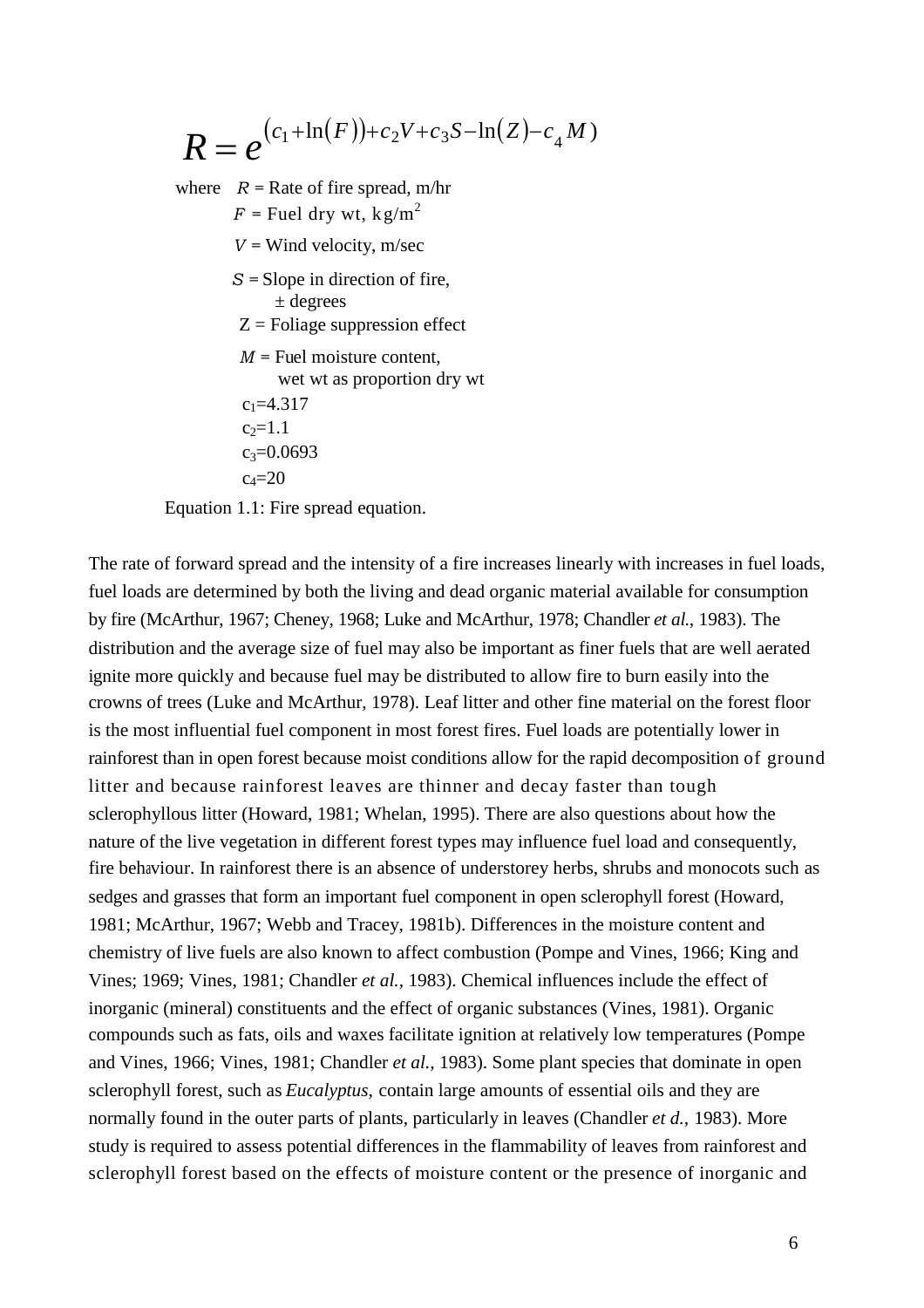organic substances (Whelan, 1995).

The behaviour of fire is not only dependant upon the amount of fuel present, but also on the proportion of the fuel that is available to be burnt. The moisture content of the fuel has a direct and important influence on fuel availability and rate of spread (see Equation 1.1), and the intensity of fire increases exponentially with decreases in fuel moisture (Luke and McArthur, 1978; Cheney, 1981; Chandler *et d.,* 1983). Fine fuels in eucalypt forests become flammable when moisture content falls below about 20% (McArthur, 1967; Luke and McArthur, 1978; Cheney, 1981). Forest fuels absorb moisture from precipitation or directly from the atmosphere, losing moisture through evaporation. The rate of fuel drying after rain is a critical factor in determining potential flammability, most models predicting the behaviour of fire incorporate a drought index to express the increased availability of fuel as litter or grass dries (Cheney, 1981).

Empirical evidence related to drying of both dead grass and forest litter shows large amounts of moisture are lost quickly in the drying process, while a small amount persists permanently (Luke and McArthur, 1978). At moisture contents below 15%, the moisture content of fuel varies by absorption from and desorption into the atmosphere. In this state, moisture content will vary hourly and diurnally with the temperature and humidity of the air (McArthur, 1967; Luke and McArthur, 1978). McArthur (1967) determined the potential moisture contents of eucalypt fuels for a range of air temperatures and humidities, and included the measure in his fire danger meters. The drought index and moisture estimations developed by McArthur (1967) accurately predict moisture content in open eucalypt forests, but there is difficulty in applying them to rainforest because shading has an effect on moisture loss (McArthur, 1967; Luke and McArthur, 1978; Uhl and Kaufmann, 1990; Whelan, 1995). To determine differences in the flammability of rainforest and sclerophyll forest, it is necessary to quantify microclimatic differences between the two forest types, and relate this to fuel drying.

The other important parameters affecting fire spread are wind speed and topography; topography has an important direct effect as fire burns faster uphill and slower downhill (McArthur, 1967; Luke and McArthur, 1978; Cheney, 1981; Chandler *et al*., 1983). The rate of forward spread of a fire increases exponentially with increases in wind speed and slope, the inverse is true when fire burns against the wind or downhill (McArthur, 1967). The importance of both wind speed and slope in promoting fire spread lies in their effects on radiation transfer and fuel preheating. Topography and wind direction determine the combined effect of the slope and wind speed during a fire. Topography and wind interact during intense fires and spotting is less likely to lead to fires on slopes in the lee of the prevailing wind (Luke and McArthur, 1978; Cheney, 1981, Chandler *et al.,* 1983).

Topography and the prevailing wind direction also interact to determine the moisture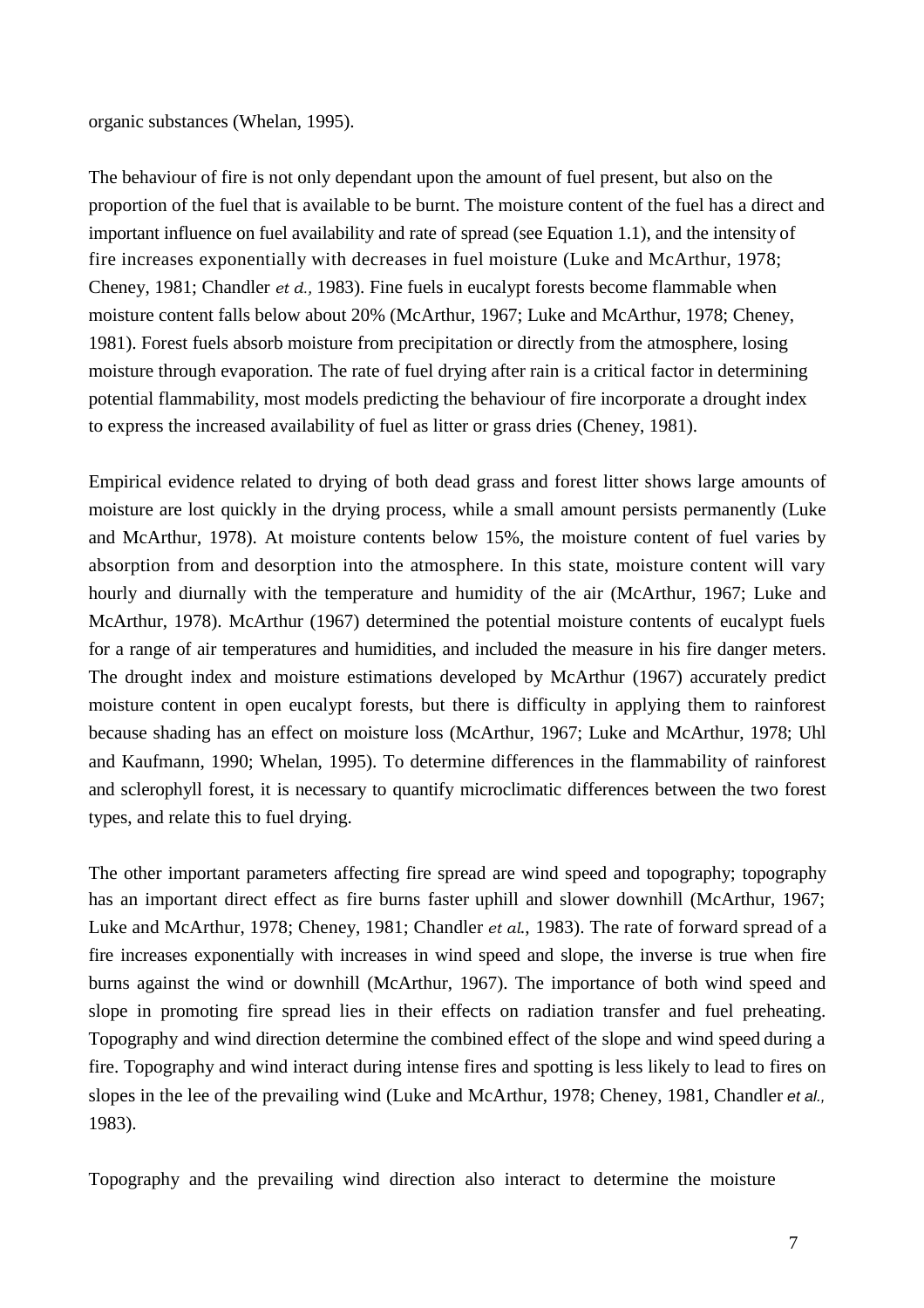contents of fine fuels (Whelan, 1995). There is a complex interaction between the effects of topography, wind speed and rainforest which affects both rate of fire spread and the ignition potential (see Figure 1.1). Rainforest vegetation affects wind speeds and fuel drying (McArthur, 1967; Uhl and Kaufmann, 1990). The distribution of rainforest may, however, be largely governed by topography, there will thus be combined effects of the three variables which may protect certain positions from fire. This project allows examination of the factors involved in limiting fire spread in rainforest through examination of the effect of rainforest vegetation on fire. Figure 1.1 illustrates how vegetation may influence fire behaviour and the interaction between governing factors. It also provides an indication of the structure of this study. The specific objectives of the study are given in the following section.



**Figure 1.1** Flow diagram illustrating the effect of vegetation on the factors governing bushfire behaviour.

## **1.4. Project Outline and Specific Objectives**

In order to examine differences in the flammability of rainforest and sclerophyll forest, it was necessary to determine the effects of the vegetation on the key parameters of the general fire model (Figure 1.1). This meant examining the microclimates in both forest types and in the boundary vegetation between them, Section 2 details how this was done. The primary aim of analysing microclimatic differences was to be able to characterise conditions ie, the different environments in relation to fire behaviour. Specific objectives included being able to compare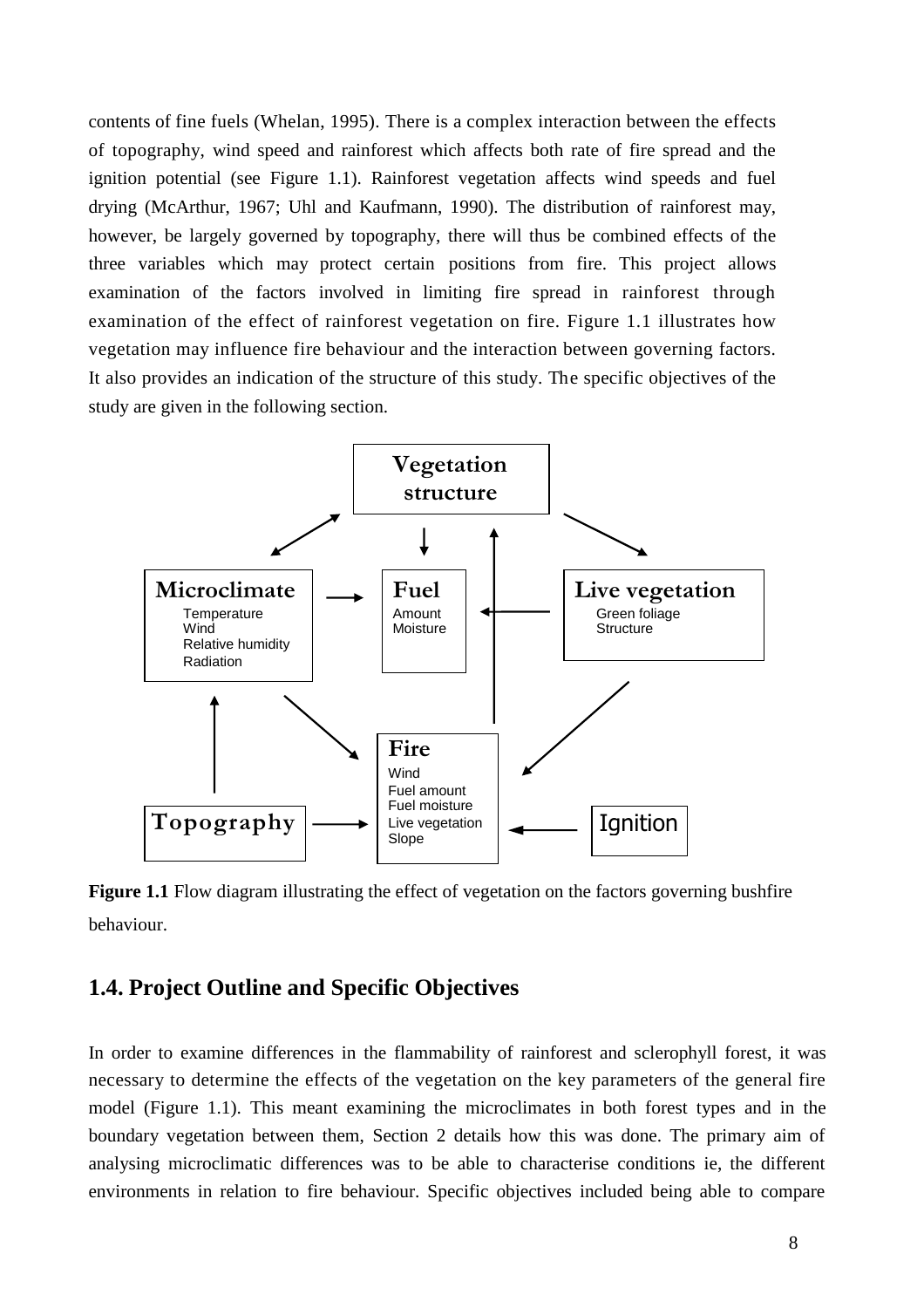between the vegetation types, and to be able to predict conditions in the different forest types from conditions in the open. Both the information and the data from this analysis are required for determining the effects the different vegetation types have on fuel drying. Information regarding the effect of vegetation on wind speed is also necessary for inclusion in the general fire model.

Differences in fuel properties between rainforest and sclerophyll forest are examined in Section 3. The aims of this part of the study were to determine if the amount of fine fuel on the ground differed between the two forest types and to determine differences in fuel moisture content. Differences in fuel moisture content were examined by modelling fuel drying in the rainforest, the sclerophyll forest and the boundary between them from the microclimatic data collected. By modelling fuel drying after rain, it is possible to determine what is most important in preserving fuel moisture in the rainforest and to determine differences in flammability between the forest types. Information from this section forms an important input for the fire model.

A major part of this project was focused on differences in the structure or physical and chemical properties of live rainforest vegetation that may actively suppress fire. Section 4 describes an experiment that was conducted in order to assess differences in the flammability of individual leaves from the rainforest and sclerophyll forests. Individual leaves are an important focus because they are often the first parts of living plants which ignite during a fire (Gill and Moore, 1996). Section 5 analyses an experimental bushfire that was conducted to test if vines at high densities influence the forward progress of a fire in sclerophyll forest. It was considered important to test the specific effects of vines because they are a major component of many rainforest boundaries. Section 6 address questions about how differences in the structure of the understorey of rainforest and sclerophyll forest may affect fire rate of spread and where fires of different intensities are extinguished. In Section 7 the information from previous sections is combined to model how flammability in the different vegetation types differ, given the same weather conditions. Findings of the study are then discussed.

#### **Section 2. Microclimatic sampling.**

#### **2.1. Aims and Objectives**

Measurement and characterisation of the microclimates in the rainforest, sclerophyll forest and boundary between them is fundamental to determining how each will influence fire behaviour. Differences in the microclimates of the different vegetation types may be related to canopy cover or topography. Reductions in wind speed, solar radiation and temperature under a closed canopy will lead to increases in relative humidity (McArthur, 1967; Uhl and Kaufmann, 1990; Whelan,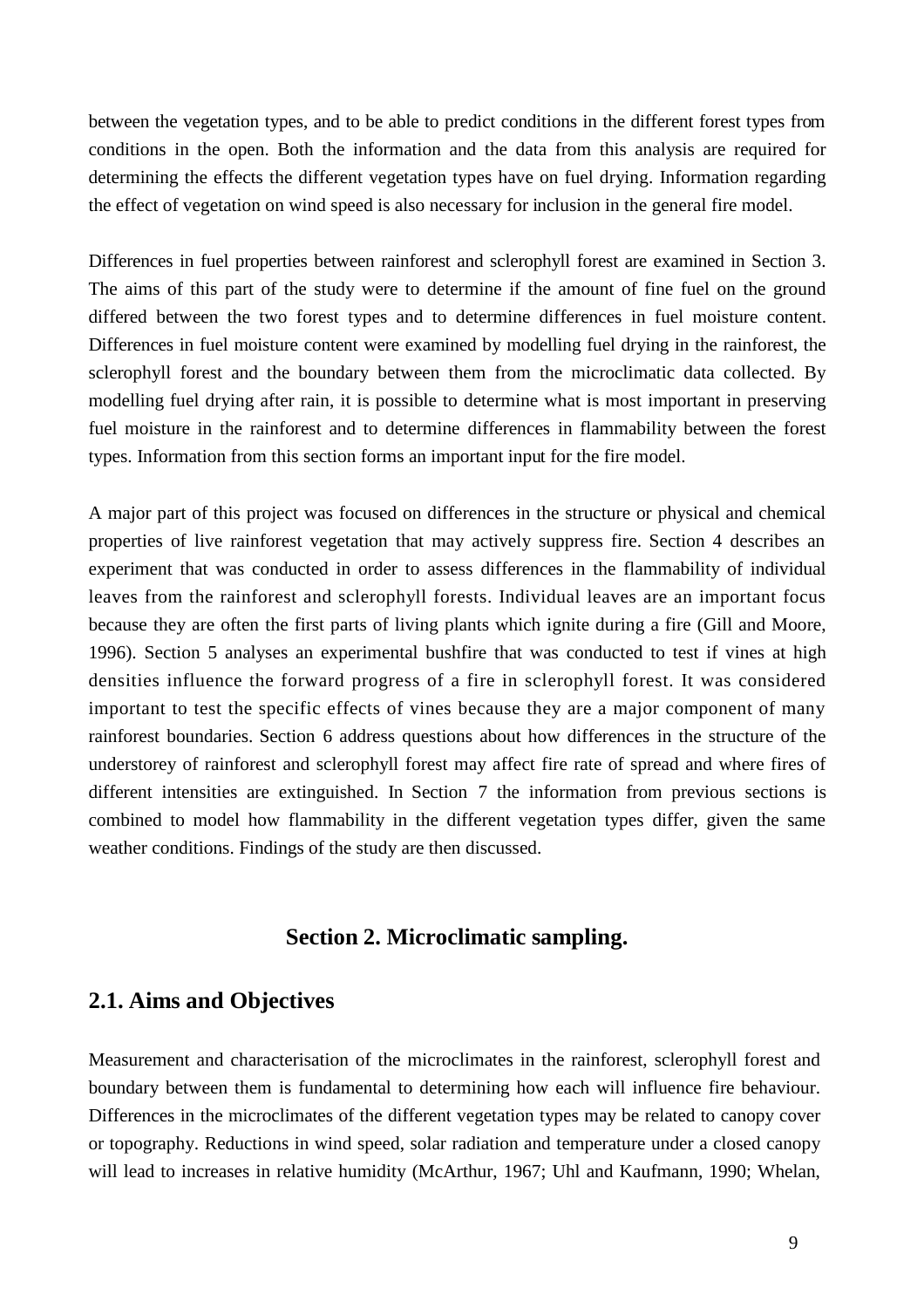1995). Microclimatic conditions influence fire behaviour directly and indirectly, an important direct influence is the effect of wind speed. Temperature, relative humidity, solar radiation and wind speed have an important indirect effect on fire behaviour because together they determine fuel moisture content (Brutsaert, 1982; Pal Arya, 1988). Differences in canopy cover will thus affect the daily absorption and desorption of moisture by fine fuels and how this effects drying after rain (McArthur, 1967; Luke and McArthur, 1978; Chandler *et al.,* 1983).

The aim of this section of the project was to characterise differences in microclimatic conditions between rainforest, sclerophyll forest and the boundary. The important variables in terms of both direct and indirect effects on fire behaviour are solar radiation, air and surface temperature, humidity and wind speed. The specific aims were to collect microclimatic data to allow comparison and prediction of conditions between the different vegetation types, and if possible, to allow the prediction of conditions in the different vegetation types from conditions in the open. Other important aims of this section include gathering microclimatic data for determining the moisture contents of fine fuels in the different vegetation types (see Section 3) and determining differences in wind speed for direct use in the fire model (see Section 7).

# **2.2. Methods and materials**

Microclimates in adjacent sclerophyll, boundary and rainforest vegetation were sampled using three meteorological towers connected to a single datalogger (Datataker, DT 500). In addition a single meteorological tower and datalogger at the Edith and Joy London Foundation in Kioloa provided a record of conditions in the open. Each tower was fitted with a sensor (Botany and Zoology, ANU.) for measuring photosynthetically active radiation (PAR); an anemometer (Vaisala, WAA15A), for recording wind run, and a temperature and relative humidity probe (Vaisala, HMP35A). The dataloggers were programmed to record values for each of these variables at five minute intervals; readings from the forest towers were taken simultaneously. Records were taken from a range of sites but data from only two sites in the Kioloa Flora Preserve are included for analysis in this report. One of these sites had a southerly aspect and the other had a northerly aspect, both sites were sampled in summer and in winter, site descriptions and sampling dates of both forest sites and of the base station at Kioloa follow:

Southerly Aspect - This site was situated on a steep sandstone slope on the south side of a ridge with an elevation of 180 m a.s.l. (35°34'10"S, 150°19'50"E). Tall open sclerophyll forest dominates the upper slope which has a gradient of 5-15°, dominant species are *Eucalyptus pilularis* and *E. maculta* in the overstorey, and the monocot tussock *Lepidosperma urophorum* in the understorey. Below the first rocky outcrops downslope the gradient increases greatly and there was a narrow but distinct rainforest boundary zone, about 10 m wide. The rainforest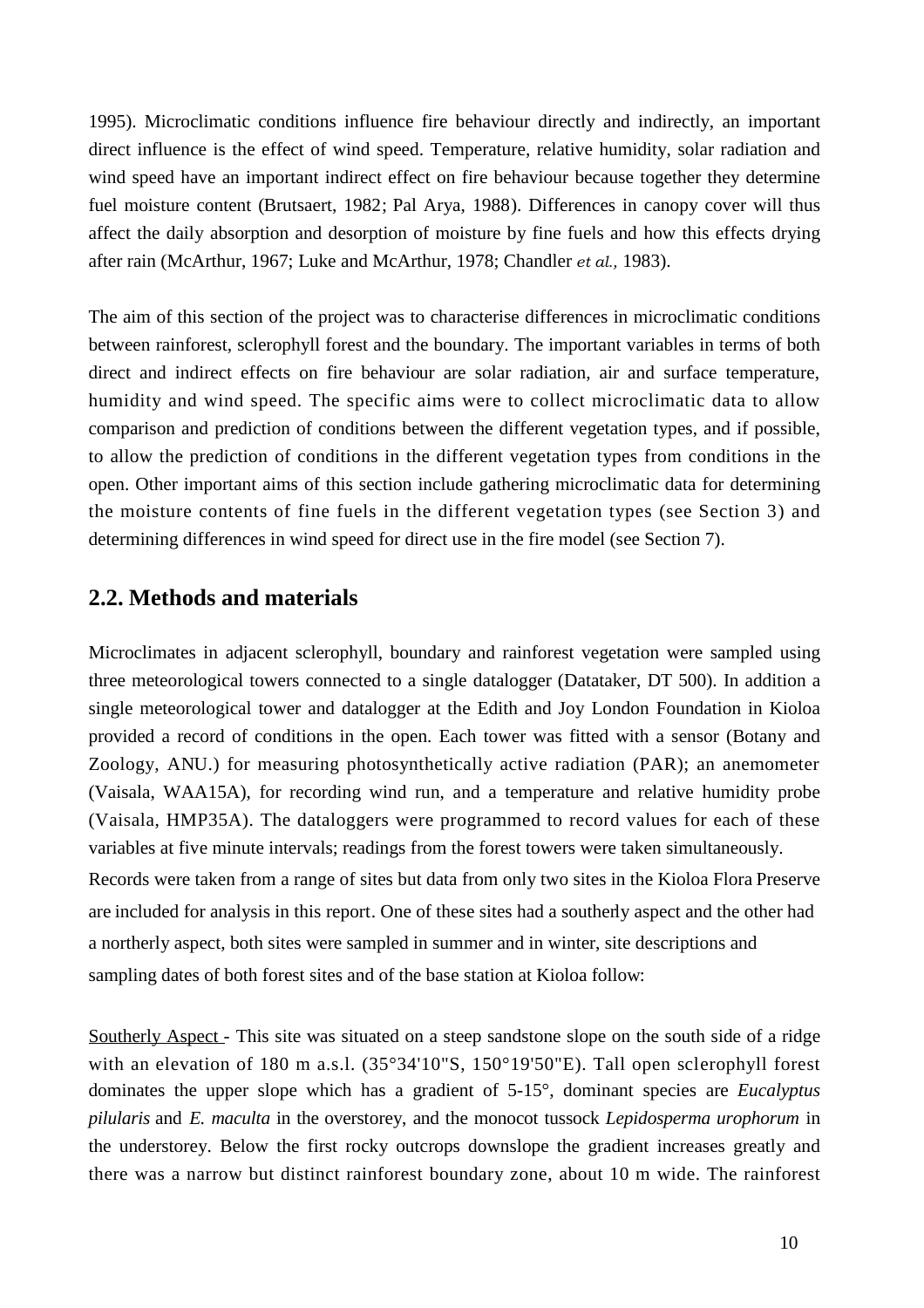extends down a slope of 20-30° to the valley floor. This site was sampled in summer from 15/12/96 to 12/1/97 and in winter from 17/6/97 to 21/8/97.

Northerly Aspect - This site was situated on a lower slope, approximately 100 m a.s.l. and with a gradient of about 10° (35°34'30"S, 150°19'20"E). Sclerophyll vegetation was dominant upslope and rainforest downslope. Part of this site was burned in mid 1996, this fire had extinguished naturally at the rainforest boundary. At this site the rainforest boundary was much wider, up to 50 m, the boundary zone is patchy with small rainforest trees and associated vines present in parts and *Eucalyptus* spp. and monocot tussocks present in adjacent areas. This site was sampled in summer from 12/1/97 to 17/3/97 and in winter 21/8/97 to 18/9/97.

Kioloa Base Station - This station was situated in a grazed pasture at the Edith and Joy London Foundation, about 4 km north of the forest sites. The position had an easterly aspect with an elevation of 10m a.s.l. and a slope of 5°, the site is approximately 500 meters from the ocean. This site was sampled from 15/12/96 to 21/8/97.

To determine the effects of season and weather on the microclimates in the different forest types, representative days from each site on each occasion were selected for analysis: two cloudy and two sunny days from both summer and winter were included. The data was examined in two ways: (1) Conditions in the different vegetation types and in the open were characterised by comparing observed values averaged for both summer and winter and both cloudy and sunny days; (2) Regression analysis was used to examine the relationship between the microclimates in the different locations in the short term. All analyses in this chapter are based on thirty minute running means of the five minute data. Running means were used because transient weather events such as clouds and wind gusts are not synchronous across all the sites. All comparisons and regression analyses reported in this chapter yield apparently significant relationships (p<0.0001), however, due to autocorrelation of the data these statistics give biased overestimates of the actual significance. Multiple sets of recording instruments were not available to replicate sites in time, and the statistical techniques required to cope with the spatial autocorrelation are not yet available. Aspect was included for analyses of this data but the aspect term is confounded by sampling date. This meant that while differences between the two aspects could be measured and factored out of analyses, the significance of the aspect effect is ignored

## **2.3. Results**

Preliminary analysis of daily data revealed that there are location specific effects governing daily patterns of variance with certain parameters. Important location specific effects are illustrated by daily changes in PAR. Figure 2.1 shows that on a clear sunny day at Kioloa, changes in PAR between the vegetation types differ due to the effect of canopy gaps. This variation means that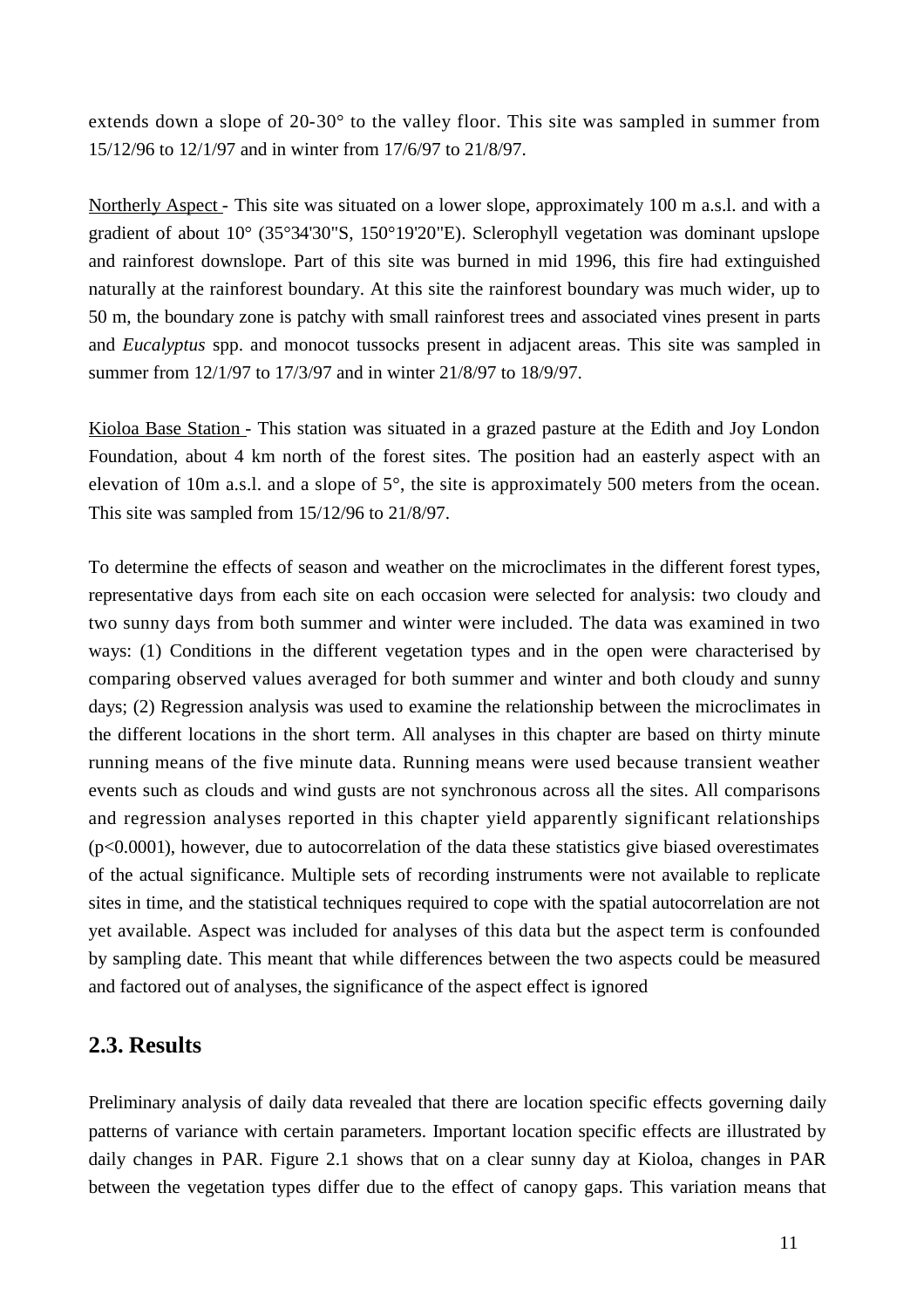there are weak correlations in PAR between the different vegetation types, and when they are compared with Kioloa. Variation in the relationship between PAR in the open and at forest locations is also increased when there is partial cloud cover, due to the non-coincidence of cloud edges at the different locations. Further site specific effects occur due to differential delays in the response of microclimates in the different locations to external conditions. This effect is illustrated in Figure 2.2 for relative humidity: there are different delays in the response of relative humidity in each location. Because there are differential lags in response, correlations between the different locations exhibit strong hysteresis.

Comparison of microclimatic means between the different vegetation types and conditions in the open shows that there are clear differences between them. Figure 2.3 shows that differences in the microclimates at each location remain similar between summer and winter and between cloudy and sunny days. Comparison of mean relative humidity shows that rainforest is most humid, and that relative humidity is higher at forest sites than in the open. There are greater seasonal differences in relative humidity in the rainforest than in the other vegetation types but cloudiness does not affect humidity in the rainforest as much.

Comparison of mean daily temperatures for summer and winter shows that there is little difference between vegetation types. Rainforest is cooler than sclerophyll forest or the open, but the boundary is cooler than the rainforest in winter. The open site at Kioloa stays warmer than the forest in winter. Cloudiness has a stronger effect on the relationship between the different locations: temperatures on cloudy days are above those of clear days because night time temperatures are increased by cloud cover. The Kioloa site is most affected by cloudiness, the rainforest is least affected. Kioloa is the warmest site on cloudy days and the coolest site on sunny days (largely due to sea breezes), rainforest is warmer than the other locations on sunny days because it does not get as cold at night.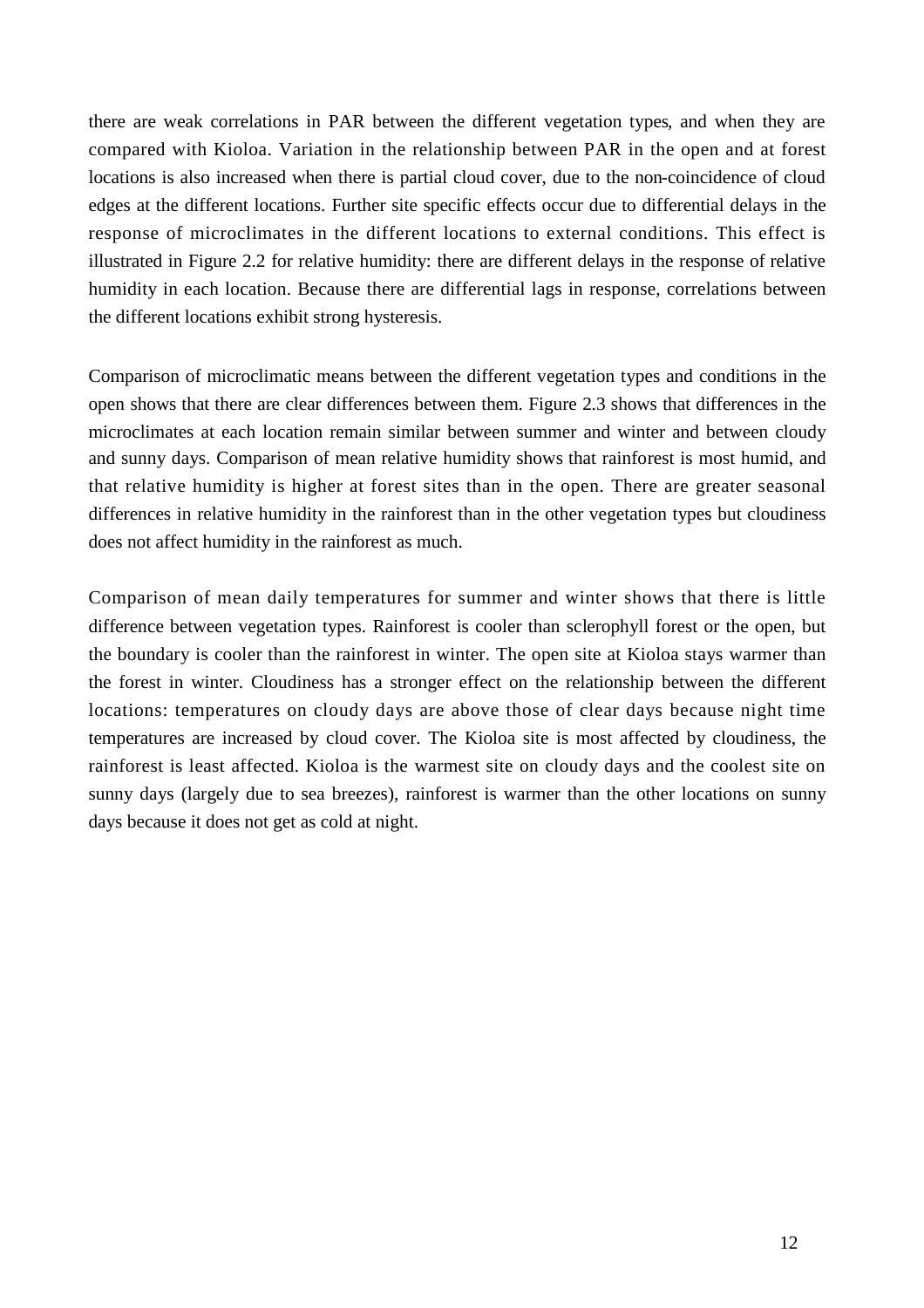

Time

**Figure 2.1** Thirty minute running means of PAR on 31/1/97



**Figure 2.2** Thirty minute running means of relative humidity, 31/1/97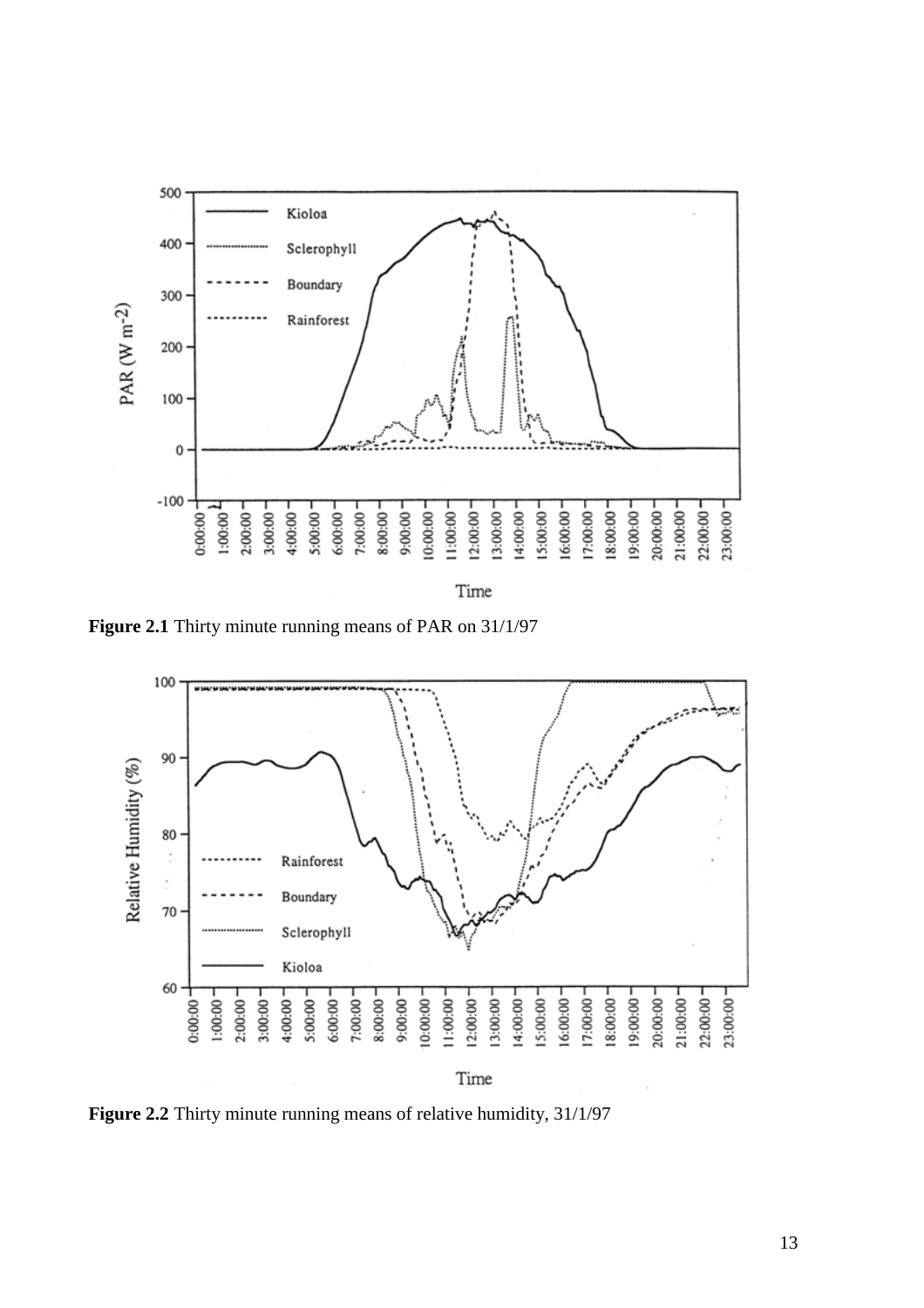

**Figure 2.3** Comparison of microclimatic means by season (left) and weather (right).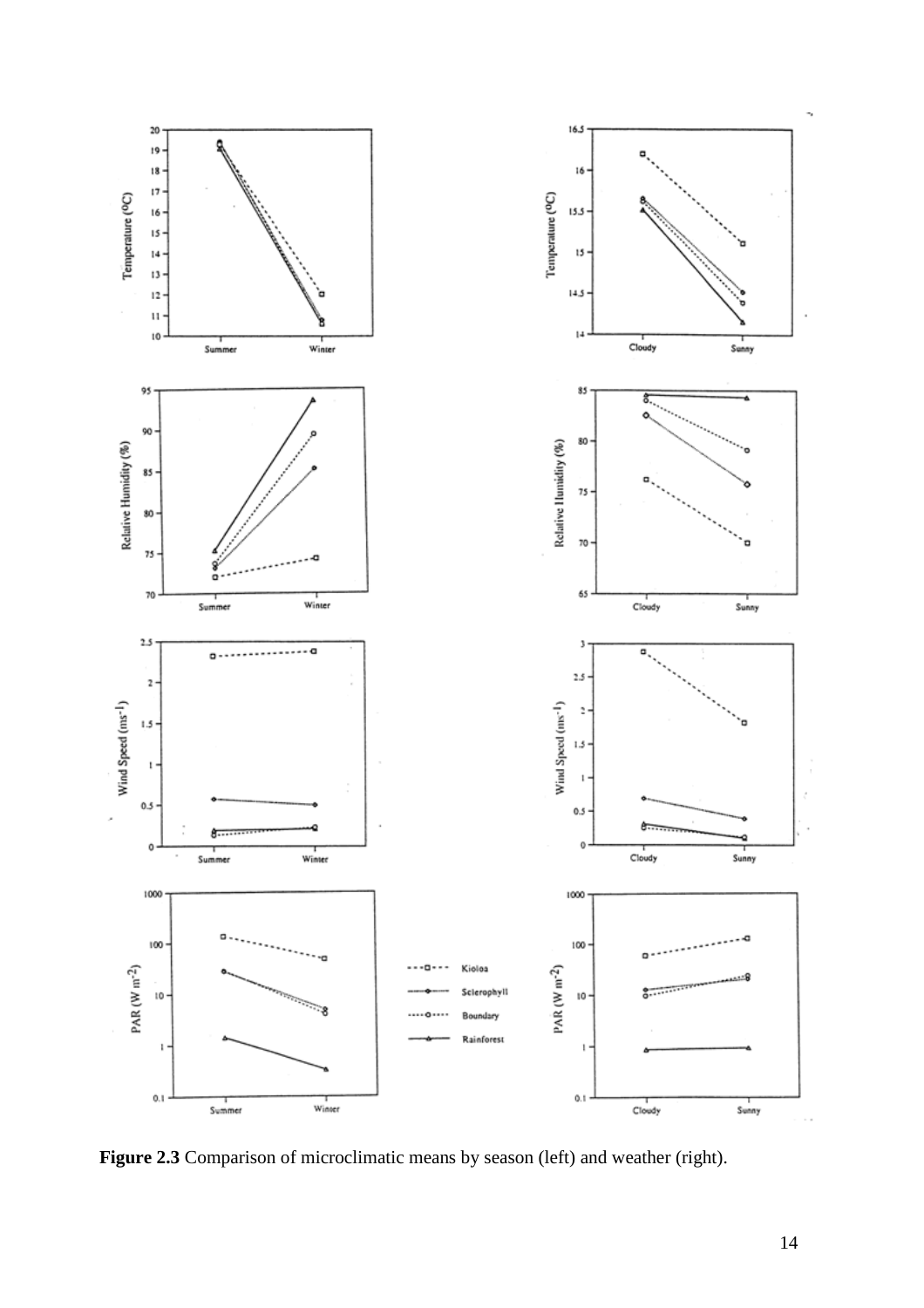Comparisons of mean PAR are as expected: far less light penetrates the rainforest canopy than the sclerophyll or boundary canopies and light is reduced in all vegetation types from levels in the open. PAR levels are affected by both season and cloudiness, but this does not appear to affect the relationship between the sites. Results for the boundary are not obviously different to those for the sclerophyll forest. Comparisons of mean wind speed by season and weather show that Kioloa is far windier than the other sites due its proximity to the ocean and open pasture. Kioloa experienced relatively higher wind speeds on cloudy days. Rainforest and rainforest boundaries are less windy than sclerophyll forest. Season has little effect on mean daily wind speeds, even at Kioloa.

The results of regression analysis for all the forest types compared with conditions in the open are shown for each parameter in Tables 2.1 to 2.4. Figure 2.4 shows plots of climate values for the rainforest compared with those of Kioloa and the sclerophyll forest. Again, relationships between the different vegetation types vary with the parameter. There is an obvious lack of fit (low  $\mathbb{R}^2$  value) in some models, but results show that rainforest is consistently darker, cooler, more humid and less windy than the other vegetation types. There are moderate to strong correlations between conditions in the rainforest, the boundary and the sclerophyll forest but it was difficult to predict forest conditions from conditions at Kioloa. Specific results for each parameter are described below.

Table 2.1 shows relationships between relative humidities in the different locations. When the forest sites are compared to Kioloa, regression slopes are greater than 1.0 for the rainforest and sclerophyll forest, which means that relative humidity in these vegetation types increases faster than in the open. The regression slope for the boundary is about 1.0 but the intercept is high so it remains more humid in the boundary than in the open. Correlations between the forest sites and Kioloa are poor (see Table 2.1 and Figure 2.4) which means that short term values at forest sites cannot be accurately predicted from the open, this is due to the effects of daily hysteresis in the data and longer term differences in drying following rain. Regression analyses between the different vegetation types yields strong relationships ( $\mathbb{R}^2$  values c. 0.95).

Results from regression analysis of temperature are shown in Table 2.2:  $R^2$  values for temperature are high between forest sites, and when the sites are regressed against Kioloa. Temperatures in all vegetation types are cooler than Kioloa. All slopes are greater than one; this means that it gets hotter faster at forest sites than at Kioloa. This is probably because the sea breeze limits temperature at Kioloa, it can be seen from Figure 2.4 that the relationship between temperature in the open and in the forest appears to be non-linear. Comparison between the vegetation types shows that temperatures in both the sclerophyll forest and rainforest boundary change more than in the rainforest.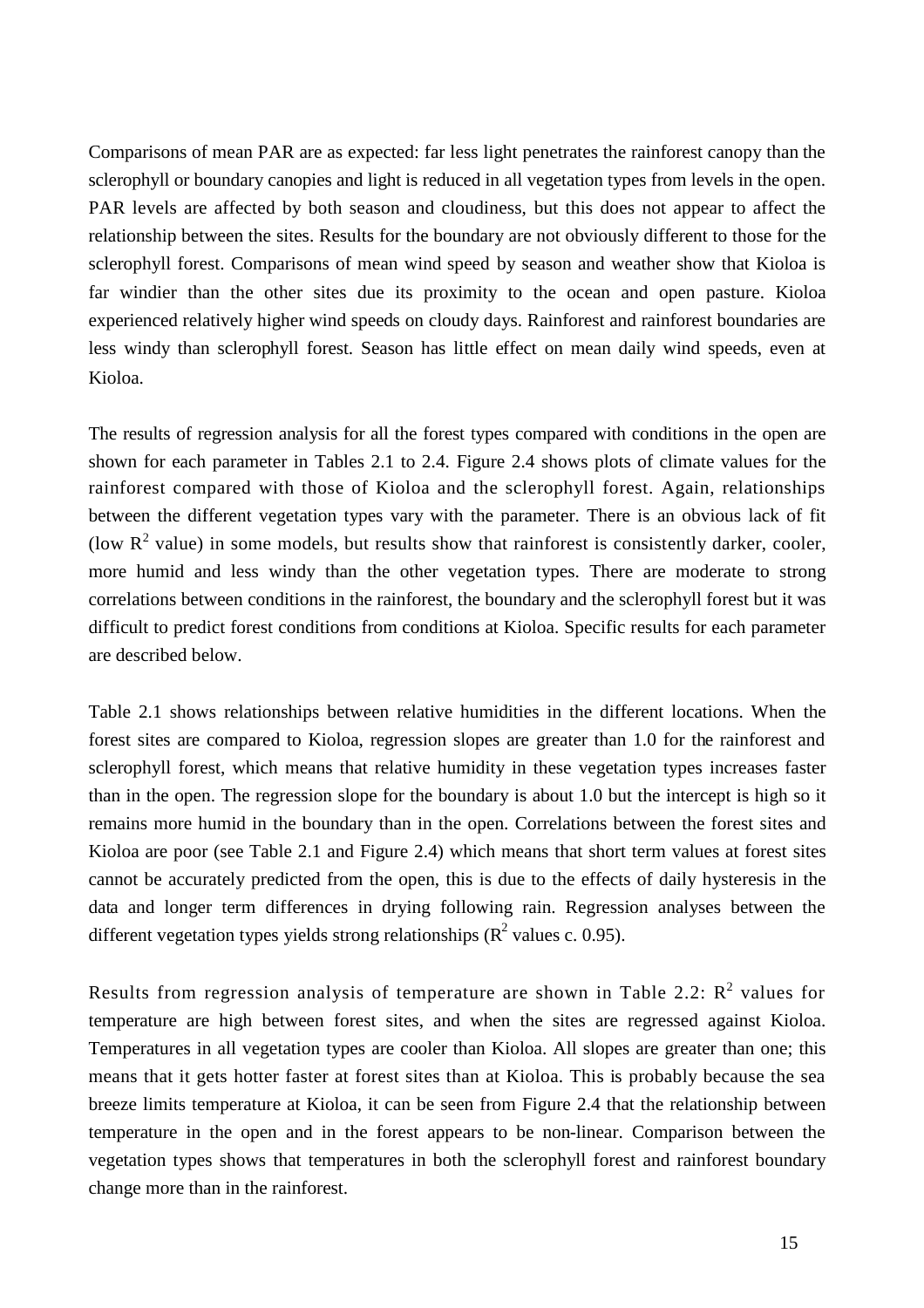The  $R^2$  values for regression analysis of PAR are very low ( $R^2$  values c. 0.20), this is due to site specific canopy and weather effects. Figure 2.4 shows the effect canopy gaps have on correlations. Despite the poor fit it can be seen that, as would be expected, all forest sites are darker than the open, rainforest is the darkest. The boundary receives more light than the sclerophyll forest but that values change more in the sclerophyll forest. This may be because of the patchy nature of the boundary.

Results from the regression analysis of wind speeds (Table 2.4 and Figure 2.4) show that relationships between the forest sites and Kioloa are weak  $(R^2$  values c.0.30) and there are only moderate correlations ( $\mathbb{R}^2$  values c.0.60 to 0.80) between the different vegetation types. This is due to the non-coincidence of gusts and fluctuations in wind direction. The effects of these factors are clearly shown in Figure 2.4. Despite the low  $R^2$ , trends in the relationships still emerge, Kioloa was far windier than any of the forest sites, rainforest and rainforest boundaries are less windy than sclerophyll forest.

|                 |                  |         | <b>Intercept</b><br><b>Slope</b> |      |      |                |             |
|-----------------|------------------|---------|----------------------------------|------|------|----------------|-------------|
| <b>Response</b> | <b>Predictor</b> | Est.    | S.e.                             | Est. | s.e. | <b>F-ratio</b> | ${\bf R}^2$ |
| Sclerophyll     | Kioloa           | 1.48    | 0.98                             | 1.06 | 0.01 | 6480           | 0.59        |
| Boundary        | Kioloa           | 7.35    | 1.06                             | 1.01 | 0.01 | 4994           | 0.54        |
| Rainforest      | Kioloa           | $-0.24$ | 1.22                             | 1.09 | 0.02 | 4442           | 0.57        |
| Rainforest      | Sclerophyll      | 11.20   | 0.29                             | 0.89 | 0.00 | 58206          | 0.94        |
| Boundary        | Sclerophyll      | 5.07    | 0.23                             | 0.96 | 0.00 | 119775         | 0.96        |
| Rainforest      | Boundary         | 6.97    | 0.19                             | 0.93 | 0.00 | 161035         | 0.98        |

**Table 2.1** Regression analyses predicting relative humidity (%) between forest types and open pasture (Kioloa)

**Table 2.2** Regression analyses predicting temperature (°C) between forest types and open pasture (Kioloa)

|                 |                  | Intercept |      | <b>Slope</b> |      |                 |                |
|-----------------|------------------|-----------|------|--------------|------|-----------------|----------------|
| <b>Response</b> | <b>Predictor</b> | Est.      | s.e. | Est.         | s.e. | <b>F</b> -ratio | $\mathbf{R}^2$ |
| Sclerophyll     | Kioloa           | $-1.88$   | 0.11 | 1.08         | 0.01 | 24533           | 0.84           |
| <b>Boundary</b> | Kioloa           | $-2.33$   | 0.11 | 1.11         | 0.01 | 26206           | 0.85           |
| Rainforest      | Kioloa           | $-1.44$   | 0.11 | 1.04         | 0.01 | 23681           | 0.84           |
| Rainforest      | Sclerophyll      | 0.50      | 0.04 | 0.95         | 0.00 | 174307          | 0.97           |
| <b>Boundary</b> | Sclerophyll      | $-0.24$   | 0.03 | 1.01         | 0.00 | 385325          | 0.98           |
| Rainforest      | <b>Boundary</b>  | 0.70      | 0.02 | 0.94         | 0.00 | 530732          | 0.99           |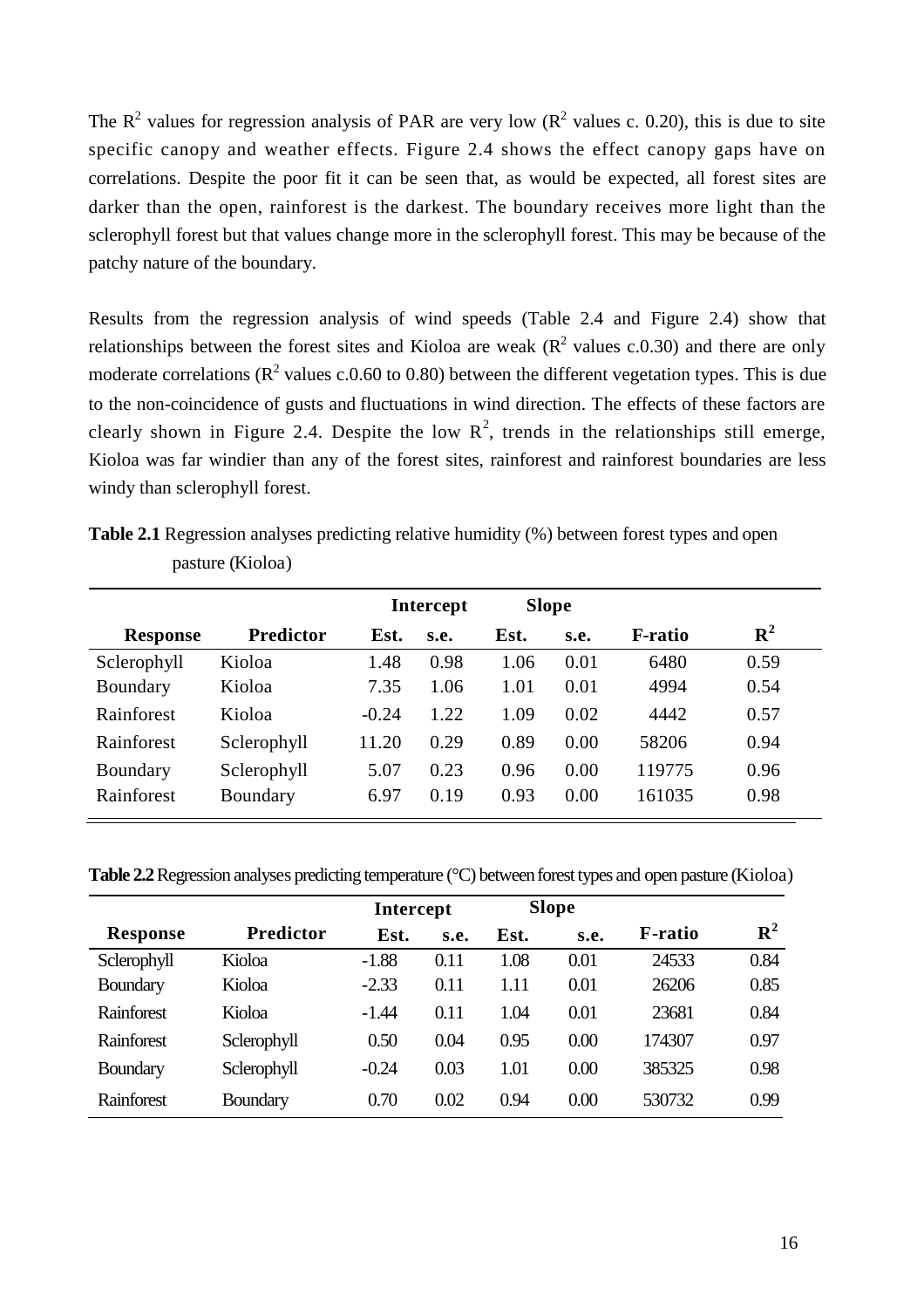|                 |                  | Intercept |      | <b>Slope</b> |      |                 |             |
|-----------------|------------------|-----------|------|--------------|------|-----------------|-------------|
| <b>Response</b> | <b>Predictor</b> | Est.      | s.e. | Est.         | S.e. | <b>F</b> -ratio | ${\bf R}^2$ |
| Sclerophyll     | Kioloa           | $-0.43$   | 0.42 | 0.18         | 0.00 | 4068            | 0.47        |
| <b>Boundary</b> | Kioloa           | $-2.16$   | 0.78 | 0.20         | 0.01 | 1483            | 0.25        |
| Rainforest      | Kioloa           | 0.12      | 0.04 | 0.01         | 0.00 | 1104            | 0.20        |
| Rainforest      | Sclerophyll      | 0.39      | 0.03 | 0.03         | 0.00 | 792             | 0.15        |
| <b>Boundary</b> | Sclerophyll      | 4.52      | 0.74 | 0.69         | 0.02 | 1112            | 0:20        |
| Rainforest      | Boundary         | 0.61      | 0.03 | 0.01         | 0.00 | 332             | 0.07        |

**Table 2.3** Regression analysis predicting PAR (W  $m<sup>2</sup>$ ) between forest types and open pasture (Kioloa)

Table 2.4 Regression analysis predicting PAR (m s<sup>-</sup>) between forest types and open pasture (Kioloa)

|                 |                  | Intercept |      | <b>Slope</b> |      |                 |                |
|-----------------|------------------|-----------|------|--------------|------|-----------------|----------------|
| <b>Response</b> | <b>Predictor</b> | Est.      | S.e. | Est.         | S.e. | <b>F</b> -ratio | $\mathbb{R}^2$ |
| Sclerophyll     | Kioloa           | 0.09      | 0.01 | 0.19         | 0.00 | 2004            | 0.30           |
| <b>Boundary</b> | Kioloa           | $-0.06$   | 0.01 | 0.10         | 0.00 | 1956            | 0.30           |
| Rainforest      | Kioloa           | $-0.01$   | 0.01 | 0.09         | 0.00 | 1564            | 0.26           |
| Rainforest      | Sclerophyll      | $-0.03$   | 0.00 | 0.44         | 0.00 | 11585           | 0.72           |
| Boundary        | Sclerophyll      | $-0.04$   | 0.00 | 0.42         | 0.01 | 6169            | 0.58           |
| Rainforest      | <b>Boundary</b>  | 0.05      | 0.00 | 0.82         | 0.01 | 14881           | 0.77           |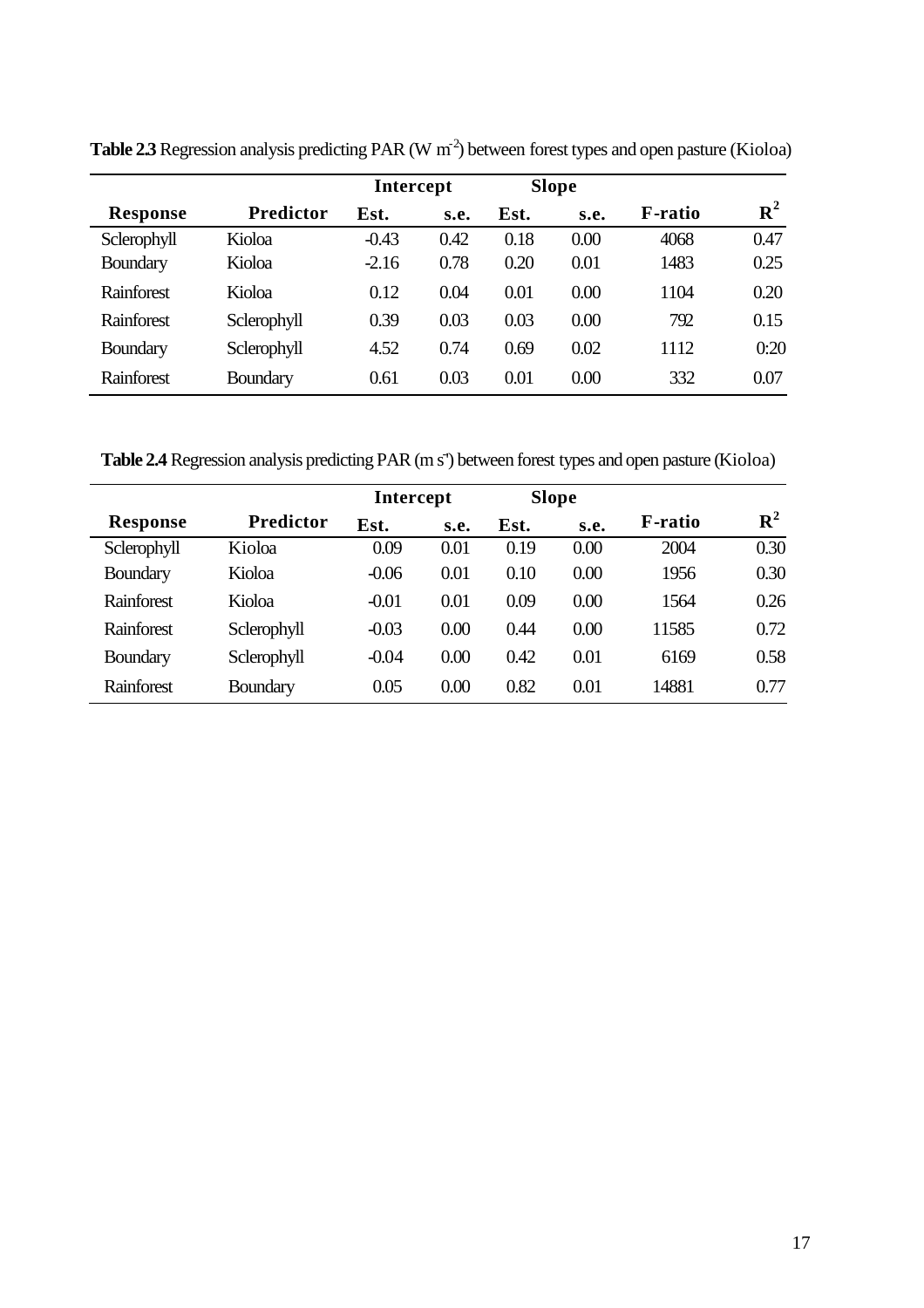

**Figure 2.4** Comparisons of rainforest temperatures ( $\degree$ C), relative humidities (%), PAR (W m<sup>-2</sup>) and wind speed (m  $s^{-1}$ ) with those in the sclerophyll forest (left) and the open (right)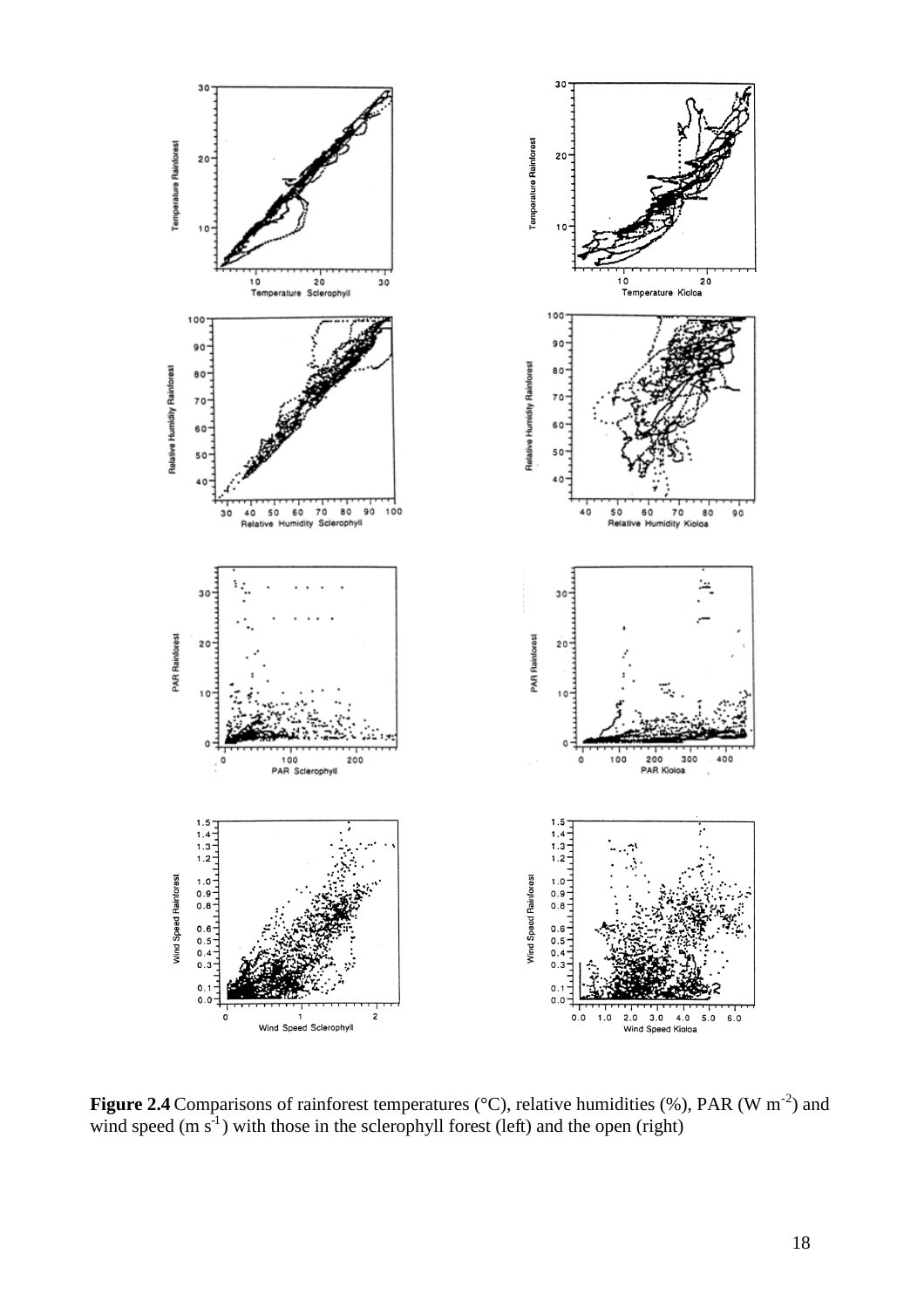#### **2.4. Discussion**

There are obvious seasonal effects on the parameters linked to solar radiation. Light and temperature are both high in summer and low in winter while relative humidity follows the reverse trend. There are also effects linked to cloudiness; as expected, there is less light and higher humidity on cloudy days. Mean daily temperatures are increased in all locations on cloudy days because cloud cover restricts cooling during the night. Rainforest is consistently darker, cooler, more humid and less windy than sclerophyll forest, and all forest sites are darker, more humid and less windy than the open. There is an interaction between the effects of location and the effects of season and cloudiness; rainforest temperature is relatively unaffected by differences between cloudy and sunny days because a dense canopy cover retains heat even on cloudless nights. This canopy effect also means that relative humidity in the rainforest is relatively unaffected by cloud cover. It is concluded that in relation to these effects, rainforest is more buffered from extremes in weather than the boundary, the sclerophyll forest or the open. Relative humidity varies more in the rainforest than at other locations but rainforest remains more humid, especially in winter. The boundary was variable: in relation to solar radiation and temperature the rainforest boundary is similar to the sclerophyll forest, but boundary wind speeds are more similar to the rainforest. These results highlight the patchy nature of boundary vegetation which may be more like rainforest in certain parts, sclerophyllous in other areas and distinct elsewhere.

The results of the regression analysis show that it is possible to define the relationships between microclimates in the different locations with varying degrees of certainty. These results support the results from the comparison of daily means showing that rainforest is darker, cooler during the day, more humid and less windy than the boundary and the sclerophyll forest and that it is darker, more humid and less windy in all forest types than it is in the open. Regression also showed that the rainforest is more buffered from extremes in weather conditions and that conditions in the boundary may vary between being similar to the rainforest and similar to the sclerophyll forest.

The results show that it is possible to characterise and define the relationships in the parameters between the forest types but that there may be issues of scale that confound the predictive power of comparison. It has been shown that at the daily level (Figure 2.3) trends in the response of parameters are quite clear while in the short term (Figure 2.4) relationships may be confounded by the effects of canopy cover, non-coincidence of external weather and daily hysteresis. These effects mean that it is not possible to accurately predict forest conditions for all microclimatic variables from current conditions in the open. To overcome the problems of time lags in predicting variables such as relative humidity, litter or moisture content, it is necessary to either fit models with time lags or to simulate changes over time. The latter approach is used in the next chapter. Despite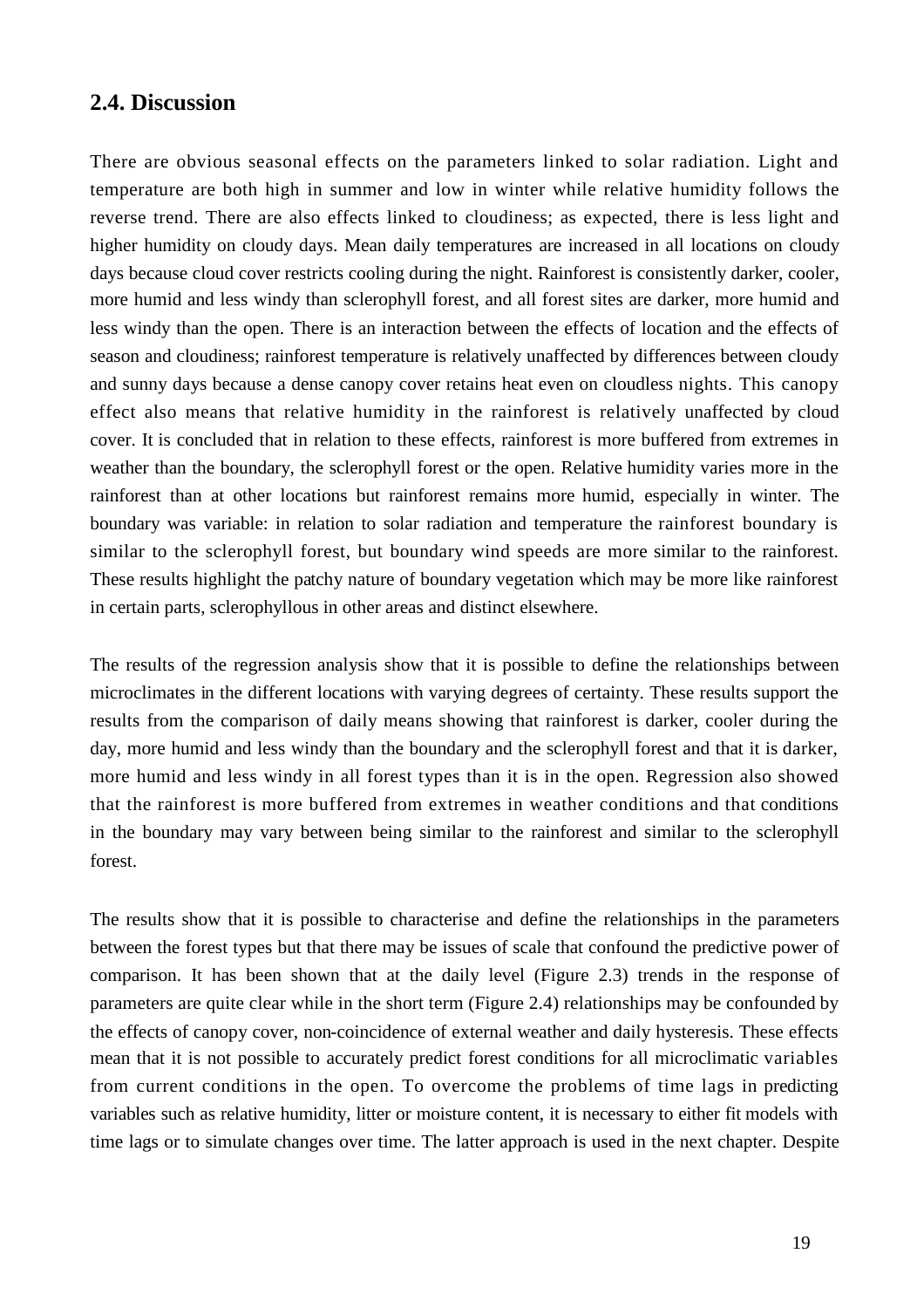problems in the scale of prediction these results show that rainforest is more buffered from changes in external conditions than sclerophyll, and that the rainforest microclimate is such that fuel will dry slower here than in the sclerophyll forest. This factor, and the fact that wind speeds are reduced in the rainforest from those of sclerophyll forest, means that rainforest will remain less flammable than sclerophyll forest. The results show that conditions at the rainforest boundary may be variable; this is due to the patchy nature of boundary vegetation and means that differences in the flammability of the boundary and the sclerophyll forest will vary on a site specific basis.

#### **Section 3. Dead fuel loads and their moisture contents.**

#### **3.1. Aims and Objectives**

This chapter is focused on determining if there are consistent and predictable differences in the moisture contents of fine dead fuels in the rainforest, the boundary zone and the sclerophyll forest. The primary aim of this section was to model fuel drying in the different vegetation types, hence field sampling was undertaken to measure both the moisture content of the fine fuels and the amount of fine fuel in each vegetation type. Fine material such as leaf litter, bark and twigs up to 6 mm in diameter is the most important fuel for forest fires. This is because larger fuels will not ignite unless fine fuels are present and it is fine fuels that contribute most to the flaming phase of combustion (Luke and McArthur, 1978). Below the moisture content level described by Cheney (1981), the rate of forward spread of a fire increases exponentially with decreases in fuel moisture (McArthur, 1967; Luke and McArthur, 1978; Cheney, 1981; Chandler *et al.,* 1983). Fine forest fuels may be saturated by rain or dew, they then dry by evaporation. The effect of vegetation on microclimate and shading, influences both evaporation after rain and daily adsorption and desorption of moisture by fuels (McArthur, 1967; Luke and McArthur, 1978). The effects of vegetation type on fuel drying after rain is an important determinate of how fire will behave in that vegetation type.

An evaporation model was used to examine the effects of vegetation type on the daily adsorption and desorption of moisture by fine fuels and how this affects fuel drying after rain. The model was developed to predict evaporation based on the five minute microclimatic data (Chapter 2). The model used is based on the Penman equation for evaporation from an exposed wet surface (Brutsaert, 1982; Pal Arya, 1988), the Penman equation is given below (Equation 3.1). This equation calculates evaporation from the difference between the saturation vapour pressure at the evaporative surface and the actual vapour pressure of the air immediately above it. The first term is a function of air temperature and solar radiation, the second is dependant on relative humidity and wind velocity (Brutsaert, 1982; Pal Arya, 1988). The Penman equation had to be modified to model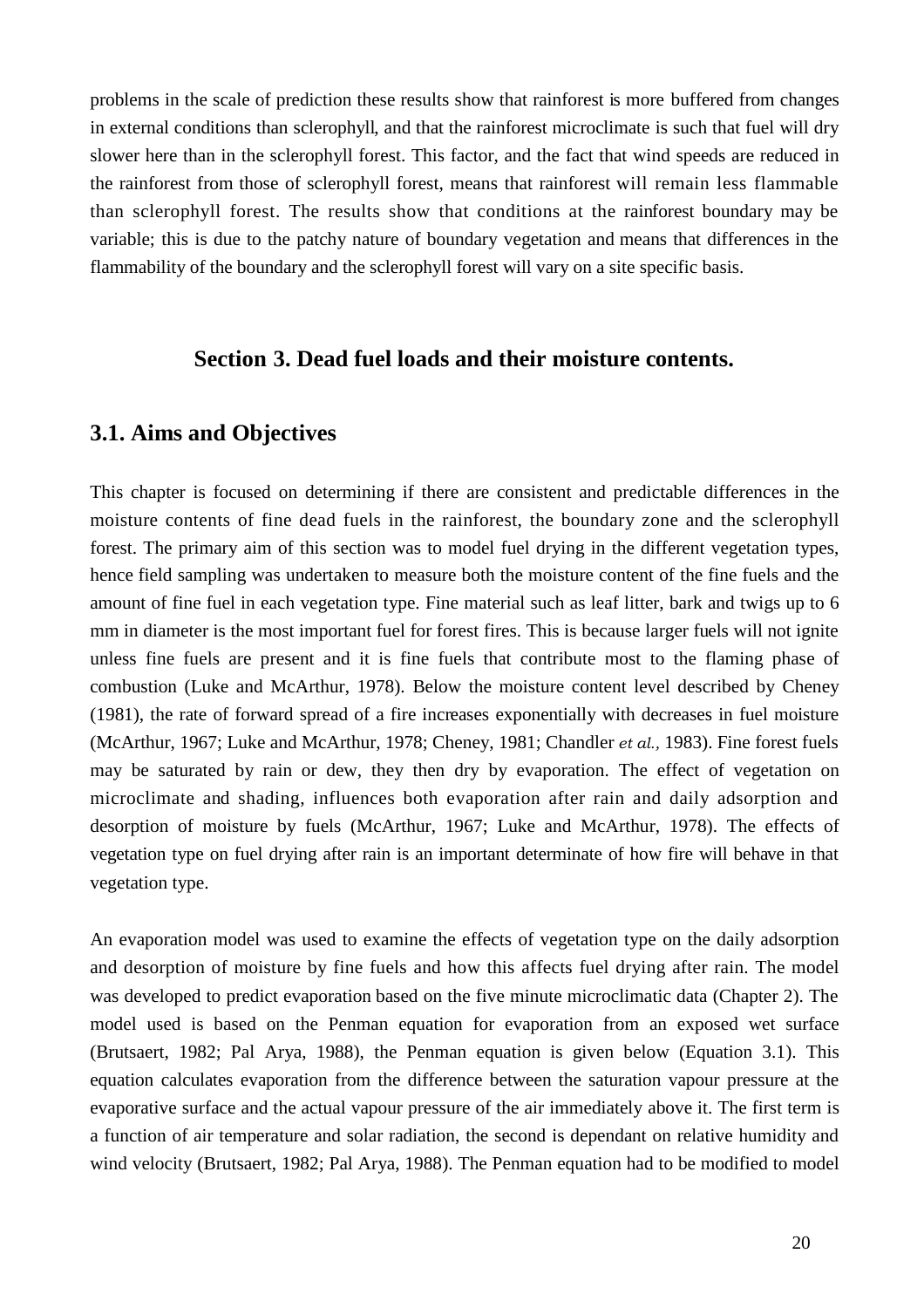evaporation over time from forest fuels (the modified equation is given in Appendix 1).

An important aim of field sampling was to collect samples from the sites where the microclimatic records were collected for calibration of the evaporation model. Field samples also show if there are consistent differences in mean moisture contents and the rate fuels dry in the rainforest, rainforest boundary and sclerophyll forest over a range of sites. Field sampling also enabled measurement of fuel loads at the same time as moisture contents.

$$
E_{p=Q}\left(\frac{\Delta}{\Delta=\gamma}\right)+E_{a}\left(\frac{\gamma}{\gamma+\Delta}\right)
$$

Where,

*E p=* Potential evaporation

*Q =* Net radiation, adjusted for a forest canopy

 $\Delta$  = Gradient operator, dependent on saturation vapour pressure and temperature.

 $\gamma$  = Psychrometer constant.

 $E_a$  = Drying power of air, dependent on wind speed and rel. humidity

**Equation 3.1** The Penman equation for evaporation from an exposed wet surface (Brutsaert, 1982; Pal Ary a, 1988)

#### **3.2. Methods and materials**

Field sampling of leaf litter in the different vegetation types was undertaken between January and May. During this period, sampling was undertaken on seven different occasions; early sampling was conducted during summer when fuel moisture contents were low and fire danger was high. On each occasion 10 samples were taken, from where the meteorological towers were situated at the time for calibration of the evaporation model. Litter sampling was undertaken while the meteorological equipment was at two different sites, site descriptions are given below. At Site 1 leaf litter samples were taken in both the burnt sclerophyll areas and an adjacent unburnt area of sclerophyll forest.

Site 1 - See northerly aspect in Chapter 2. Litter sampling was undertaken while the tower was at this site between 12/1/97 and 17/3/97.

Site 2 - This site was on the south side of a large rainforest patch (35°34'40"S, 150°19'20"E) in a low topographic position (70 m a.s.l.) with little to no slope at the rainforest boundary. The boundary here was patchy and varied in width but was little more than ten meters wide in most places. The meteorological equipment was at this site during autumn from 17/3/97 to 2/5/97.

On all but one occasion, samples were taken at two or more sites. Eight different sites were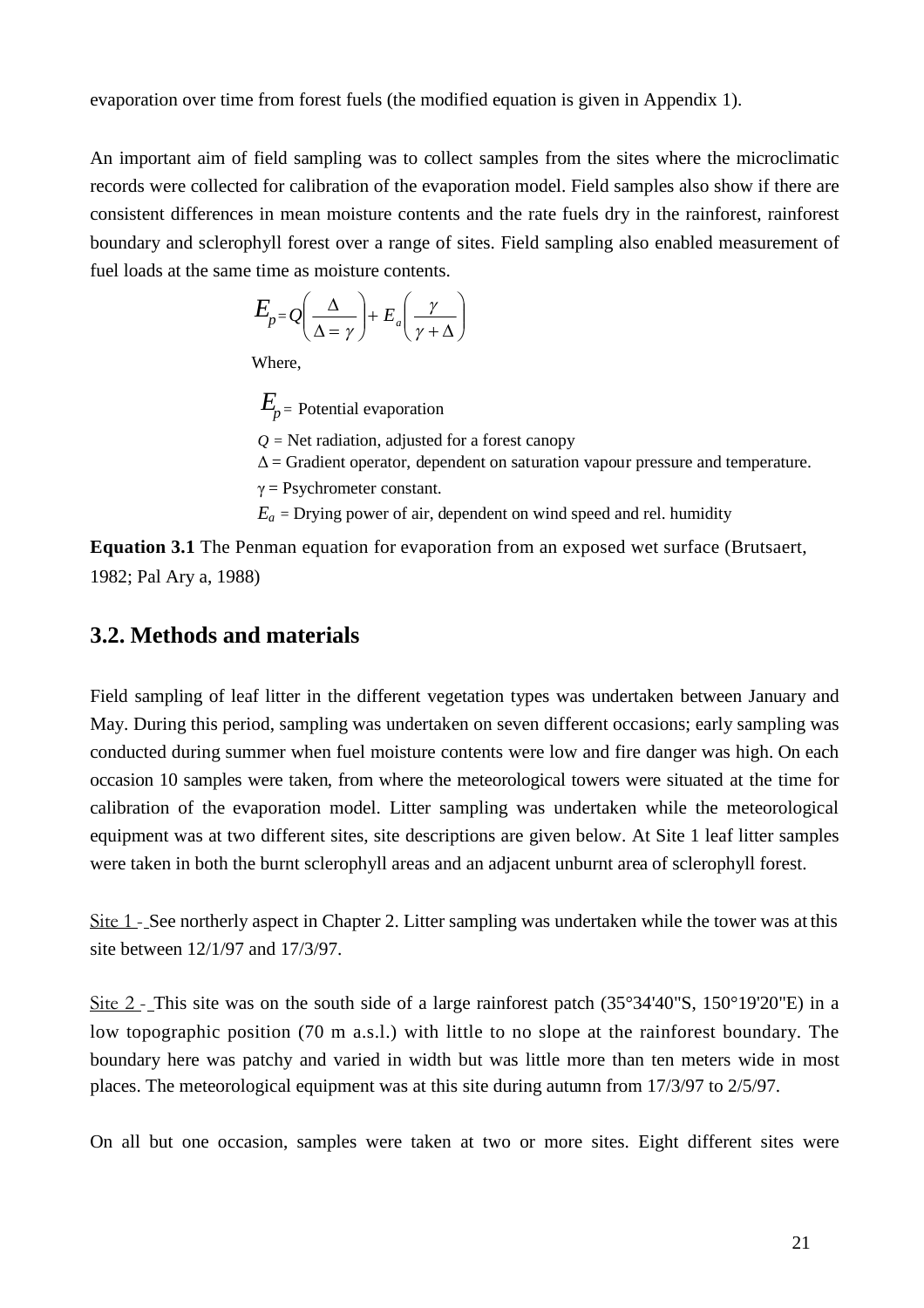sampled, these included both north and south facing slopes around five different rainforest valleys. Sampling was conducted at ten meter intervals along transects in the sclerophyll forest, the rainforest boundary and the rainforest. Five samples were taken from each transect at all sites except where towers were situated. All the litter that fell within a  $400 \text{ cm}^2$  quadrat was collected. Samples were placed in plastic bags to minimise moisture loss. Each sample was weighed wet, then oven dried and weighed again to allow calculation of moisture contents as a ratio of wet weight over dry weight. The moisture ratio was analysed by ANOVA, including vegetation type, time since rain, aspect, site, and valley as predictive variables. Regression analyses were also used to compare means for each vegetation type over the range of sites and occasions.

To model evaporation over time from forest fuels, the Penman equation had to be modified (see Appendix 1). Firstly, it was necessary to incorporate a term that accounted for the presence of a canopy above the evaporative surface. This was done by using an equation based on the effect of a patchy fog cover on evaporation (Brutsaert, 1982) which has infra-red emission properties similar to a canopy cover. This term was calibrated to forest conditions by measuring the effects of canopy on incoming and outgoing solar radiation (Figure 3.1). The effects of canopy cover on incoming shortwave radiation and the effect of litter on outgoing shortwave radiation (albedo) were measured. The effect of the canopy on incoming longwave radiation was estimated from canopy density and temperature. The effect of litter on outgoing longwave radiation was calculated from surface temperature. The inclusion of this term in the model meant that a canopy cover estimate had to be optimised for each of the three vegetation types (see Appendix 1).

Past work has shown that moisture loss by forest fuels is roughly proportional to the remaining water content (Luke and McArthur, 1978), therefore moisture loss was made proportional to residual moisture. A drying constant, defining the specific proportional relationship of the curve, had to be optimised over a number of different drying periods. The drying constant and canopy cover estimate term were optimised by calibrating the model against litter samples collected at the sites, evaporation was modeled over five periods after rain. Evaporation from each different vegetation type was modeled separately. When the accuracy of the predictive model had been established it was used to estimate fuel moisture loss in the different vegetation types during both summer and autumn. Moisture loss was modeled for periods of 28 days after rain. By comparing drying curves it is possible to determine differences in the time it takes for fuels in each vegetation type to reach moisture levels where fuel becomes flammable.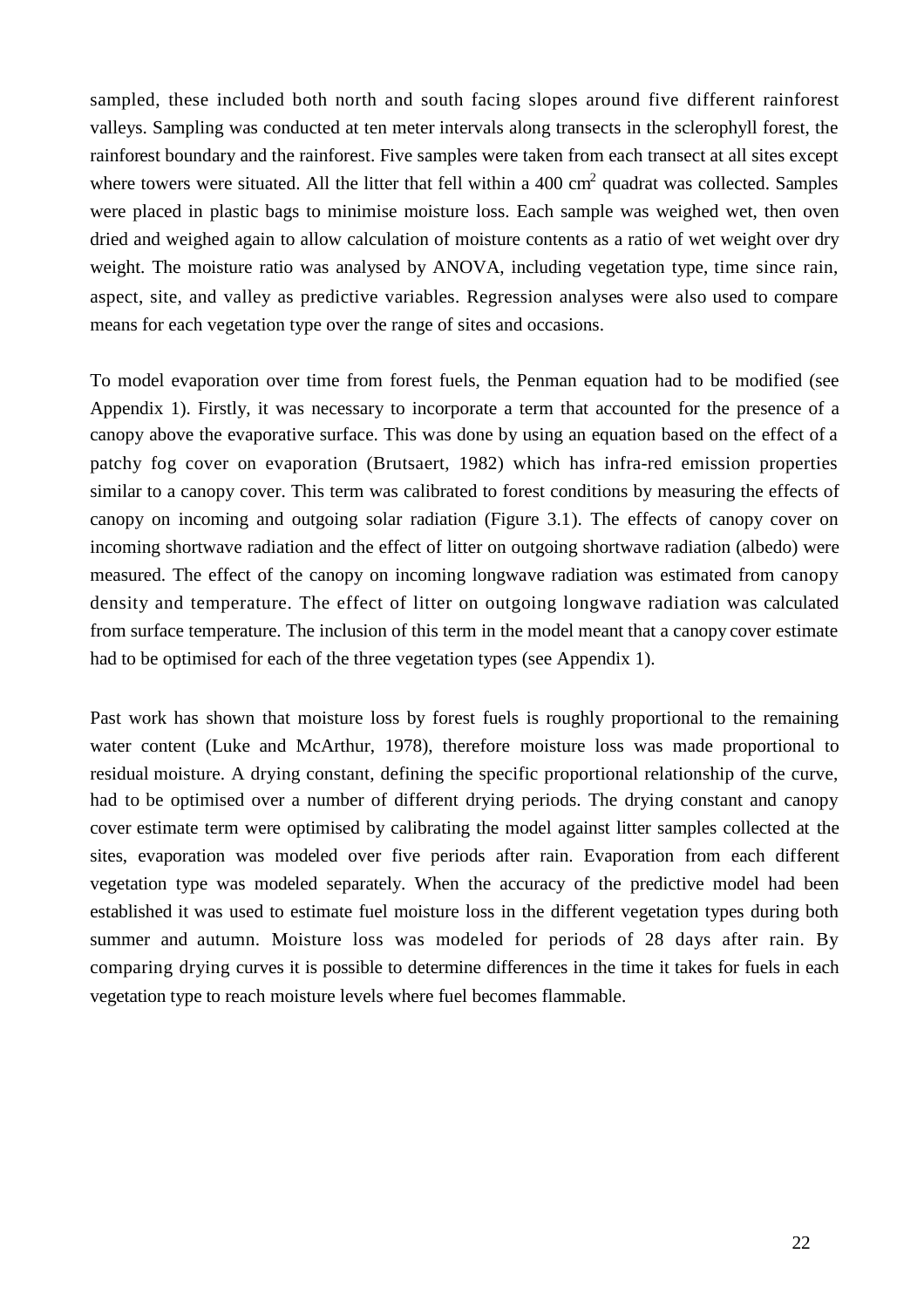#### **Solar Radiation**



Where

- 1. Measured
- 2. Measured
- 3. Estimated from 1,. canopy density and estimated canopy temperature
- 4. Calculated from temperature

**Figure 3.1** Field calibration of canopy cover term

# **3.3. Results**

Results of the ANOVA comparing the moisture contents of field samples in terms of the influence of time since rain; valley, aspect and vegetation type are shown in Table 3.1. The best model that could be generated used these variables to predict Log<sub>10</sub> of moisture content, this model showed that transect and sampling occasion were very significant for predicting fuel moisture, valley was less significant and aspect was insignificant. The mean moisture contents and standard errors for each vegetation type as given by this model are as follows: rainforest 72% ( $\pm$ 3%); boundary 55% ( $\pm$ 3%); sclerophyll 51% ( $\pm$ 3%); and the burnt site 36% ( $\pm$ 5%). There is little difference between the boundary and the sclerophyll forest, while rainforest is much moister. Moisture contents in the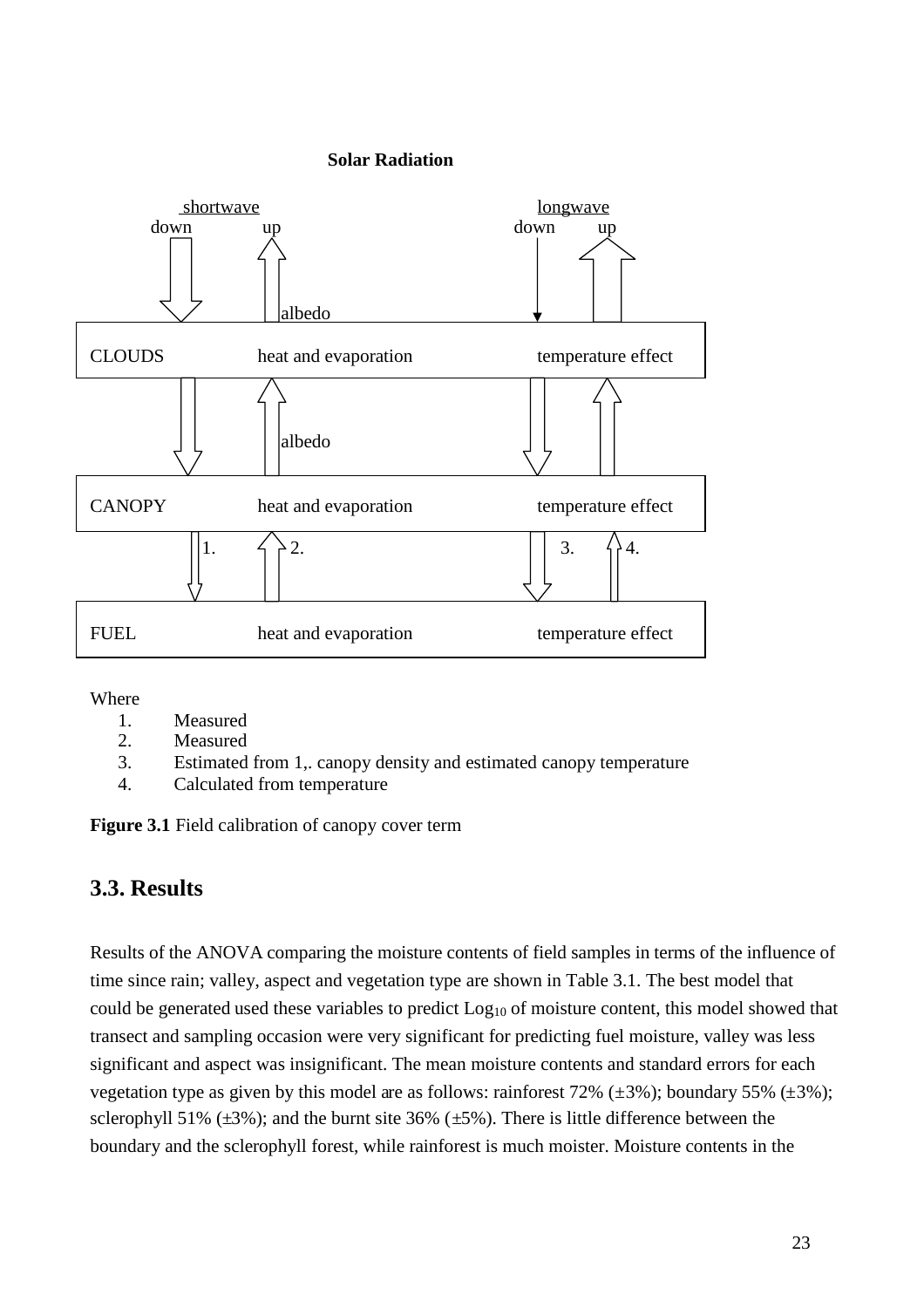burned sclerophyll forest were well below those of unburned sclerophyll forest.

|                        | $R^2 = 0.72$ , F-ratio = 91.99 |        |
|------------------------|--------------------------------|--------|
| Term                   | <b>F</b> -ratio                | Prob>F |
| Time since rain        | 184.46                         | 0.0000 |
| Valley                 | 3.06                           | 0.0165 |
| <b>Vegetation Type</b> | 33.35                          | 0.0000 |
| Aspect                 | 0.32                           | 0.5697 |

**Table 3.1** Influence of time since rain, vegetation type and site factor on Log<sub>10</sub> fuel moisture ratio

Results from the regression analysis of the means for each vegetation type from each site on each occasion are shown in Table 3.2. In all cases values from unburned sclerophyll forest were used to predict moisture content in the other vegetation types. This analysis shows that there are strong linear correlations between fuel moisture contents in the different vegetation types. The slope of the lines represents the drying relationship between fuels in the different vegetation types because samples were taken at different times after rain. It can be seen that small changes in the moisture content of sclerophyll fuels are matched by larger changes in the moisture content of rainforest and boundary fuels, and rainforest maintains a higher moisture content. Fuels in unburned sclerophyll forest change moisture contents faster than, and remain wetter than fuels in burnt sclerophyll forest.

**Table 3.2** Results of regression analyses predicting moisture contents in rainforest, boundary and burnt sclerophyll from the sclerophyll forest

|                 |    | Intercept |      | <b>Slope</b> |             |             |                |        |
|-----------------|----|-----------|------|--------------|-------------|-------------|----------------|--------|
| <b>Response</b> | N  | Est.      | s.e. | Est.         | s.e.        | ${\bf R}^2$ | <b>F-ratio</b> | Prob>F |
| Rainforest      | 24 | $-0.09$   | 0.17 | 1.20         | 0.11        | 0.84        | 119.20         | 0.00   |
| Boundary        | 24 | $-0.13$   | 0.16 | 1.11         | 0.10        | 0.83        | 111.87         | 0.00   |
| Burnt Scler.    | 6  | 0.52      | 0.26 | 0.57         | $0.16$ 0.74 |             | 11.43          | 0.03   |

The field samples were also used to examine if there are consistent differences in the quantity of fine fuels (fuel load) on the ground in each vegetation type. An ANOVA was conducted on the dry weights of all samples using site and vegetation type as the predictive variables (Table 3.3). This model explained little variation, but both vegetation type and site were significant terms. The mean fuel load kg m<sup>-2</sup> (and standard errors) for each vegetation type are as follows: rainforest 0.65  $(\pm 0.02)$ ; boundary 0.81 ( $\pm 0.03$ ); sclerophyll forest 0.78 ( $\pm 0.04$ ); and the burnt sclerophyll forest 0.76  $(\pm 0.06)$ . The boundary, sclerophyll forest and burned sclerophyll site are similar in fuel loads but rainforest has slightly less fuel.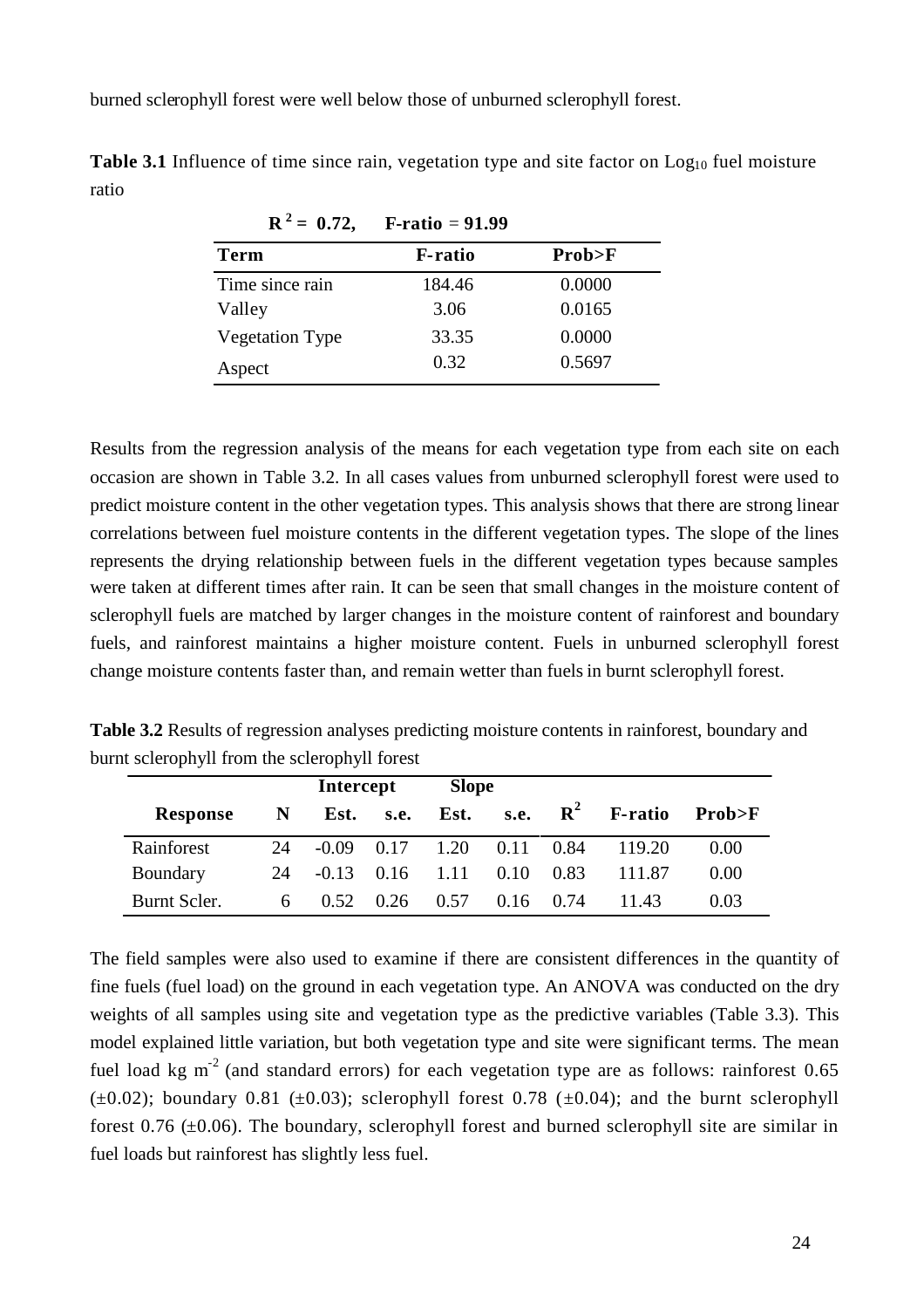| $R^2 = 0.09$ , F-ratio = 5.06 |                |            |  |  |  |  |  |
|-------------------------------|----------------|------------|--|--|--|--|--|
| Term                          | <b>F-ratio</b> | $Prob > F$ |  |  |  |  |  |
| Site                          | 4.88           | 0.0001     |  |  |  |  |  |
| VegetationType                | 5.36           | 0.0012     |  |  |  |  |  |

**Table 3.3** Influence of site and vegetation type on dry weight of litter samples

Litter sampling yielded five different drying periods for calibration of the litter moisture model, Table 3.4. Cloud cover had to be estimated for each period. Drying was modeled separately for each vegetation type, which gave a total of 15 curves for calibration. Analysis was based on a hypothetical fuel loading of 1 kg m<sup>-2</sup>. The maximum water a fuel can hold and litter water at the start of each drying period was standardised at 1.5 kg  $m<sup>2</sup>$ . The canopy cover estimates for each vegetation type were optimised at 98% for the rainforest, 93% for the boundary and 87% for the sclerophyll vegetation. The drying constant was optimised at 0.3, the results of this calibration are show in Figure 3.2. This figure shows the moisture contents and 95% C.I. for the field samples at the end of each drying period compared with results from the litter moisture model. Eight estimates fell within the 95% C.I. for the field samples, 7 curves were outside, but of these three were only just outside the interval.

| <b>Drying</b><br><b>Period</b> | <b>Cloud</b><br>Cover $(\%)$ | Date<br>From | Date<br>T <sub>0</sub> |
|--------------------------------|------------------------------|--------------|------------------------|
|                                | 15                           | 9th January  | 22nd January           |
| 2                              | 20                           | 2nd February | 6th February           |
| 3                              | 20                           | 7th March    | 17th March             |
| 4                              | 50                           | 23rd March   | 27th March             |
| 5                              | 15                           | 7th April    | 22nd April             |

**Table 3.4** Drying periods for calibration of the litter moisture model, all dates in 1997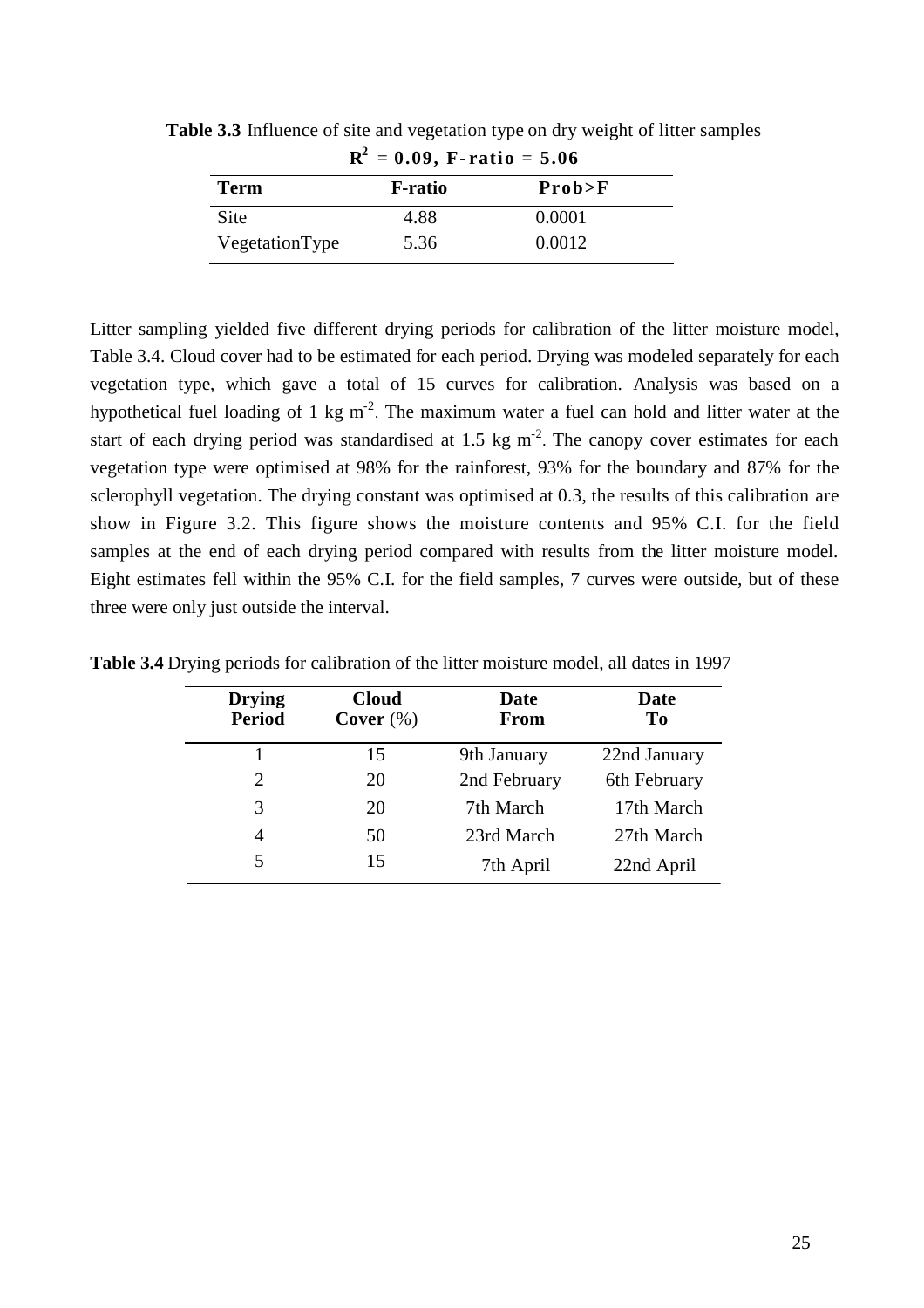

Predicted litter water

**Figure 3.2** Results of litter moisture model predictions against observed values and 95% C.I.

After calibration, the model could be used to indicate trends in fuel moisture in the. different vegetation types after rain. Fuel drying in each vegetation types from an initial moisture ratio of 1.5 to the dry weight, estimated for periods during both summer and autumn is shown in Figure 3.3. The curves demonstrate that there are differences in the daily absorption and desorption of moisture by fuels in each of the vegetation types. Fine fuel in the sclerophyll forest and the boundary is shown to loose moisture faster than rainforest fuels but fuels in the more open vegetation types also absorb more moisture during cool cloudless nights. There are differences in the number of days it takes fuel in each vegetation type to reach a moisture content of  $20\%$  (moisture ratio = 0.80) at which they will become flammable. In summer, rainforest fuels took 14 days to become flammable, while sclerophyll fuels took 12 days, fuel in the boundary dried quicker than even the sclerophyll fuels. The results for Autumn show that litter in the sclerophyll forest and the rainforest boundary will become flammable 23 to 26 days after rain while the rainforest is not flammable even after 28 days without rain.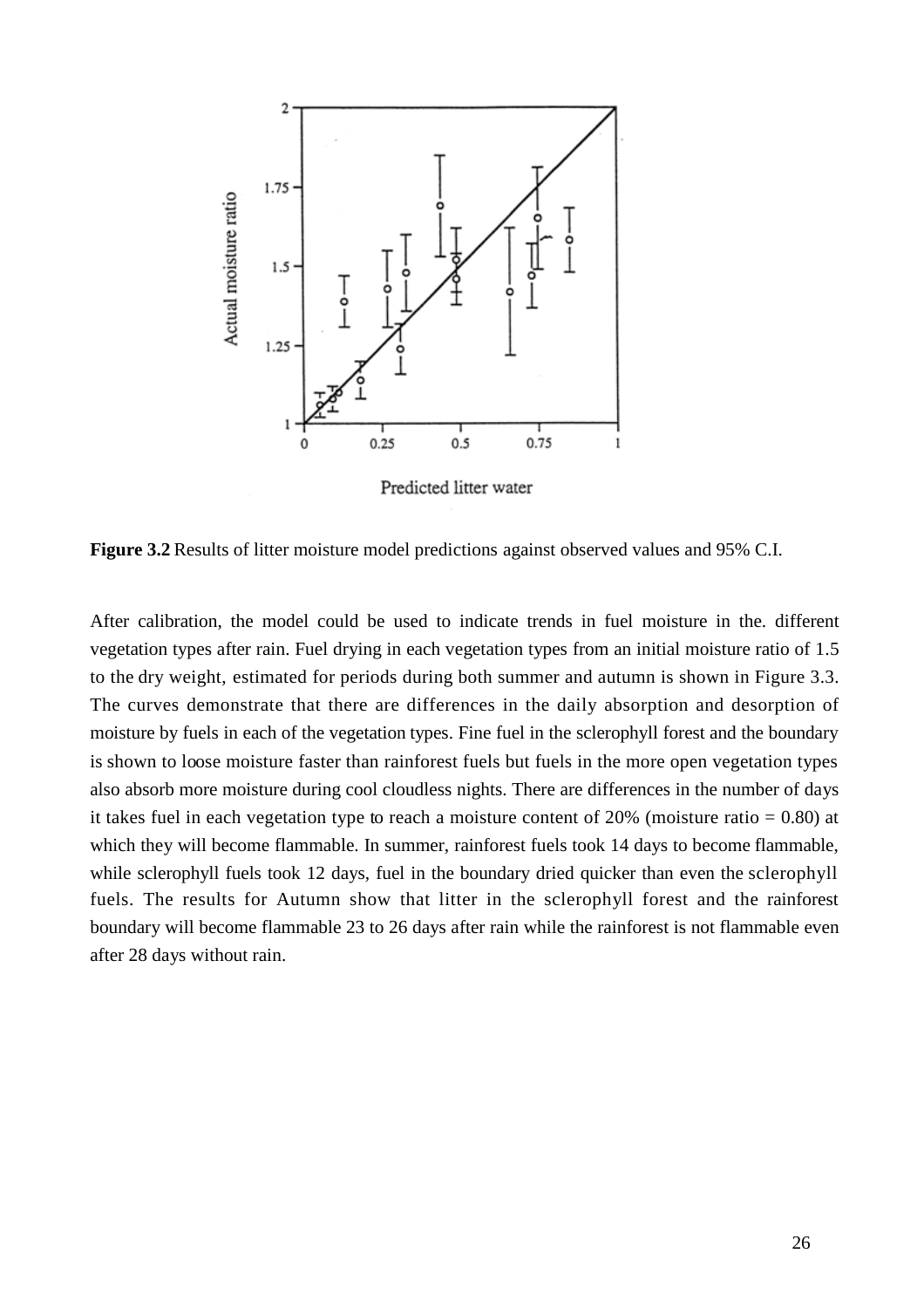

**Figure 3.3** Drying curves for litter (expressed as a moisture ratio of wet wt./dry wt.) in the rainforest, the rainforest boundary and the sclerophyll forest for both summer and autumn.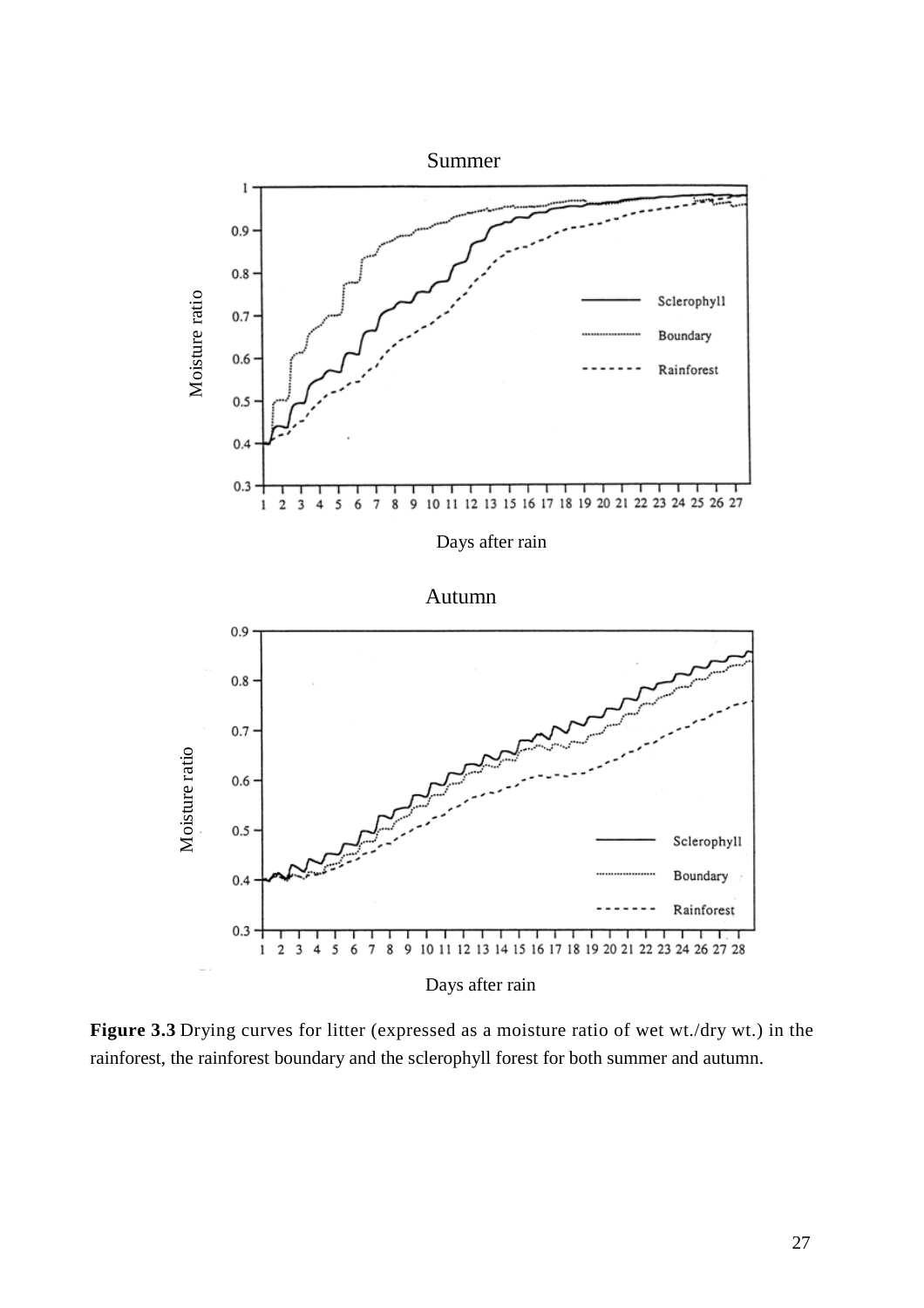# **3.4. Discussion**

The results from field sampling show that vegetation type affects the dryness of fine dead fuels. Sclerophyll fuels are usually drier than boundary fuels, which are usually drier than rainforest fuels. There was some suggestion from field data that rainforest fuels have a higher moisture content immediately after rain than fuel in the sclerophyll forest. This is possible because the fibre saturation point of the fuels may vary (Whelan, 1995). Results from the analysis of fuel loads show that there is slightly less fine dead fuel on the ground in the rainforest than there is in the sclerophyll forest. This is probably due to differences in rates of decomposition or litter production between rainforest and sclerophyll forest (Howard, 1981; Mullen, 1995; Adam, 1994). Field sampling has shown that there are differences in flammability of the litter in rainforest and sclerophyll forest based on the moisture contents of fine dead fuels, but there is little difference of the amount of fine dead fuel on the ground. At the rainforest boundary the moisture contents and amount of fine dead fuels are very similar to those of the sclerophyll forest.

Calibration of the litter moisture model showed that it is possible to predict evaporation from leaf litter based on five minute microclimatic data. Some error in predicted litter moisture had to be accepted because the model is optimised over several variables. There are a number of factors that may have complicated prediction in certain cases. Optimisation of the canopy cover means that certain natural factors can not be incorporated, two different sites were used for calibration: canopy cover would have differed between them. The estimate would also vary with the position of the sun at the time. Initial moisture contents may vary, depending upon the amount of rainfall. Potential shielding effects by the canopy, and cloud cover is difficult to estimate accurately. There may also be complications arising from the fact that meteorological data was collected at points whereas litter samples were collected along transects. Despite issues concerning calibration it can be concluded that the model can give a reasonably accurate prediction of moisture loss from leaf litter after rain.

Analyses of drying curves for leaf litter from the rainforest, the rainforest boundary and the sclerophyll forest for extended periods in summer and autumn, shows that there are differences in the daily absorption and desorption of moisture by fuels in the rainforest and in the more open areas. Results of analyses showed that canopy cover was critical for determining daily absorption/desorption. Fuels in the boundary and sclerophyll vegetation lost more moisture during the day but absorbed more at night. Differences in daily moisture relations lead to differences in fuel drying after rain. After 14 days without rain in summer, when rainforest fuels become flammable, sclerophyll fuels are twice as dry. The summer drying curve for litter in the boundary exhibited rapid drying. This may be due to the fact that summer meteorological records are from Site 1, and the open nature of the burnt site may have affected conditions at the boundary. After 23 or 24 days after rain in autumn, both sclerophyll forest and boundary fuels reach a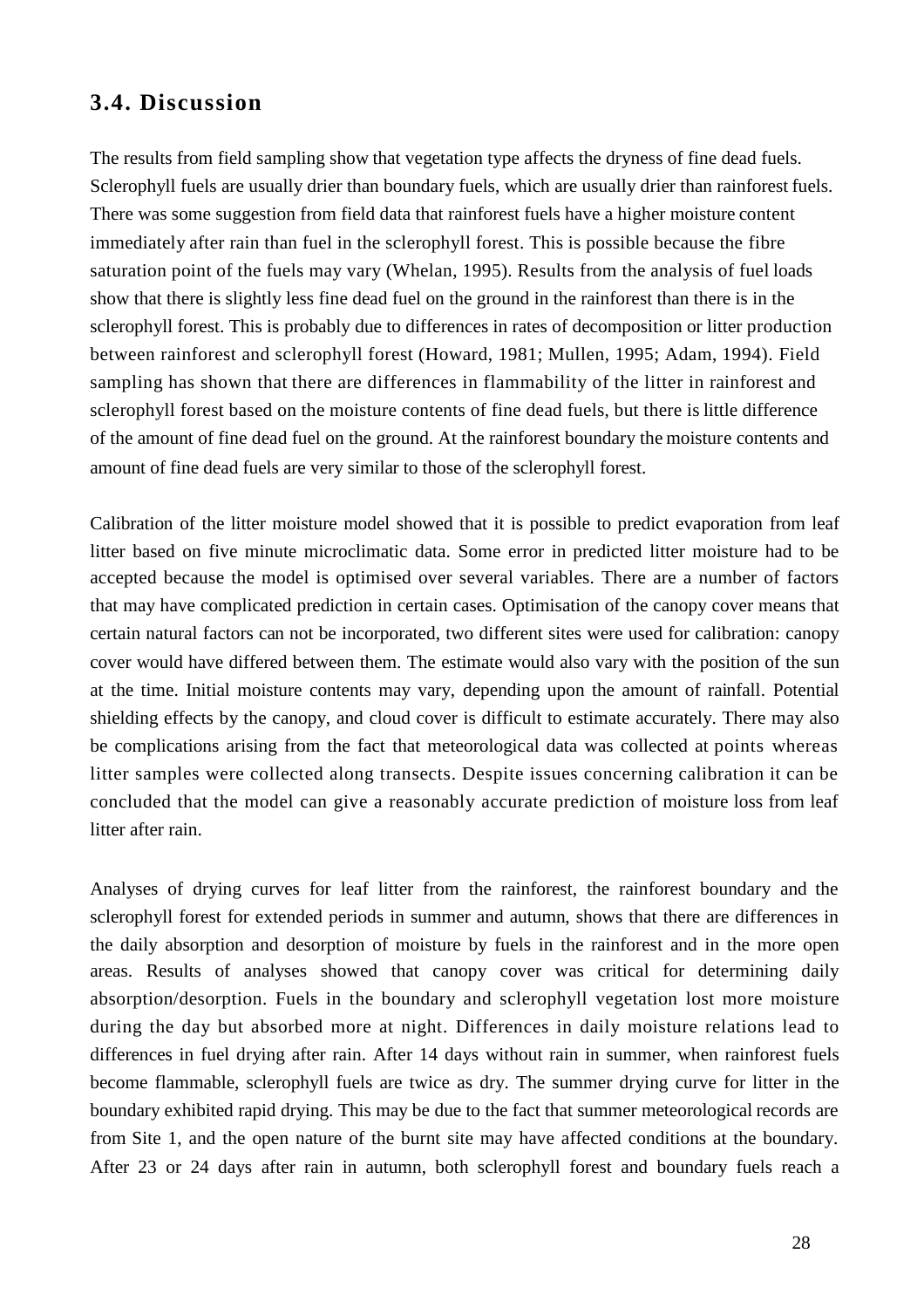moisture ratio of 0.80 (20% moisture), while the rainforest fuels are still at a ratio of 0.60 (40% moisture).

# **Section 4. Leaf flammability experiment**

#### **4.1. Aims and Objectives**

This section describes a leaf flammability experiment examining differences in the flammability of live and dead leaves from common trees, shrubs and herbs of the rainforest, and of the eucalypt dominated sclerophyll forest. Mature leaves, phyllodes and cladodes (referred to as leaves hereafter) were used in the test because they are usually the thinnest tissues on the plant and are often the first part of the plant that ignites in a fire (Gill and Moore, 1996). Leaves are also important because they vary greatly between species and are useful for defining differences in the flammability of different species (Gill and Moore, 1996). Past research suggests that there may be differences in the flammability of living rainforest and sclerophyll leaves based on leaf moisture content or leaf chemistry, though this has not previously been examined (Pompe and Vines, 1966; Vines, 1981; Chandler *et al .,* 1983; Whelan, 1995).

Increases in moisture content decrease the flammability of natural fuels (Pompe and Vines, 1966). In contrast to moisture relations in dead fuels, very little is known about the effects of moisture in live fuels on combustion. There can be differences in the flammability of leaves based on leaf chemistry: high energy organic compounds such as oils and waxes facilitate ignition at relatively low temperatures (Pompe and Vines,1966; King and Vines,1969). Plant species that dominate in open sclerophyll forest, such as *Eucalyptus,* contain large amounts of essential oils in leaves (Chandler *et al.,* 1983). It is unknown if differences in the amount of volatile components effect the relative flammability of rainforest and sclerophyll leaves (Whelan, 1995). Another factor influencing combustion is the presence or absence of inorganic constituents in the fuels; it has been shown that the mineral content of plants affects flammability by causing the fuel to smolder rather than flame (King and Vines, 1969). This factor is potentially very important to fire suppression in rainforest because rainforest vegetation may have a higher mineral content (Vines, 1981).

The aim of this experiment was to test the flammability of rainforest and sclerophyll leaves, using the muffle furnace technique developed by Gill and Moore (1996). While there have been many experiments testing the flammability of leaves both living and dead, this is the first to focus specifically on differences between rainforest and sclerophyll forest. The specific objectives of the experiment were to measure the ignitability of leaves in two ways and then relate these to leaf characters.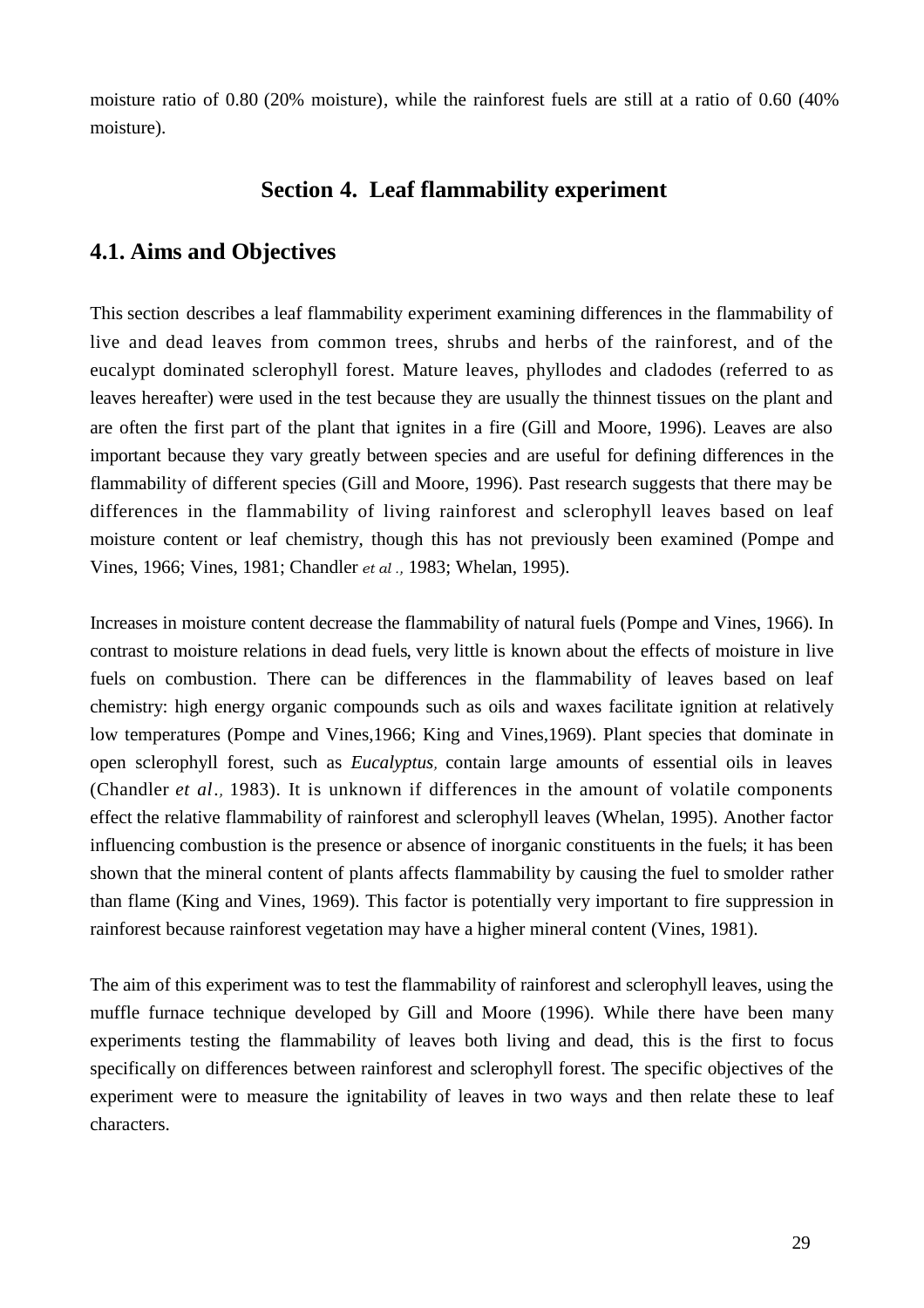One measure of flammability used was the ignition delay time (IDT), being the time it takes an individual leaf to ignite at a given temperature (Gill and Moore, 1996). The second measure of flammability used was derived by testing leaves from each species at a range of temperatures and estimating the temperature at which 50% fail to ignite. This measure was termed the 50% flammability threshold temperature (50%FTT), and was developed specifically for this experiment. The aim of the experiment was to test the responses of fresh and dry leaves separately. For analysis of the fresh specimens, leaf area, thickness, surface area to volume ratio, leaf moisture ratio and vegetation type were used as predictive variables. For the dry specimens leaf moisture ratio was not included.

#### **4.2. Methods and materials**

Samples were collected by selecting leaf bearing twigs from common rainforest and sclerophyll species within the Kioloa Flora Preserve (Kioloa State Forest). Live leaf samples were collected during June 1997 and on collection were placed in labeled plastic bags and stored in an insulated container to minimise water loss, a sample of leaves was oven dried at 75°C. Fresh leaves and oven dry leaves from each species were tested in the muffle furnace at a range of temperatures. At each temperature six leaves from each species were tested, except the lowest temperature where only three fresh and three dry replicates were used. For most species, whole leaves were used for the experiment. The leaves of monocots, including palms, were cut to lengths of 8.5 cm and species with very small leaves (<1cm long) were tested by using leaf covered branchlets.

Specimens were placed on a wire cradle 3.5 cm. above the floor of the muffle furnace. The door of the furnace remained open, a temperature gradient existed in the furnace and airflow occurred. The temperature just beneath where each specimen was placed was measured using a thermocouple probe. The ignitibility of samples was tested at probe temperatures of about 150°, 200°, 250° and 300°C. Oven temperatures were adjusted to achieve probe temperatures within 5°C of the required temperature. A high frequency electric spark gun (M. Gill, CSIRO) was used to ignite the leaf, the spark does not ignite a leaf at low temperatures, and prevents a heated leaf from charring without ignition. The gun was held so the spark contacted with the leaf.

Time to ignition was recorded using a stopwatch. If no ignition occurred within two minutes the sample was removed from the oven and the result was recorded as no flame. Analysis of IDT was conducted by comparing the response of fresh and dry leaves from each species at 300°C, leaves of all species except *Casuarina cunninghamiana* ignited at this temperature. The 50%FTT was calculated for each species by fitting logistic regression equations based on the number of specimens from each species that failed to ignite at each temperature. Leaf surface area was measured using a Paton electronic planimeter (CSIRO) in mm<sup>2</sup>, leaf thickness was measured with a micrometer in mm, surface area to volume ratio was calculated as 2/thickness and leaf moisture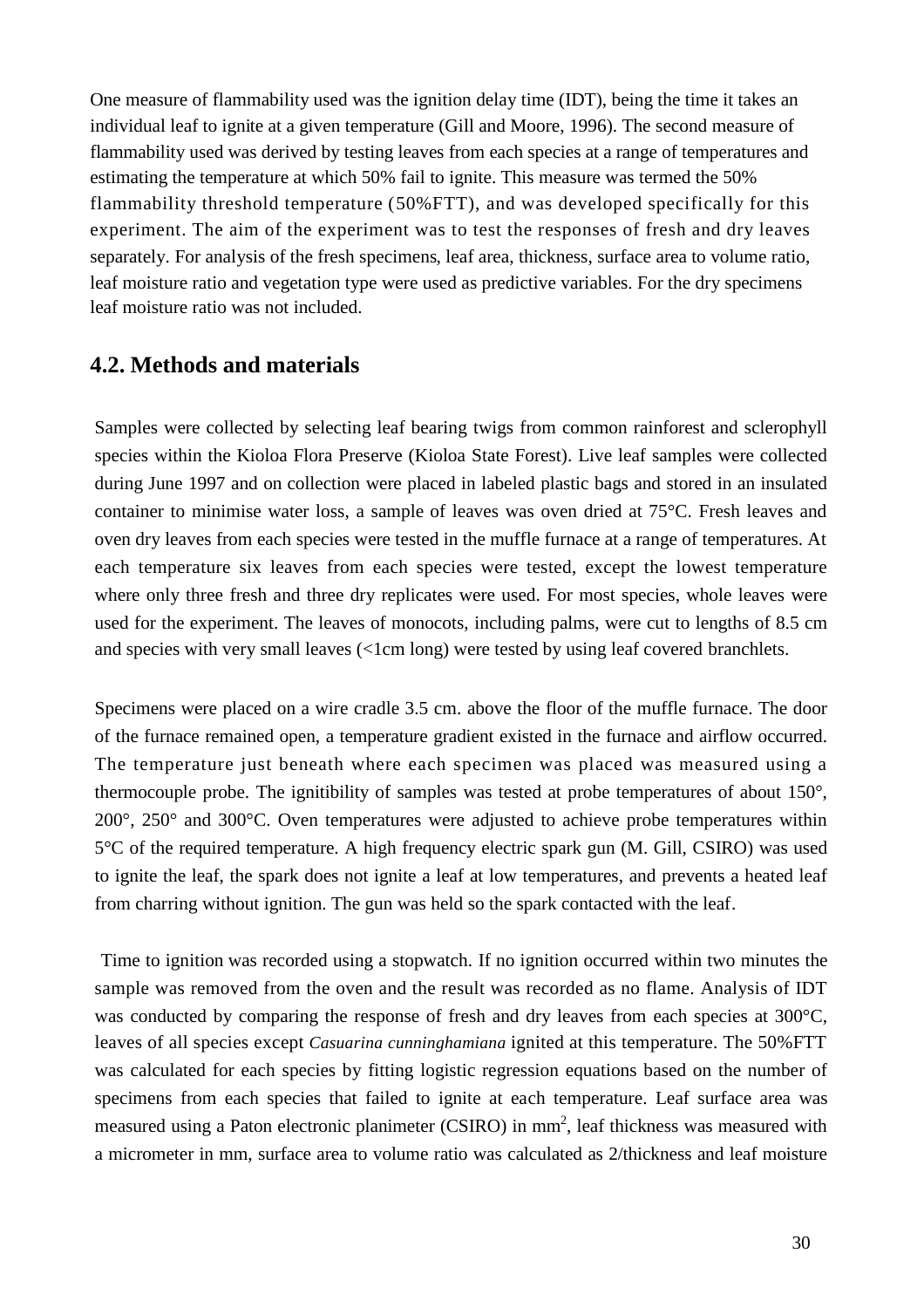was expressed as a ratio of wet weight/ dry weight.

#### **4.3. Results**

The leaf characteristics and ignitibility of 50 species from 30 families were tested (all are listed in Tables 4.1 and 4.3), of these 27 species were from the rainforest and 23 from the sclerophyll forest. Leaf characteristics are listed for each species in Table 4.1. Analysis of variance conducted on the fresh leaf characteristics indicates that there are significant differences between leaf thickness, area, surface area to volume (S/V ratio) and leaf moisture content between rainforest and sclerophyll species (Table 4.2). Rainforest leaves are larger and thinner than sclerophyll leaves, they have a larger surface area to volume ratio and are moister when fresh.

**Table 4.2** Means, standard errors and significance derived from ANOVA of fresh leaf surface area (mm<sup>2</sup>), thickness (mm), surface area to volume ratio and moisture ratio in relation to vegetation type.

|                  | <b>Rainforest</b> |      | Sclerophyll |      |             |       |                |
|------------------|-------------------|------|-------------|------|-------------|-------|----------------|
| <b>Term</b>      | Mean              | s.e. | Mean        | s.e. | ${\bf R}^2$ |       | F-ratio Prob>F |
| Area             | 6492              | 690  | 1972        | 747  | 0.29        | 19.74 | 0.0000         |
| <b>Thickness</b> | 0.21              | 0.03 | 0.36        | 0.03 | 0.20        | 12.04 | 0.0011         |
| $S/V$ ratio      | 9.74              | 0.43 | 7.28        | 0.46 | 0.35        | 17.52 | 0.0001         |
| Moisture         | 2.91              | 0.10 | 2.47        | 0.10 | 0.16        | 9.29  | 0.0037         |

Table 4.3 shows the average IDT and standard error for each species at 300°C. Where specimens failed to ignite within two minutes at this temperature, means for the species were estimated by survivorship analysis incorporating censorship of the specimens that that did not ignite. The effect of leaf characteristics and forest type on IDT at 300°C were examined separately for fresh and dry specimens using multiple regression. The results from these analyses are shown in Tables 4.4 and 4.5. Logarithmic transformation of IDT was necessary because variation increased with IDT. It was necessary to exclude certain outliers from both the fresh and dry analyses, these were monocot tussocks and small leaved species which all exhibited an exaggerated response having very a high IDT in relation to leaf thickness or leaf area. Analysis showed that leaf thickness and leaf area were both significant to predicting the IDT of dry specimens, but that only leaf thickness was significant to predicting the IDT of fresh specimens. IDT increased with increases in leaf area and thickness but decreased with moisture content. ANOVA comparing IDT of all specimens (fresh and dry) in relation to vegetation type showed that rainforest species have lower IDT at 300°C than sclerophyll species. Mean IDT and standard errors for both forest types are shown in Figure 4.1, as can be seen little variation was explained by this model, estimates of significance are as follows:  $R^2 = 0.04$ , F-ratio= 3.75, Prob>F= 0.057.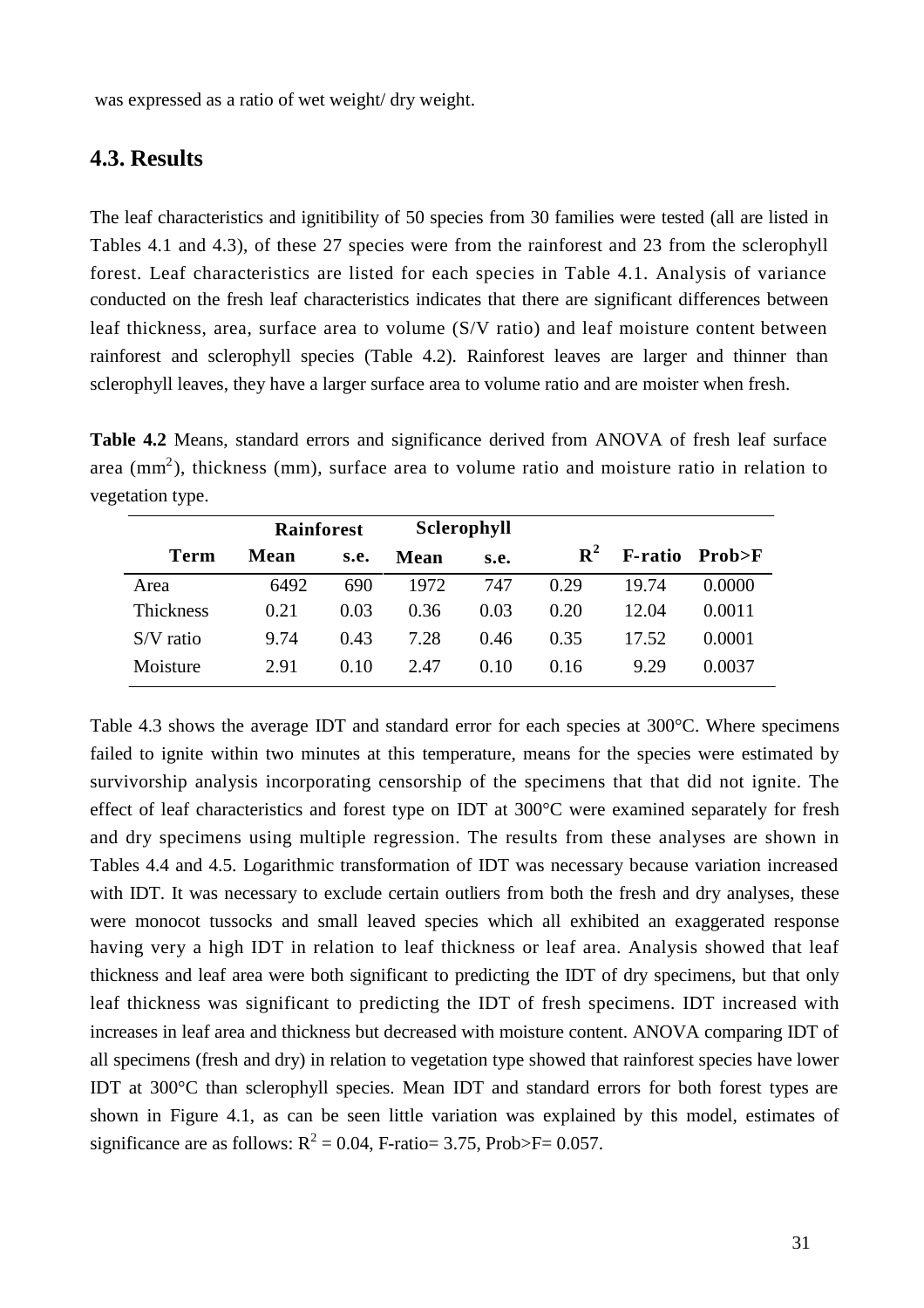**Table 4.4** Results of multiple regression analysis showing the significance of leaf thickness, surface area and moisture ratio in predicting  $Log<sub>10</sub>$  IDT of fresh specimens.

| Term                         | Est.    | S.e. | <b>F-ratio</b> | Prob>F |
|------------------------------|---------|------|----------------|--------|
| Thickness (mm)               | 0.50    | 0.12 | 9.56           | 0.0036 |
| Surface area $\text{(mm}^2)$ | $-0.01$ | 0.01 | 3.63           | 0.0637 |
| Moisture ratio               | 0.06    | 0.03 | 3.48           | 0.0692 |

**R <sup>2</sup>= 0.30, F-ratio= 5.85, Prob>F= 0.0020**

**Table 4.5** Results of multiple regression analysis showing significance of leaf thickness and surface area in predicting Log<sub>10</sub> IDT of fresh specimens.

**R <sup>2</sup>= 0.56, F-ratio= 30.41, Prob>F= 0.0000**

| Term                       | Est.    | s.e.    | <b>F-ratio</b> | Prob>F |
|----------------------------|---------|---------|----------------|--------|
| Thickness (mm)             | 0.21    | 0.19    | 11 12          | 0.0018 |
| Surface area $\text{(mm)}$ | $-0.01$ | $-0.01$ | 32.49          | 0.0000 |



**Figure 4.1** Mean IDT and 50%FTT , and standard errors for all specimens (fresh and dry) of species from the rainforest and sclerophyll forest.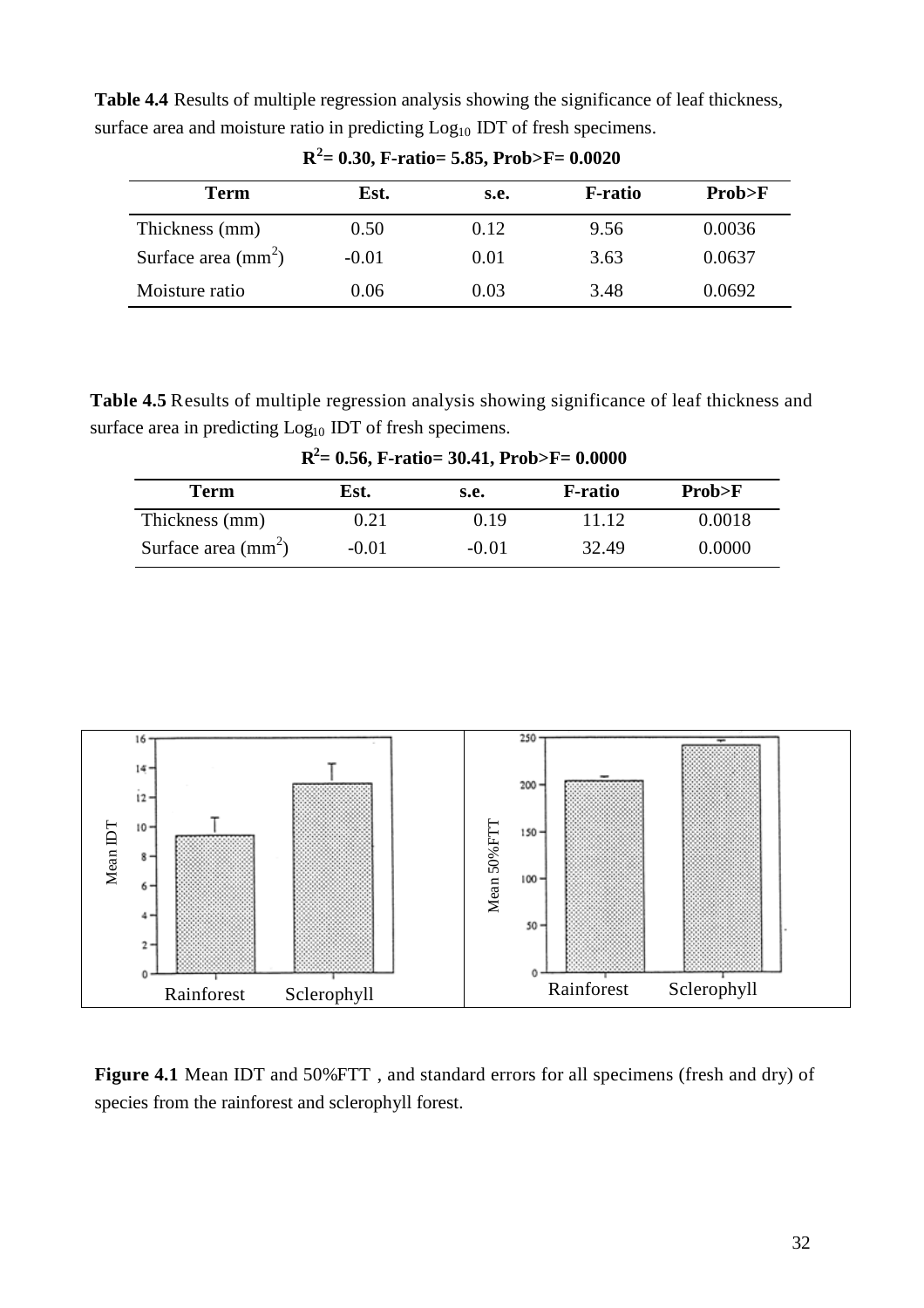|                | identification after Harden (1993).   |        |                 |        |        |       |       |       |
|----------------|---------------------------------------|--------|-----------------|--------|--------|-------|-------|-------|
| Family         | Species                               | Forest | Surface         | Fresh  | Fresh  | Dry   | S/N   | Ratio |
|                |                                       | Type   | Area            | Thick. | Surf./ | Thick | Ratio | Live/ |
|                |                                       |        | $\text{mm}^2$ ) | mm     | Vol    | (mm)  |       | Dead  |
| Anacardiaceae  | Synoum glandulosum                    | Rf     | 6466            | .20    | 9.85   | 0.10  | 20.41 | 3.65  |
| Arecaceae      | Archontophoenix cunninghamiana        | Rf     | 4492            | 0.16   | 12.58  | 0.10  | 20.00 | 3.60  |
| Arecaceae      | Livistona australis                   | Rf     | 4925            | 0.17   | 11.49  | 0.12  | 17.24 | 2.31  |
| Asclepiadaceae | Marsdenia suberosa                    | Rf     | 7117            | 0.24   | 8.26   | 0.10  | 19.23 | 3.62  |
| Aspleniaceae   | Asplenium polydon                     | Rf     | 958             | 0.23   | 8.70   | 0.15  | 13.33 | 2.91  |
| Asteraceae     | Helichrysum diomifolium               | Scler  | 50              | 0.18   | 11.11  | 0.15  | 13.07 | 2.53  |
| Blechnaceae    | Blechnum cartilagineum                | Rf     | 3976            | 0.21   | 9.39   | 0.15  | 13.25 | 3.00  |
| Casuarinaceae  | Casuarina cunninighamian              | Scler  | 181             | 0.60   | 6.66   | 0.47  | 8.52  | 2.22  |
| Cunoniaceae    | Cerapetalum apetalum                  | Rf     | 12606           | 0.25   | 7.94   | 0.16  | 12.66 | 3.01  |
| Cunoniaceae    | Callicoma serratifolia                | Rf     | 13757           | 0.17   | 11.83  | 0.13  | 15.15 | 2.13  |
| Cunoniaceae    | Schizomeria ovata                     | Rf     | 16030           | 0.28   | 7.14   | 0.15  | 13.33 | 2.67  |
| Cyperaceae     | Lepidosperma urophorum                | Scler  | 122             | 0.72   | 5.52   | 0.59  | 6.74  | 2.40  |
| Cyperaceae     | Ghania radula                         | Scler  | 2117            | 0.25   | 8.10   | 0.22  | 9.01  | 1.75  |
|                | Dennstaedtiaceae Pteridium esculentum | Scler  | 3392            | 0.21   | 9.57   | 0.15  | 13.51 | 2.85  |
| Dicksoniaceae  | Dicksonia antarctica                  | Rf     | 1448            | 0.19   | 10.31  | 0.11  | 18.87 | 1.98  |
| Dilleniaceae   | Hibbertia aspera                      | Scler  | 300             | 0.22   | 9.17   | 0.12  | 16.13 | 2.91  |
| Elaeocarpaceae | Elaeocarpus reticulatus               | Rf     | 4574            | 0.26   | 7.58   | 0.21  | 9.62  | 2.15  |
| Epacridaceae   | Leucopogon lanceolatus                | Scler  | 310             | 0.21   | 9.57   | 0.15  | 13.33 | 2.08  |
| Euphorbiaceae  | Breynia oblongifolia                  | Scler  | 1306            | 0.30   | 6.73   | 0.20  | 10.20 | 2.32  |
| Fabaceae       | Pultenaea blakelyi                    | Scler  | 50              | 0.30   | 6.67   | 0.25  | 8.00  | 2.30  |
| Fabaceae       | Pultenaea villosa                     | Scler  | 10              | 35     | 5.71   | 0.09  | 23.53 | 2.31  |
| Lamiaceae      | Prostanthera lasianthos               | Rf     | 3564            | 0.21   | 9.35   | 0.14  | 14.39 | 3.65  |
| Lamiaceae      | Prostanthera violacea                 | Scler  | 56              | 0.19   | 10.53  | 0.14  | 14.60 | 2.99  |
| Lauraceae      | Cryptocarpa glaucescens               | Rf     | 8750            | 0.18   | 11.30  | 0.18  | 11.05 | 2.22  |
| Mimosaceae     | Acacia floribunda                     | Scler  | 741             | 0.21   | 9.76   | 0.14  | 14.49 | 2.36  |
| Mimosaceae     | Acacia mabellae                       | Scler  | 4345            | 0.24   | 8.33   | 0.13  | 15.15 | 2.08  |
| Mimosaceae     | Acacia longifolia                     | Scler  | 2005            | 0.40   | 5.01   | 0.16  | 12.66 | 2.54  |
| Monimiaceae    | Doryphora sassafras                   | Rf     | 7871            | 0.29   | 6.85   | 0.15  | 13.16 | 3.23  |
| Monimiaceae    | Palmaria scandens                     | Rf     | 11752           | 0.16   | 12.27  | 0.11  | 17.54 | 3.59  |
| Moraceae       | Malaisia scandens                     | Rf     | 8292            | 0.17   | 11.83  | 0.10  | 19.23 | 2.99  |
| Moraceae       | Ficus obliqua                         | Rf     | 7660            | 0.22   | 9.09   | 0.10  | 20.83 | 2.76  |
| Myrtaceae      | Acmena smithii                        | Rf     | 7226            | 0.22   | 9.26   | 0.12  | 16.39 | 3.03  |
| Myrtaceae      | Backhousia myrtifolia                 | Rf     | 3392            | 0.21   | 9.62   | 0.15  | 13.70 | 2.18  |
| Myrtaceae      | Rhodamnia rubescens                   | Rf     | 3234            | 0.23   | 8.85   | 0.19  | 10.53 | 1.99  |
| Myrtaceae      | Tristaniopsis collina                 | Rf     | 4428            | 0.30   | 6.58   | 0.18  | 10.99 | 2.48  |
| Myrtaceae      | Eucalyptus pilularis                  | Scler  | 4208            | 0.21   | 9.52   | 0.13  | 15.38 | 2.21  |
| Myrtaceae      | Eucalyptus maculata                   | Scler  | 10960           | 0.30   | 6.76   | 0.22  | 9.26  | 1.97  |
| Myrtaceae      | Leptospermum flavescens               | Scler  | 70              | 0.27   | 7.41   | 0.18  | 11.36 | 2.13  |
| Myrtaceae      | Eucalyptus botryoides                 | Scler  | 12124           | 0.30   | 6.58   | 0.14  | 14.29 | 2.47  |
| Philesiaceae   | Eustrephus latifolius                 | Rf     | 2147            | 0.15   | 13.51  | 0.11  | 18.52 | 2.84  |
| Poaceae        | Panicum simile                        | Scler  | 190             | 1.12   | 3.58   | 0.96  | 4.16  | 2.54  |
| Proteaceae     | Persoonia liniaris                    | Scler  | 532             | 0.41   | 4.91   | 0.18  | 11.05 | 3.18  |
| Proteaceae     | Banksia spinulosa                     | Scler  | 216             | 0.48   | 4.21   | 0.38  | 5.32  | 2.11  |
| Rubiaceae      | Morinda jasminoides                   | Rf     | 3203            | 0.12   | 16.39  | 0.08  | 26.32 | 3.37  |
| Santalaceae    | Exocarpus cupressiformus              | Scler  | 94              | 0.55   | 7.24   | 0.31  | 12.74 | 2.70  |
| Smilacaceae    | Smilax australis                      | Rf     | 9470            | 0.28   | 7.09   | 0.18  | 11.11 | 3.15  |
| Verbenaceae    | Clerodendrum tomentosum               | Rf     | 8437            | 0.19   | 10.70  | 0.11  | 17.70 | 3.79  |
| Vitaceae       | Cissus hypoglauca                     | Rf     | 4117            | 0.27   | 7.52   | 0.18  | 11.11 | 3.06  |
| Winteraceae    | Tasmannia insipida                    | Rf     | 5398            | 0.26   | 7.69   | 0.10  | 19.80 | 3.17  |
|                | XanthorrhoeaceaeLomandra longifolia   | Scler  | 1979            | 0.40   | 4.98   | 0.25  | 8.13  | 3.67  |

**Table 4.1** Fresh and dry leaf characteristics for species tested in leaf flammability experiment. Species identification after Harden (1993).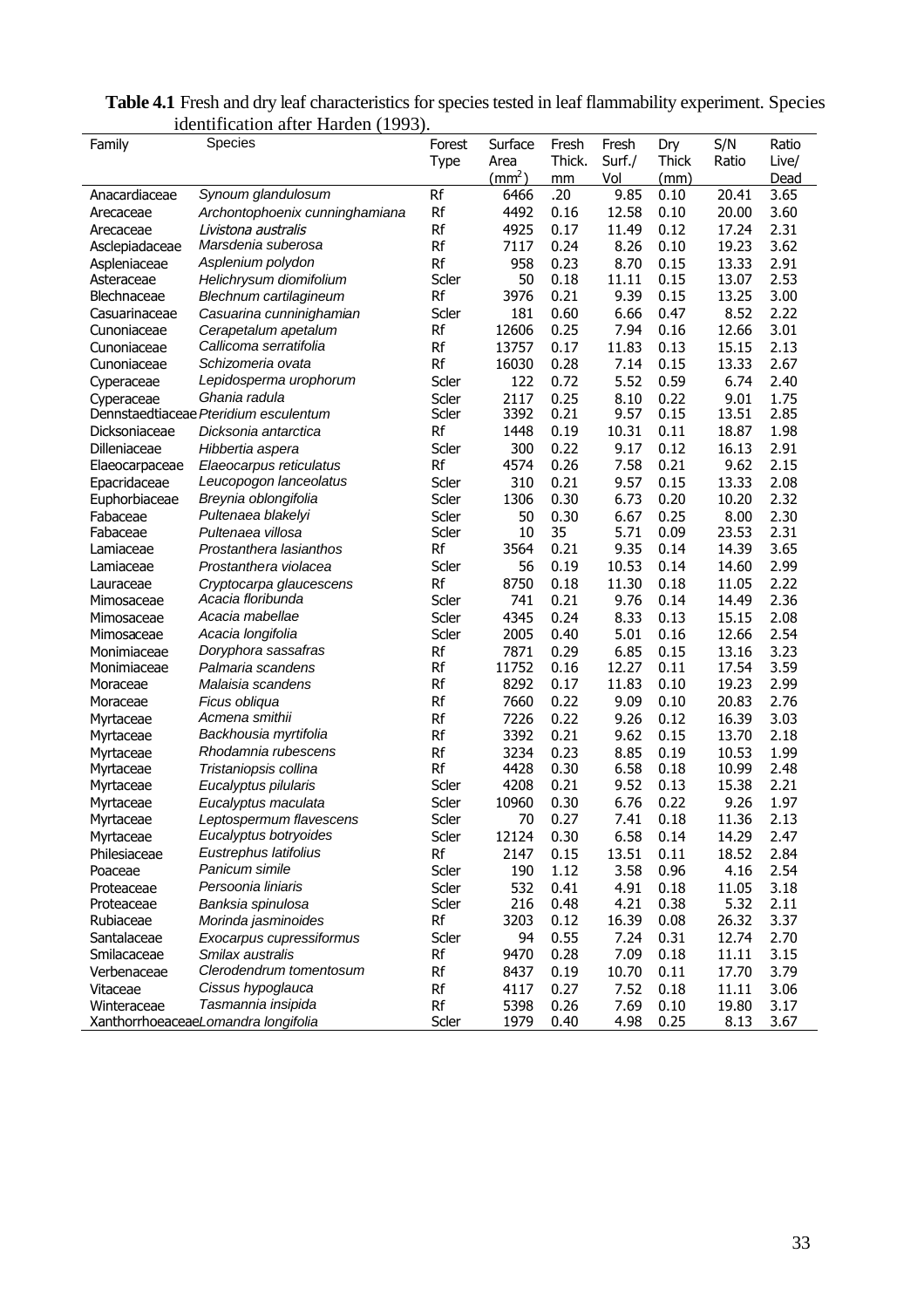| <b>Table 4.3</b> Mean IDT and standard errors, 50% FTT and 95% C.I. for species tested in the |  |
|-----------------------------------------------------------------------------------------------|--|
| leaf flammability experiment. Species identification after Harden (1993).                     |  |

| Family             | Species                              | Forest      | IDT   | se IDT | IDT   |       | se IDT 50%FTT | 50%FTT | 95%  |
|--------------------|--------------------------------------|-------------|-------|--------|-------|-------|---------------|--------|------|
|                    |                                      | <b>Type</b> | Fresh | Fresh. | Dry   | Dry   | Fresh         | Dry    | C.I. |
| Anacardiaceae      | Synoum glandulosum                   | Rf          | 16.5  | 0.6    | 2.87  | 0.22  | 240           | 205    | 50   |
| Arecaceae          | Archontophoenix cunninghamiana       | Rf          | 16.32 | 0.77   | 2.85  | 0.17  | 210           | 210    | 5    |
| Arecaceae          | Livistona australis                  | Rf          | 18.31 | 0.94   | 3.18  | 0.18  | 232           | 185    | 50   |
| Asclepiadaceae     | Marsdenia suberosa                   | Rf          | 10.71 | 0.68   | 1.13  | 0.12  | 190           | 175    | 25   |
| Aspleniaceae       | Asplenium polydon                    | Rf          | 21.42 | 0.71   | 4.40  | 0.24  | 250           | 225    | 60   |
| Asteraceae         | Helichrysum diomifolium              | Scler       | 12.16 | 0.96   | 2.97  | 0.29  | 230           | 230    | 20   |
| <b>Blechnaceae</b> | Blechnum cartilagineum               | Rf          | 9.80  | 0.58   | 3.31  | 0.44  | 280           | 280    | 20   |
| Cunoniaceae        | Cerapetalum apetalum                 | Rf          | 12.32 | 0.55   | 2.34  | 0.21  | 172           | 172    | 18   |
| Cunoniaceae        | Callicoma serratifolia               | Rf          | 9.85  | 0.19   | 1.87  | 0.21  | 205           | 180    | 55   |
| Cunoniaceae        | Schizomeria ovata                    | Rf          | 13.30 | 0.62   | 1.81  | 0.12  | 218           | 175    | 30   |
| Cyperaceae         | Lepidosperma urophorum               | Scler       | 26.22 | 3.33   | 9.53  | 0.81  | 278           | 278    | 17   |
| Cyperaceae         | Ghania radula                        | Scler       | 34.29 | 1.26   | 7.49  | 0.76  | 232           | 185    | 50   |
| Dennstaedtiaceae   | Pteridium esculentum                 | Scler       | 22.98 | 1.50   | 5.82  | 0.25  | 213           | 213    | 60   |
| Dicksoniaceae      | Dicksonia antarctica                 | Rf          | 20.16 | 0.03   | 19.19 | 3.11  | 240           | 264    | 60   |
| Dilleniaceae       | Hibbertia aspera                     | Scler       | 17.92 | 0.88   | 8.61  | 1.24  | 297           | 282    | 20   |
| Elaeocarpaceae     | Elaeocarpus reticulatus              | Rf          | 11.44 | 0.95   | 3.13  | 0.38  | 179           | 179    | 22   |
| Epacridaceae       | Leucopogon lanceolatus               | Scler       | 11.31 | 18.10  | 12.87 | 23.03 | 320           | 302    | 42   |
| Euphorbiaceae      | Breynia oblongifolia                 | Scler       | 18.80 | 0.54   | 6.68  | 0.26  | 235           | 255    | 75   |
| Fabaceae           | Pultenaea blakelyi                   | Scler       | 15.10 | 1.32   | 6.46  | 1.29  | 278           | 278    | 20   |
| Fabaceae           | Pultenaea villosa                    | Scler       | 18.61 | 0.89   | 4.72  | 0.12  | 202           | 220    | 40   |
| Lamiaceae          | Prostanthera lasianthos              | Rf          | 10.68 | 1.05   | 2.94  | 0.17  | 280           | 280    | 21   |
| Lamiaceae          | Prostanthera violacea                | Scler       | 17.21 | 0.88   | 3.00  | 0.17  | 190           | 119    | 60   |
| Lauraceae          | Cryptocarpa glaucescens              | Rf          | 12.61 | 0.40   | 3.14  | 0.17  | 180           | 229    | 25   |
| Mimosaceae         | Acacia floribunda                    | Scler       | 13.98 | 0.80   | 3.99  | 0.25  | 239           | 268    | 40   |
| Mimosaceae         | Acacia mabellae                      | Scler       | 13.08 | 0.56   | 3.43  | 0.26  | 255           | 210    | 60   |
| Mimosaceae         | Acacia longifolia                    | Scler       | 12.91 | 0.30   | 3.02  | 0.24  | 132           | 132    | 22   |
| Monimiaceae        | Doryphora sassafras                  | Rf          | 15.99 | 0.18   | 3.34  | 0.53  | 174           | 174    | 15   |
| Monimiaceae        | Palmaria scandens                    | Rf          | 16.92 | 0.58   | 1.93  | 0.14  | 1.97          | 205    | 50   |
| Moraceae           | Malaisia scandens                    | Rf          | 12.23 | 1.01   | 3.50  | 0.23  | 210           | 220    | 50   |
| Moraceae           | Ficus obliqua                        | Rf          | 23.00 | 1.12   | 3.44  | 0.14  | 220           | 173    | 20   |
| Myrtaceae          | Acmena smithii                       | Rf          | 13.60 | 0.83   | 3.04  | 0.18  | 190           | 180    | 32   |
| Myrtaceae          | Backhousia myrtifolia                | Rf          | 16.15 | 0.70   | 3.00  | 0.18  | 200           | 192    | 40   |
| Myrtaceae          | Rhodamnia rube scens                 | Rf          | 12.43 | 0.23   | 2.96  | 0.22  | 208           | 175    | 60   |
| Myrtaceae          | Tristaniopsis collina                | Rf          | 14.38 | 0.49   | 2.89  | 0.16  | 200           |        | 15   |
| Myrtaceae          | Eucalyptus pilularis                 | Scler       | 11.73 | 0.48   | 3.09  | 0.27  | 180           | 180    | 22   |
| Myrtaceae          | Eucalyptus maculata                  | Scler       | 12.05 | 0.57   | 2.47  | 0.17  | 175           | 175    | 20   |
| Myrtaceae          | Leptospermum flavescens              | Scler       | 21.63 | 2.97   | 5.44  | 0.16  | 248           | 233    | 23   |
| Myrtaceae          | Eucalyptus botryoides                | Scler       | 13.14 | 0.63   | 1.68  | 0.22  | 180           | 180    | 20   |
| Philesiaceae       | Eustrephus latifolius                | Rf          | 12.86 | 0.55   | 3.71  | 0.37  | 215           | 230    | 50   |
| Poaceae            | Panicum simile                       | Scler       | 46.84 | 7.19   | 5.54  | 0.67  | 278           | 278    | 20   |
| Proteaceae         | Persoonia liniaris                   | Scler       | 19.13 | 0.74   | 3.11  | 0.25  | 230           | 230    | 20   |
| Proteaceae         | Banksia spinulosa                    | Scler       | 20.25 | 1.45   | 4.98  | 0.38  | 280           | 280    | 30   |
| Rubiaceae          | Morinda jasminoides                  | Rf          | 21.89 | 1.79   | 3.90  | 0.29  | 258           | 220    | 70   |
| Santalaceae        | Exocarpus cupressiformus             | Scler       | 25.24 | 1.59   | 7.93  | 2.10  | 260           | 275    | 20   |
| Smilacaceae        | Smilax australis                     | Rf          | 23.58 | 0.82   | 3.05  | 0.40  | 174           | 174    | 20   |
| Verbenaceae        | Clerodendrum tomentosum              | Rf          | 12.33 | 0.79   | 1.63  | 0.14  | 208           | 165    | 10   |
| Vitaceae           | Cissus hypoglauca                    | Rf          | 15.36 | 0.83   | 2.18  | 0.10  | 203           | 210    | 50   |
| Winteraceae        | Tasmannia insipida                   | Rf          | 13.25 | 0.59   | 2.69  | 0.44  | 179           | 179    | 20   |
|                    | Xanthorrhoeaceae Lomandra longifolia | Scler       | 49.27 | 3.77   | 7.34  | 1.37  | 230           | 203    | 20   |

Mean IDT and 50%FTT for fresh and dry specimens of all species are shown in Table 4.3, 95% C.I. estimated from logistic curves are given as the measure of variation about the mean. Dry specimens of *Tristaniopsis collina* have a 50%FTT <150°C and *Casurina cunninghamiana* has a 50%FTT> 300°C. The results from multiple regression predicting 50% FTT of fresh and dry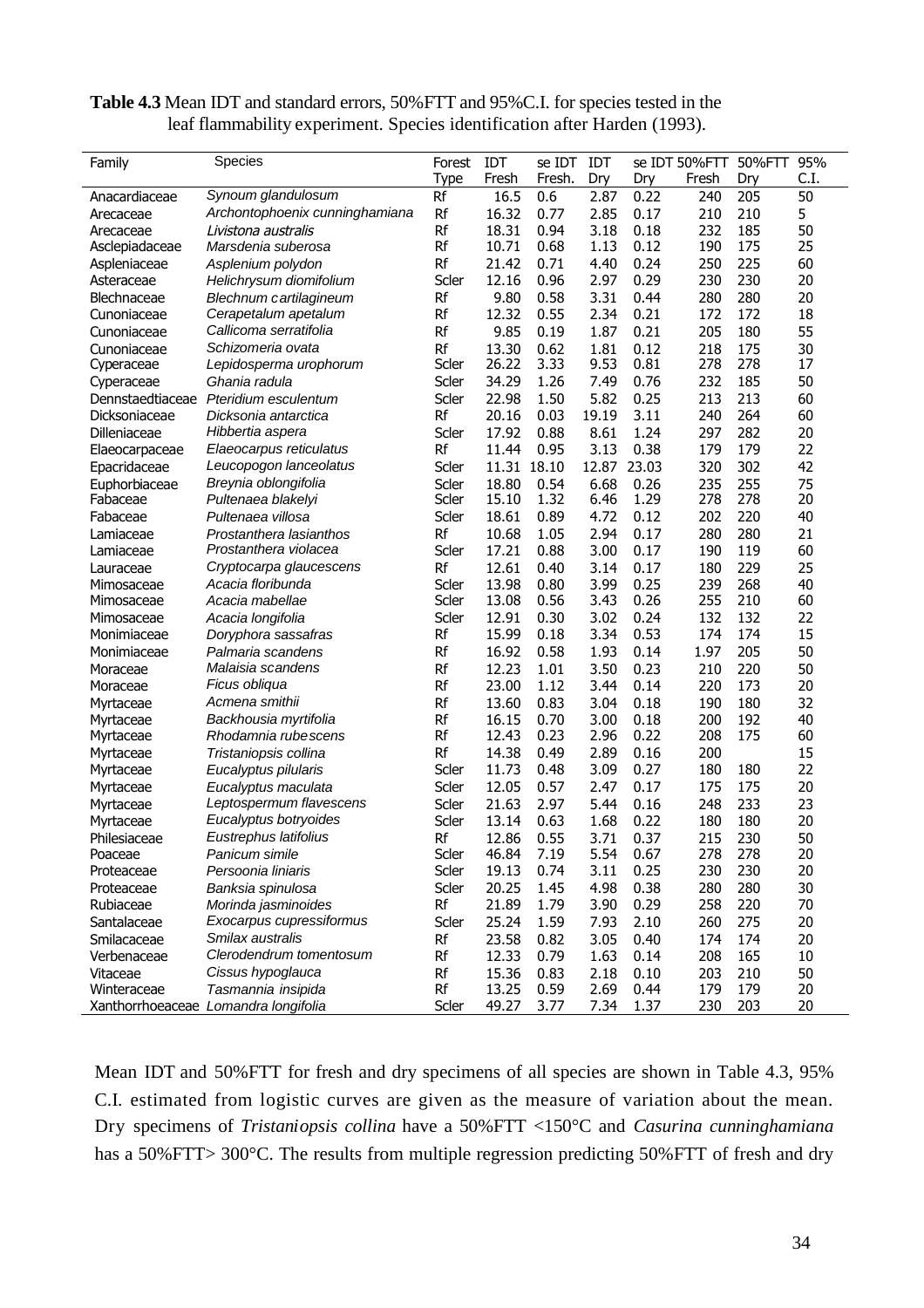specimens from leaf characteristics and forest type are shown in Table 4.6. For both fresh and dry specimens the square root of leaf surface area was the only significant variable, 50%FTT decreased with increases in the square root of leaf surface area. Means and standard errors from analysis of variance comparing 50%FTT for all specimens (fresh and dry) in relation to vegetation type are shown in Figure 4.1. Rainforest species have a lower 50% FTT<sup>\*</sup> than sclerophyll species  $(R^2 = 0.23, F\text{-ratio} = 29.49, Prob>F = 0.0000).$ 

**Table 4.6** Results of regression analyses using square root of leaf area to predict the 50%FTT of fresh and dry specimens.

| Fresh/Dry | Est.    | s.e. | ${\bf R}^2$ | <b>F</b> -ratio | Prob > F |
|-----------|---------|------|-------------|-----------------|----------|
| Fresh     | $-0.74$ |      | 0.47        | 43.13           | 0.0000   |
| Dry       | $-0.88$ |      | 0.60        | 69.67           | 0.0000   |

#### **4.4. Discussion**

This experiment has shown that the ignitability characteristics measured are strongly related to leaf surface area which was significant for predicting the 50%FTT of both fresh and dry specimens and for predicting the IDT of dry specimens. Leaf surface area was not significant for predicting the IDT of fresh specimens. Analysis of the 50%FTT shows that the square root of surface area was a better predictor than surface area. This indicates that ignitability increases with increases in the width of the leaf.

Differences in flammability due to the effect of leaf area may be explained in terms of the physics of heating. A leaf in the muffle furnace was subjected to radiant heating from the walls of the furnace but because the door of the furnace remained open, it was also subject to cooling from air from outside which was drawn into the furnace by convection. Past work on heat loss in leaves has shown that when a leaf is heated by radiation, a temperature gradient will exist within the leaf: air flow cools a leaf most near the margins and so a leaf heats more slowly near the edges (Montieth, 19'73). This means that a larger leaf, when placed horizontally in a muffle furnace, will not lose as much heat at its centre as does a small leaf and will ignite faster, or at a lower furnace temperature. This experiment has shown that larger leaves do ignite faster and burn at lower furnace temperatures than smaller leaves, and that the temperature at which a leaf will fail to burn in the muffle furnace is determined by the width of the leaf.

The importance of leaf area in governing the ignitability of leaves leads to general differences between the flammability of leaves from rainforest and sclerophyll species. Analysis of leaf characters with respect to forest type shows that the leaves from species of the rainforest are larger than those of species from the eucalypt dominated sclerophyll forest. Analysis of variance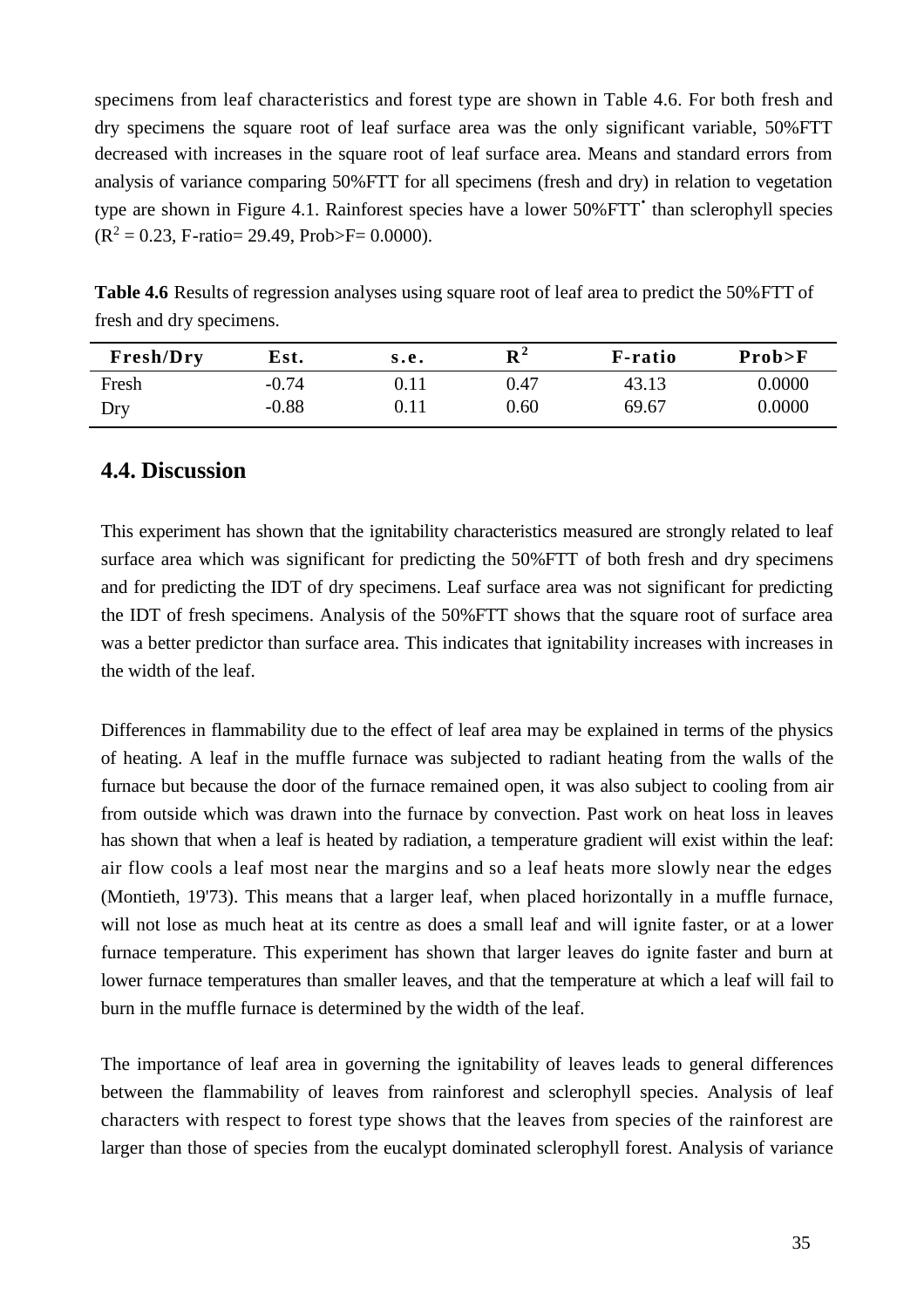comparing the mean IDT and 50%FTT for rainforest and sclerophyll species (Figure 4.1) showed that rainforest leaves had a slightly lower IDT and a much lower 50%FTT. This work has shown that the factors governing the flammability of leaves is related to leaf dimensions and that rainforest leaves are slightly more flammable than sclerophyll leaves. These results do not lend much support to the theory that rainforest leaves will be less flammable than sclerophyll leaves because of differences in leaf moisture content or leaf chemistry. It is important to note, however, that while the small leaves of the sclerophyll forest are slow to ignite in the muffle furnace this may not represent what occurs during a bushfire. During a bushfire temperatures would be high enough to ignite even the smallest of leaves, under these conditions finer material may be faster to ignite due to aeration.

## **Section 5. The direct effect of green foliage on fire spread.**

# **5.1. Aims and objectives.**

This experiment was designed to examine the effects that live foliage may have on fire behaviour, in particular, the role of rainforest boundary species such as broad leaved vines that may suppress fire by reducing the effect of radiation on fuel preheating. The most important factor operating to preheat and dry fuel during a fire and so promote forward spread is the efficient transfer of radiation from flames (Luke and McArthur, 1978). It is because of this that the slope and wind have a strong influence on forward spread (Vines, 1981; Luke and McArthur, 1978; Pompe and Vines, 1966). Radiation penetration would be decreased by an increase in the density of vegetation, and this experiment was designed to examine if this effect was obvious during an experimental burn. The suppressive effects of the vegetation would be increased if the vegetation was very wet. The presence of water vapour within a flame lowers its radiant heat output, the smoke created by water vapour also intercepts radiation (Pompe and Vines, 1966).

The experiment was designed to compare fire spread between areas of sclerophyll forest with a tussock monocot understorey and sclerophyll shrubs with adjacent areas, where a fence, draped in fresh green vines, was placed shortly before the fire. In this way, the experiment tests the impact of vines on the spread, or extinction of, fire with normal sclerophyll fuel loads and humidity. Vine densities on the fences were intended to represent typical and high densities of vine. In their natural settings, the vines would also affect the ground fuel loads and their moisture contents, typically reducing the growth of ground plants and increasing moisture content of the litter. In effect, the experiment was intended to focus only on the possible direct fire retarding properties of the green rainforest boundary foliage.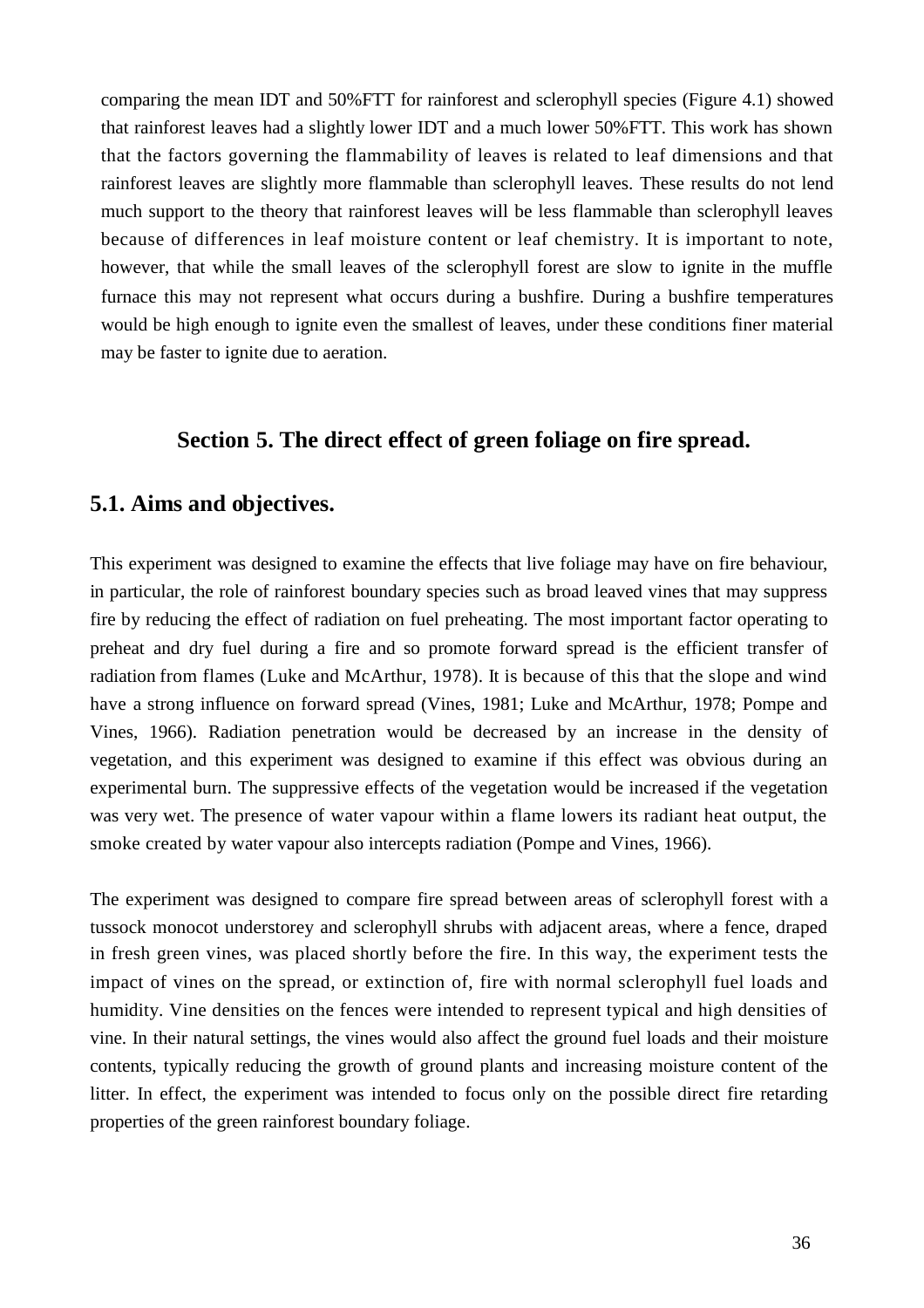#### **5.2. Methods and materials**

The site for this experiment was a north facing slope, next to Spotted Gum Rd in Kioloa State Forest (35 $\degree$ 15'35S", 150  $\degree$  17'00"E). The upper slope, with a gradient of 5-10 $\degree$ , was dominated by sclerophyll vegetation; further downslope, the incline increased to 10-20° and there was a transition into rainforest vegetation. Six wire fences, each 1 m high and 10 m long with gaps of about 20 m between, were established between trees: four on the upper slope, and two on the lower slope. Details of each fence are given in Table 5.1. The fences, and ground in front of the fences, were draped with *Cissus hypoclauca* a common vine of boundary and rainforest vegetation in south coastal N.S.W. which creeps over the ground and scrambles over low vegetation. Fences were covered with either a typical, or high density covering of fresh foliage bearing branches; typical densities were  $50-70\%$  (3 kg m<sup>-1</sup>) of horizontal interception, while high density fences had a horizontal interception c.95% (4.4 kg m<sup>-1</sup>). Firebreaks were created, running in a semicircular fashion 3-5 m behind each fence to clarify results by preventing the fire backburning through the fences. The fences were established 50-100 m downslope from where a fire was ignited at 13:00 on 1st May 1997; details of conditions at the fire front are given in the Results. A downslope fire represents typical conditions where rainforest is situated downslope from sclerophyll vegetation.

After the fire had been lit, its progress up to, and past the fences, was monitored. A number of variables were measured in order to correctly assess the intensity of the fire at the study site. The direction and speed of the wind, relative humidity, air temperature, the rate of forward spread of the fire, flame height, and flame angles were recorded. Estimates of the suppressive ability of the vine fences were made by recording what proportion of the fences remained unburned by the fire, as well as how many times and where fire penetrated each fence.

#### **5.3. Results**

Conditions at the fire front are described in Figure 5.1; when the fire was lit at 13:00, 1/5/97, the air temperature was 23° C, and the relative humidity was 70%. The wind was blowing from the north against the direction of the fire, at a speed of  $1 \text{ m s}^{-1}$ , and flames were directed upslope to the south. The moisture content of the fuel when the fire was lit was measured at 15% (of dry weight) in the sclerophyll forest upslope, and 21% in the rainforest boundary downslope. Dry fuel loads were about 1.2 kg m<sup>-2</sup> upslope, and 1 kg m<sup>-2</sup> downslope. Soon after the fire was lit, flame heights were 1-1.5 m, inclined at about 70° against the direction of forward spread (with the wind, direction).

The fire reached its maximum rate of spread  $(20-30 \text{ cm min}^{-1})$  after burning for three hours. The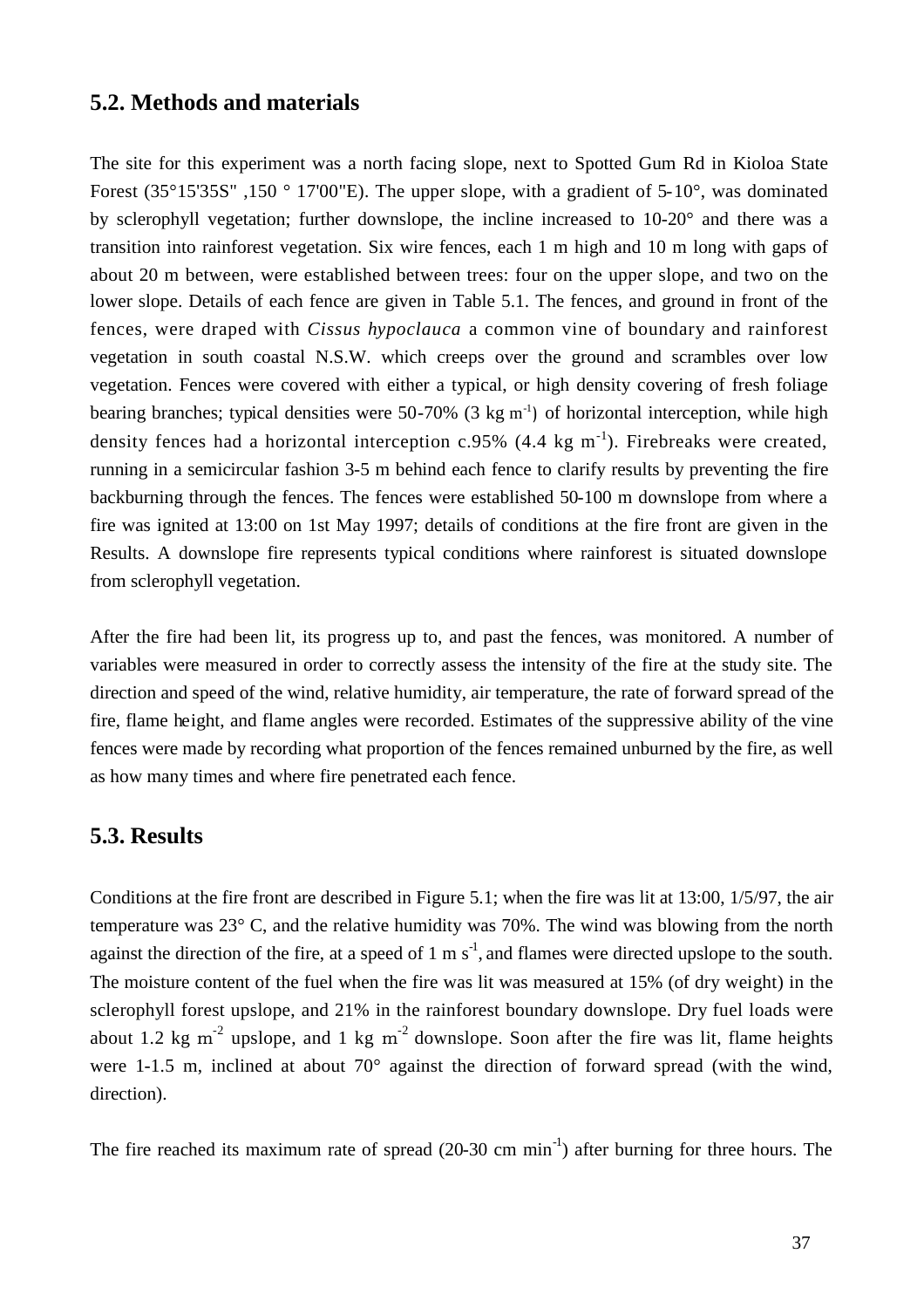fire reached the fences between 16:50 and 18:15 (see Table 5.1), and it can be seen from Figure 5.1 that fire spread was at its maximum when the first fences were burned, and declined after that. This is because slope increased once the fire had burnt through the first fences, and because meteorological conditions changed in the evening. Wind speed and temperature fell, while relative humidity rose (see Figure 5.1) which would have lead to observed increases in litter moisture. Characteristics of the fences and their survivorship during the fire are given in Table 5.1 below. The fire continued to burn downslope past the fences, eventually extinguishing in the boundary at about 19:00 - 20:00 with litter moisture contents of 29%.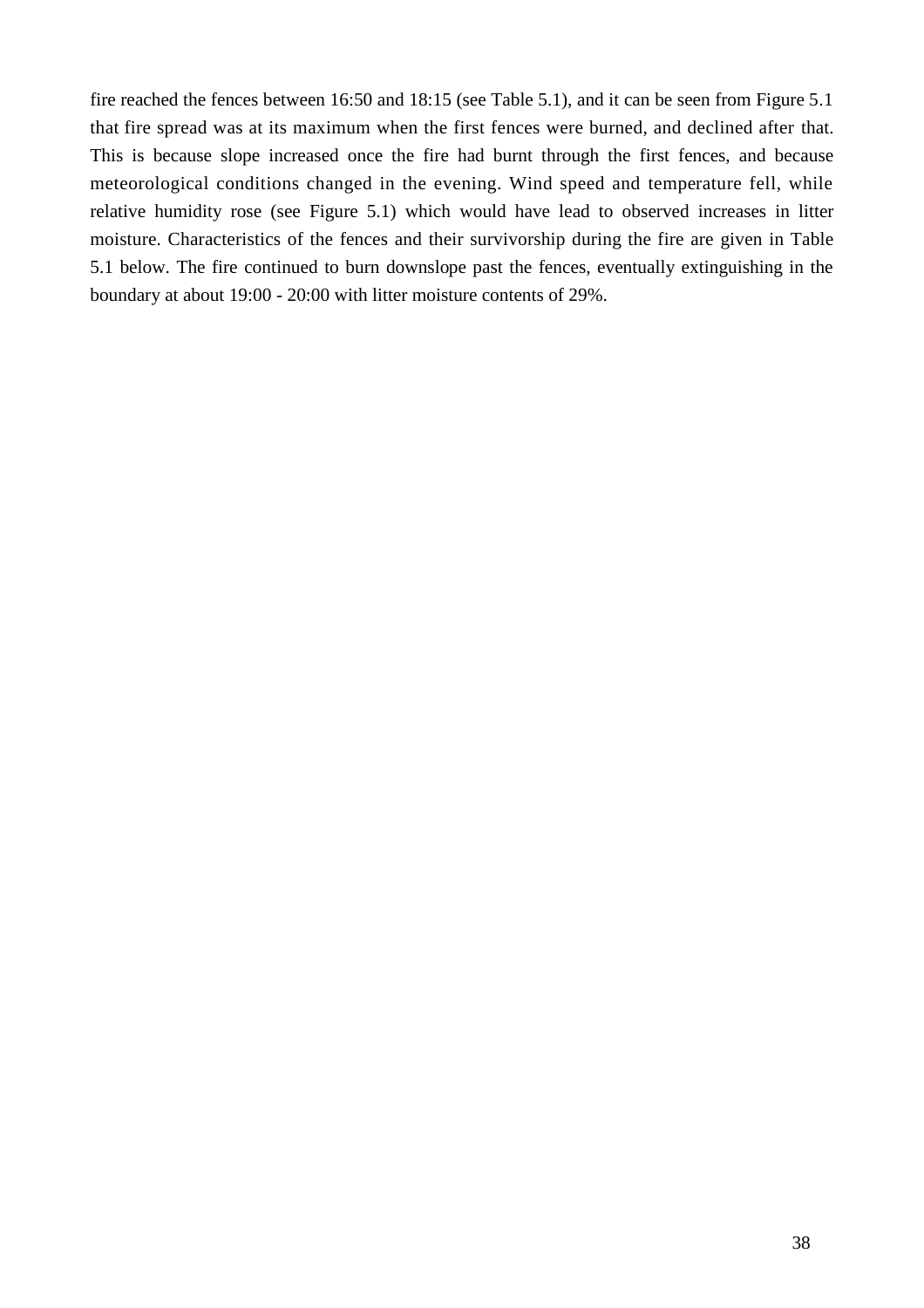

Figure 5.1 Conditions at the fire front during the experimental burn at Spotted Gum Rd (Kioloa State Forest) on 1/5/97.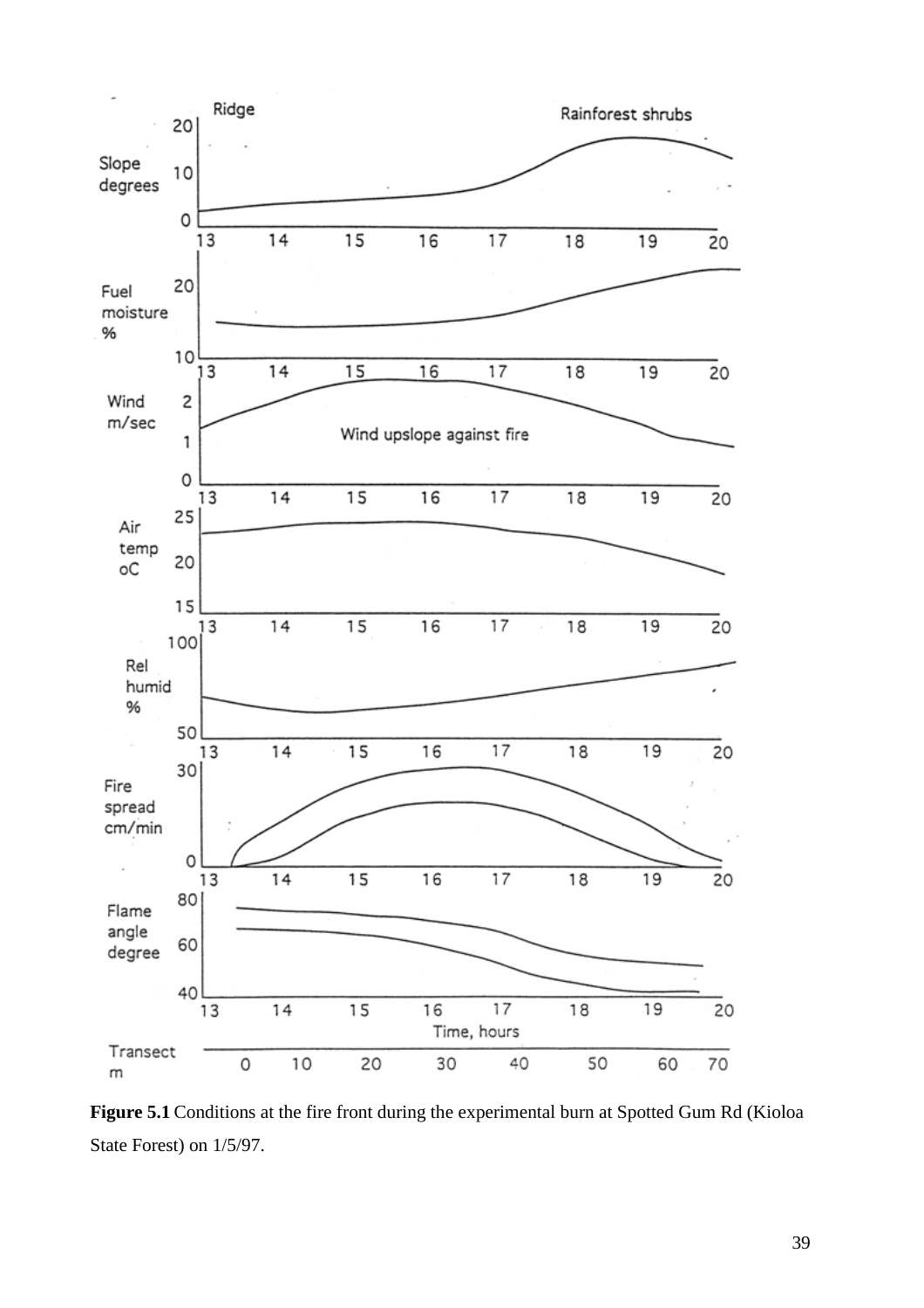|            |                    | <b>Vine</b> | Fire spread, | Penetrated, | Survived,     |
|------------|--------------------|-------------|--------------|-------------|---------------|
| Time burnt | Slope <sup>°</sup> | Density,%   | cm $min-1$   | no. times   | $\frac{0}{0}$ |
| 17:20      | 6                  | 100         | 20           | 3           | 35            |
| 17:10      |                    | 50          | 22           | 3           | 10            |
| 16:50      | 6                  | 90          | 25           | C           | 70            |
| 17:00      |                    | 75          | 25           |             | 55            |
| 18:15      | 17                 | 100         | 15           | 3           | 70            |
| 17:35      | 16                 | 60          | 18           |             | 50            |

**Table 5.1** Characteristics of vine covered fences and of the fire impacts

All fences were penetrated by fire at least once but on all fences there were lengths where green vines remained unburnt. The fire's progress through the fences was largely governed by the dry fine fuel that remained beneath the fences. Especially important were the dry dead leaves of monocot tussocks; as this fuel burned the vines above were wholly or partially ignited. Tables 5.2 and 5.3 show the results from multiple regression analysis for the number of times a fence was penetrated and for the percentage of freshly cut vine that remained unburnt on the fences. The results showed that the number of times a fence was penetrated was dependent upon the rate of forward spread (cm min<sup>-1</sup>) at the time and on the slope (Table 5.1). The percentage of vines that remained unburnt on the fences was governed by an interaction between the above two variables and the density of the vine (Table 5.2).

The number of times a fence was penetrated decreased and the percentage of vine that survived on a fence increased with increases in the rate of forward spread of the fire (cm min <sup>1</sup>), this effect may be explained because when a fast moving fire front penetrated the fence once it consumed all the sclerophyll fuel behind the fences very quickly and left fresh vines unburned along more of the length of the fence. The number of times a fence was penetrated decreased and the percentage of vine that survived on a fence increased with increases in slope, this result suggests that the vine covered fences also presented a barrier to fires with low rates of forward spread. The percentage of fresh vines that survived on a fence increased with increases in the percent cover of the vine on each fence which suggests that increases in the density of vine decrease the chance that it will all be burnt, although this result was not significant.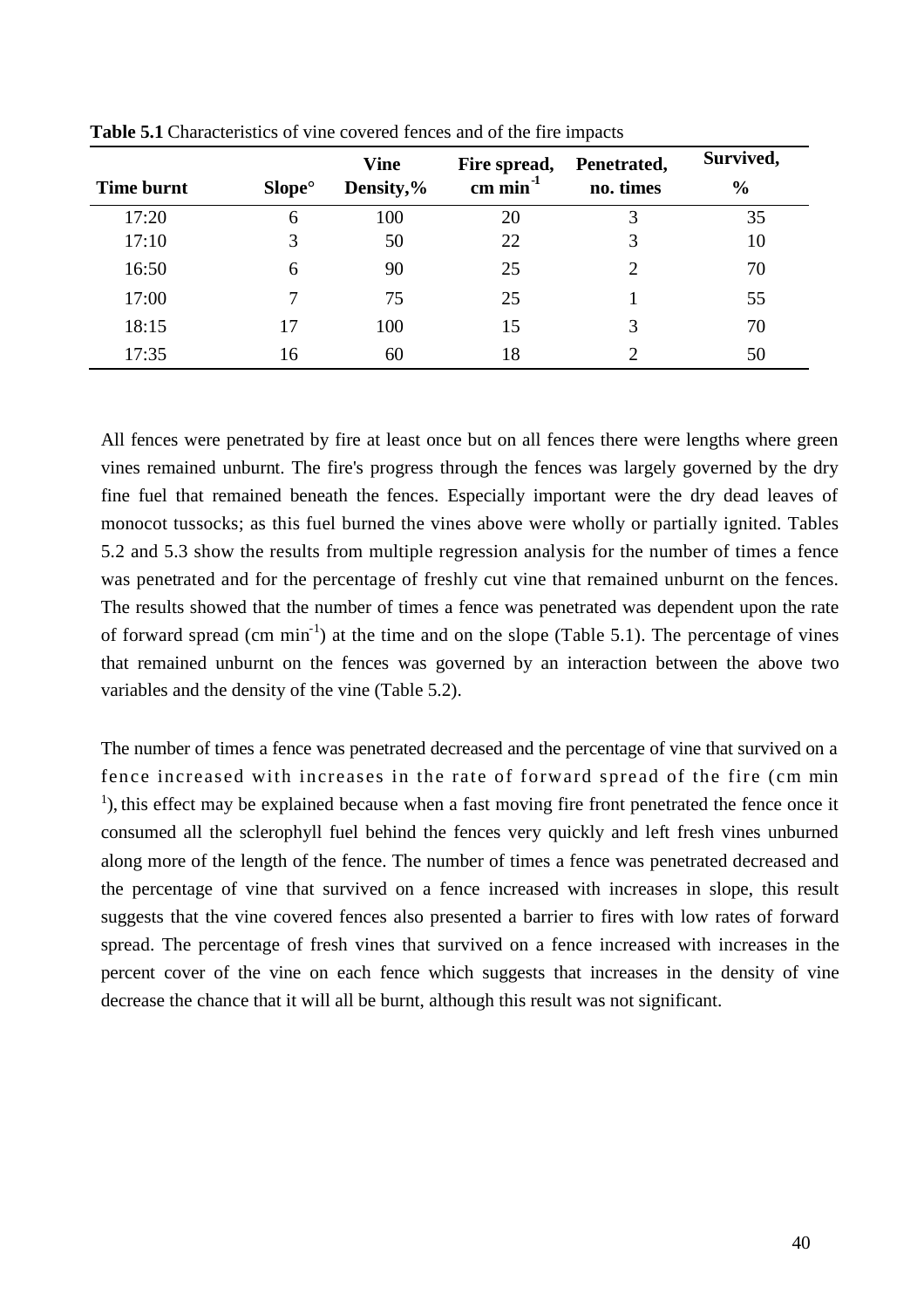| Term                       | Est.    | s.e. | <b>F-ratio</b> | Prob>F |
|----------------------------|---------|------|----------------|--------|
| Fire spread, cm $min^{-1}$ | $-0.32$ | ი ი⁊ | 22.60          | 0.0177 |
| Slope <sup>°</sup>         | $-0.17$ | 0.05 | 13.51          | 0.0349 |

**Table 5.1** Significance of factors for predicting the number of times a fence was penetrated.

|  |  |  | $R^2$ = 0.88, F-ratio = 11.31, Prob>F = 0.0401. |  |
|--|--|--|-------------------------------------------------|--|
|--|--|--|-------------------------------------------------|--|

**Table 5.2** Significance of factors for predicting the percentage of fresh vine that remained unburned on fences.

| $R^2$ = 0.95, F-ratio= 12.56, Prob>F= 0.0746. |      |      |                 |        |  |  |  |  |
|-----------------------------------------------|------|------|-----------------|--------|--|--|--|--|
| <b>Term</b>                                   | Est. | s.e. | <b>F</b> -ratio | Prob>F |  |  |  |  |
| Slope <sup>°</sup>                            | 4.89 | 1.02 | 23.05           | 0.0407 |  |  |  |  |
| Vine density, %                               | 0.63 | 0.17 | 12.75           | 0.0702 |  |  |  |  |
| Fire spread, cm min'                          | 5.84 | 1.51 | 15.00           | 0.0606 |  |  |  |  |

## **5.4. Discussion**

This experiment has shown that green vines of the rainforest boundary have a direct effect on the extinguishment of fire, on all fences there remained areas where the freshly cut vines had not been burnt. Even when the fire was moving at its fastest large percentages of vines remained unburnt, at greater slopes the vines were also shown to have an increased suppressive effect on fire. An important result is that the percentage of vine that remained unburned increased with the percentage cover of vine on a fence. This implies that the density of the vine acts to intercept radiation by flames or to modify wind speeds and halts fire spread to adjacent fresh green leaves.

It is possible to conclude that the vines do have a suppressive effect on the spread of fire where dry fuel loads were low but it was observed that fire had been carried through the fences by the accumulation of dry litter and dry leaves of monocot tussocks that remained beneath the vines. This experiment showed that a single wall of vine is likely to be breached by fire if there are high levels of dry fuels and tussocks that can carry the fire. In their growing position vines would usually be associated with the reduced growth of understorey species and increases in the amount of shading and litter moisture. If vines occur between patches with high fuel loads, the results indicate that live vine foliage may cause fire extinguishment, though effects are likely to be dependant upon the intensity of the fire.

While these results suggest a suppressive effect they are not sufficiently detailed to allow development of a vegetation suppression index for use in the fire model. It is difficult to quantify the effect of vines in this way because, while it may be concluded that the vine leaves will increase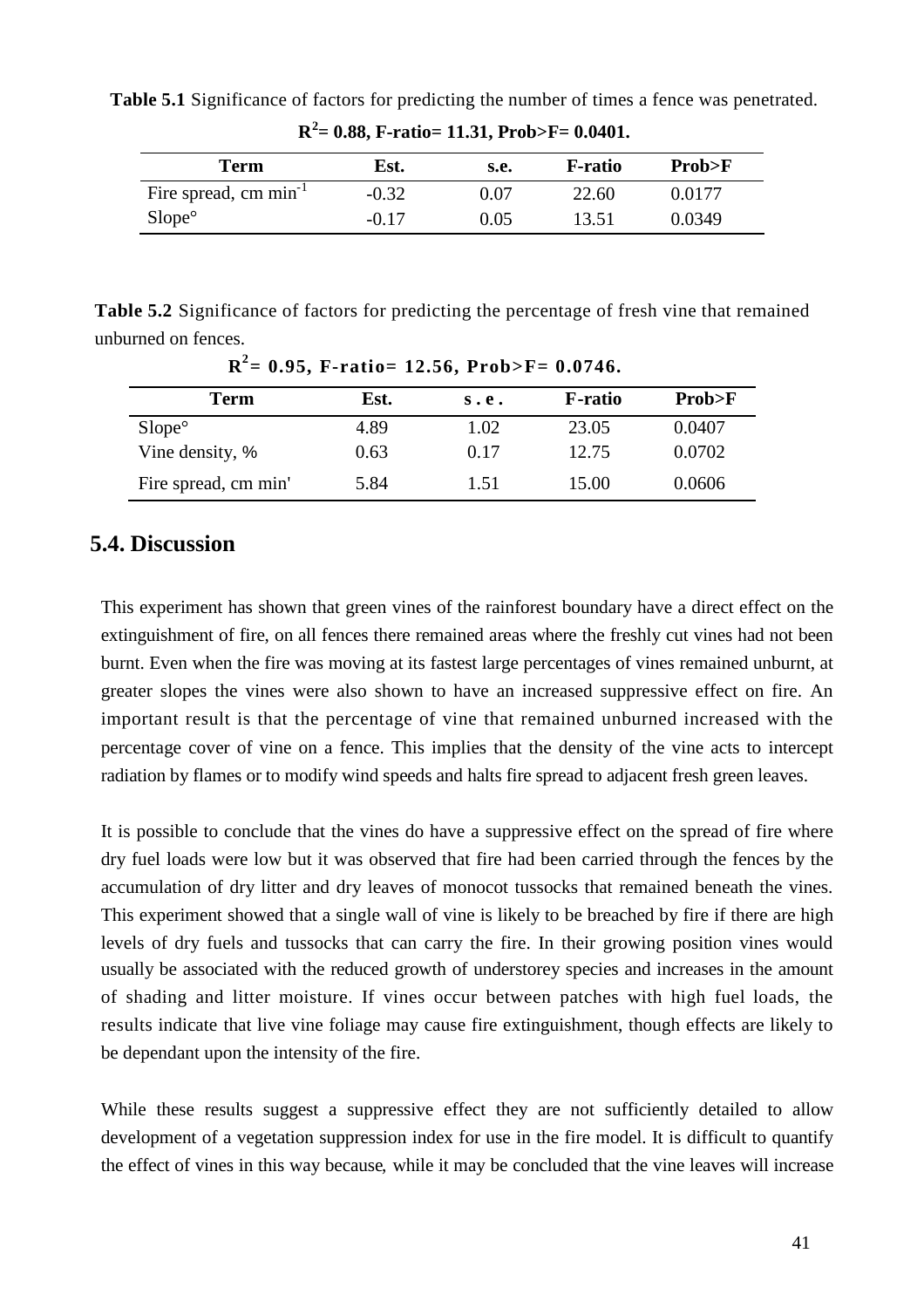the chance of extinguishment, the forward progress of the fire was clearly associated with the dryness of litter and the amount of tussock. The observed direct effects of the vine may be due to either modifications of radiation transfer or wind speed. The indirect effects of vines on fuel loads and moisture may substantially increase their affect, this is examined in the following chapter. It is possible to conclude from this experiment that vines may suppress fire and this is reason enough to further investigate their specific effects with a view to developing fire retardant vegetation barriers.

#### **Section 6. The extinguishment of fires and the damage they do.**

#### **6.1. Aims and objectives**

This chapter describes vegetation surveys conducted at the sites of past fires to examine the effects of rainforest and boundary vegetation on fire and the effect of fire on the vegetation. The effects of vegetation on the spread of fires were investigated by surveying structural and fuel characteristics of the vegetation where fires of different intensities went out. The hypothesis was that fires of higher intensity will burn into vegetation of lower flammability. The intensity of the fire was estimated in adjacent burnt areas of sclerophyll forest which accurately reflects weather during the fire. Structural surveys conducted at the line of extinguishment should indicate the factors responsible for suppressing fire in rainforest or boundary vegetation. There are a number of ways that structural differences between the vegetation of rainforest and of sclerophyll forest may affect the intensity or forward progress of fire. The dense canopy of rainforest will affect fire weather and the moisture content of litter on the forest floor (Chapter 3), but there may be other structural factors that may lead to reductions in fire intensity such as the effect of dense vines as demonstrated in Chapter 5.

In rainforest and parts of the rainforest boundary there is a paucity of understorey shrubs, herbs and monocot tussocks that are common to open sclerophyll forest (Webb and Tracy, 1981b). These understorey components are an important contributor to fuel loads in sclerophyll forest (Howard, 1981). Understorey components may also have an important effect on the distribution of fine dead fuels. It is known that the distribution of fine fuel will affect the rate of spread of a fire, fuels that are more aerated will ignite faster and burn more rapidly than compacted fuels (McArthur, 1967; Luke and McArthur, 19'78; Cheney, 1981; Whelan, 1995). When there is an understorey, much litter will be aerated because it will be caught and supported by live vegetation. In contrast, rainforest litter is often more compacted because it is all on the ground (Howard, 1981). It is unknown if the presence of living understorey fuels or the contribution they make to aerating litter is directly responsible for differences in the flammability of sclerophyll forest and rainforest.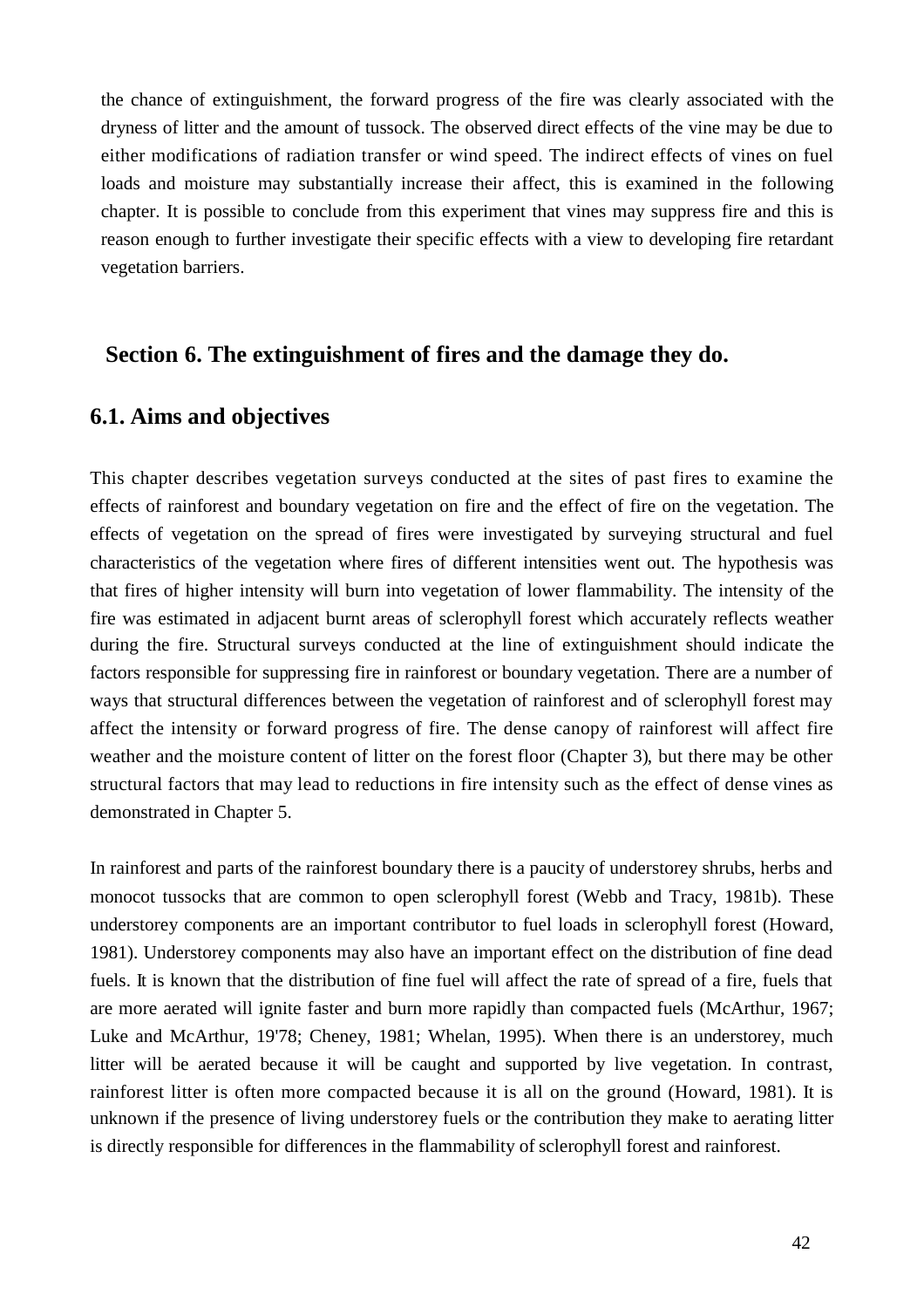Surveys were also undertaken to examine the differential effects of fire on trees of the rainforest and the sclerophyll forest. This was done by recording the size and state (survived, killed or regenerated) of rainforest and sclerophyll trees in areas burnt within the last 4 years. Differences in the damage inflicted during fire or recovery after fire between trees from the two forest types is important for determining the recovery of the two forest types after fire and this may ultimately affect relative distributions. It is reported that rainforest trees may be more vulnerable to damage from fire than trees of the sclerophyll forest, especially eucalypts (Ashton, 1981b; Ash, 1988).

It is also known that rainforest species can coppice readily after fire (Stocker, 1981; Stocker and Mott, 1981; Unwin *et al .,* 1985; Unwin, 1989). The interaction between vulnerability to fire and coppicing ability may be an important determinate of the stability of rainforest boundaries (Unwin *et al.,* 1985; Unwin, 1989).

#### **6.2. Methods and materials**

Both surveys were conducted at ten different sites within Kioloa and Brooman State Forests. In all cases fire burning from sclerophyll forest was extinguished in the rainforest or the rainforest boundary. The sites were chosen to cover a range of different fire intensities, including northern and southern slopes within areas burned by four recent fires. The locations approximate dates and weather conditions during the four fires examined are given in Table 6.1 below. The high intensity fire listed occurred during the very severe bushfire period of early 1994, which included some of the most severe fire weather conditions on record in N.S.W. The relative intensity of fire in the sclerophyll forest at each site was estimated by discussion with the Shoalhaven Group Captain (John Ashton) of the Rural Fire Service, by observation and by measuring scorch heights and the level of decortication by bark from smooth barked eucalypts, mainly *Eucalyptus maculates.* The field measures are accepted methods for conducting post fire surveys of fire intensity (McArthur and Cheney, 1966; Moore *et al.,* 1995; Whelan, 1995). An index of intensity was derived from the first axis of a principle components analysis of the scorch height, decortication depth and an ordinal term based on knowledge of the meteorological conditions prevailing during each fire and the aspect of individual sites. This principle components axis explained 80% of variation in the data set.

| Location         | Latitude   | Longitude              | Date         | <b>Intensity</b> |
|------------------|------------|------------------------|--------------|------------------|
| Molloy's Rd      | 35°28'00S" | $150^{\circ}16'00''E$  | January 1994 | Severe           |
| Cousins Gully Rd | 35°34'30S" | $150^{\circ}$ 19'20"E  | April 1996   | Low              |
| Dam Rd           | 35°15'32S" | $150^{\circ}118'30''E$ | April 1997   | Low              |
| Spotted Gum Rd   | 35°15'35S" | $150^{\circ}17'00''E$  | May 199'7    | Moderate         |

**Table 6.1** Locations, approximate dates and intensities for each fire where sites were surveyed.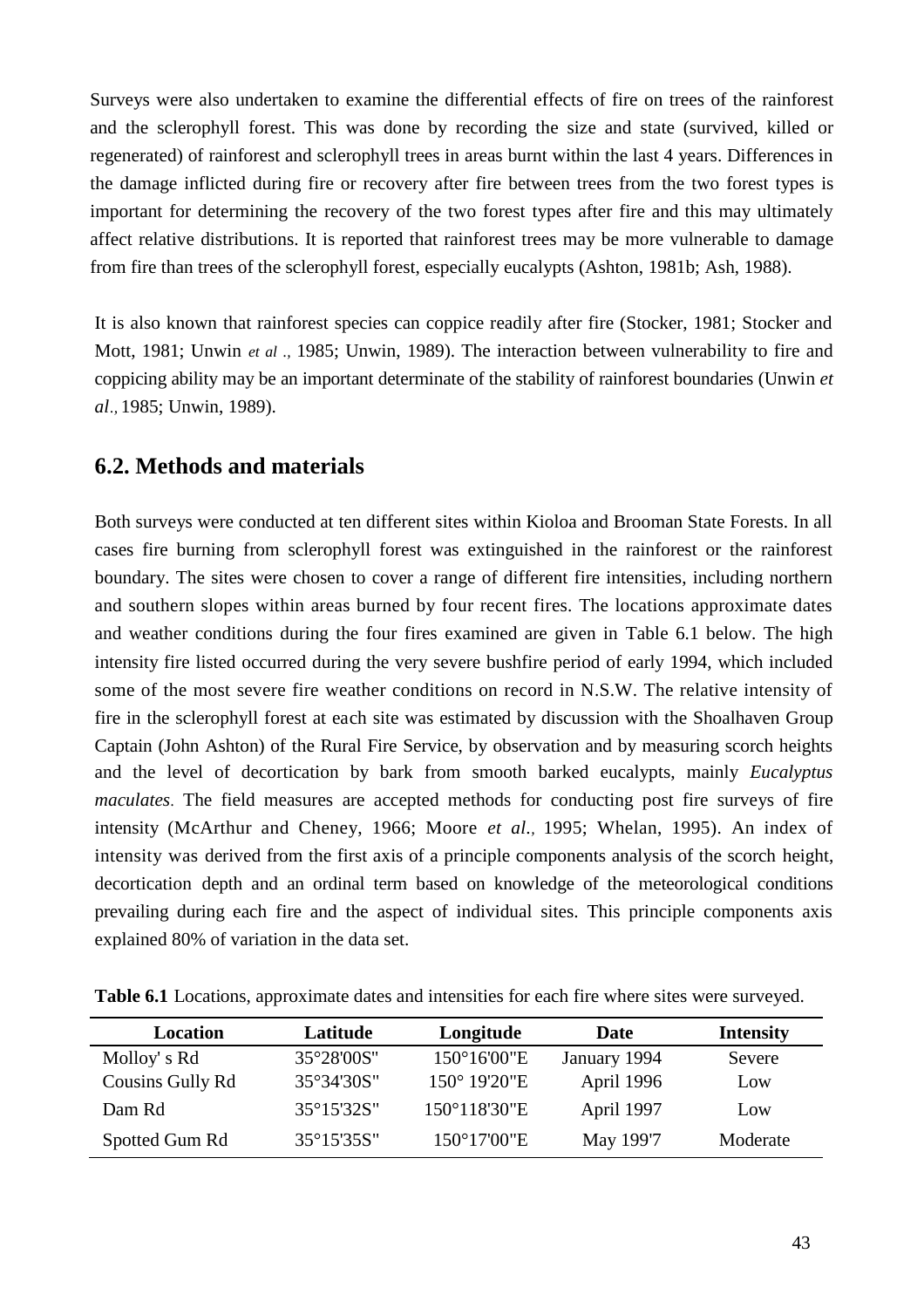At each site structural surveys of the first meter of unburned vegetation were conducted along 50 m transects where the fire was extinguished. Sections along the transect where the structure of the vegetation was uniform were identified and surveyed individually. For each section within the transect the depth of the litter was measured and the cover provided by various classes of the vegetation was estimated. The classes included for surveying were as follows: tussock monocots (including grass), vines  $(0-1 \text{ m})$ , shrubs  $(0-1 \text{ m})$ , vines  $(1-4 \text{ m})$ , shrubs  $(1-4 \text{ m})$ , midstorey  $(4-10 \text{ m})$ and overstorey (>10 m). An estimate of the shade at the litter layer was also made. The effect of these different factors on where fires of different intensities were extinguished was examined using multiple regression.

To investigate differences in the damage caused by fire to trees from rainforest and sclerophyll forest, surveys were conducted along transects in areas that had been burnt at each site. The transects ran parallel to the vegetation boundary just upslope of where the fire went out. At each site 120 trees were surveyed and records made of species, the diameter at breast height (DBH) and whether the tree had survived the fire, was killed, or regenerated after the fire. Two measures of the impact of fires were investigated in relation to DBH; whether or not the tree had been killed by fire and whether or not the tree had been damaged by fire (which included those trees that were dead and resprouting). The responses of rainforest and sclerophyll trees were analysed separately using binomial logistic regression, and survivorship probabilities for the size (DBH) of the trees were generated.

#### **6.3. Results**

The line of extinguishment for fires of different intensities can be predicted from certain structural factors. Results of multiple regression analyses predicting the fire intensity index from the measured parameters of the structural surveys are shown in Tables 6.1 and 6.2. The best model showed that the fire intensity index decreased with the amount of monocot tussock and increased with increases in the midstorey (4-10 m) and the amount of vine (0-1 m). This indicates that fires of lower intensity are more likely to go out where there is still monocot tussock fuel and where there are few vines at low levels (0-1 m) or where there is a dense midstorey (4-10 m). The midstorey between four and ten meters is by far the most significant factor in this model .

**Table 6.1** Significance of factors in a multiple regression analysis for the fire intensity index.

| Term                 | Est.     | s.e. | <b>F</b> -ratio | Prob>F |
|----------------------|----------|------|-----------------|--------|
| Monocot tussocks (%) | $-0.02$  | 0.01 | 6.71            | 0.0115 |
| Vines $(0-1m)$       | 0.02     | 0.01 | 7.97            | 0.0060 |
| Midstorey $(4-10m)$  | $0.02\,$ | 0.01 | 14.98           | 0.0002 |

**R <sup>2</sup>= 0.26, F-ratio=9.13, Prob>F=0.0000**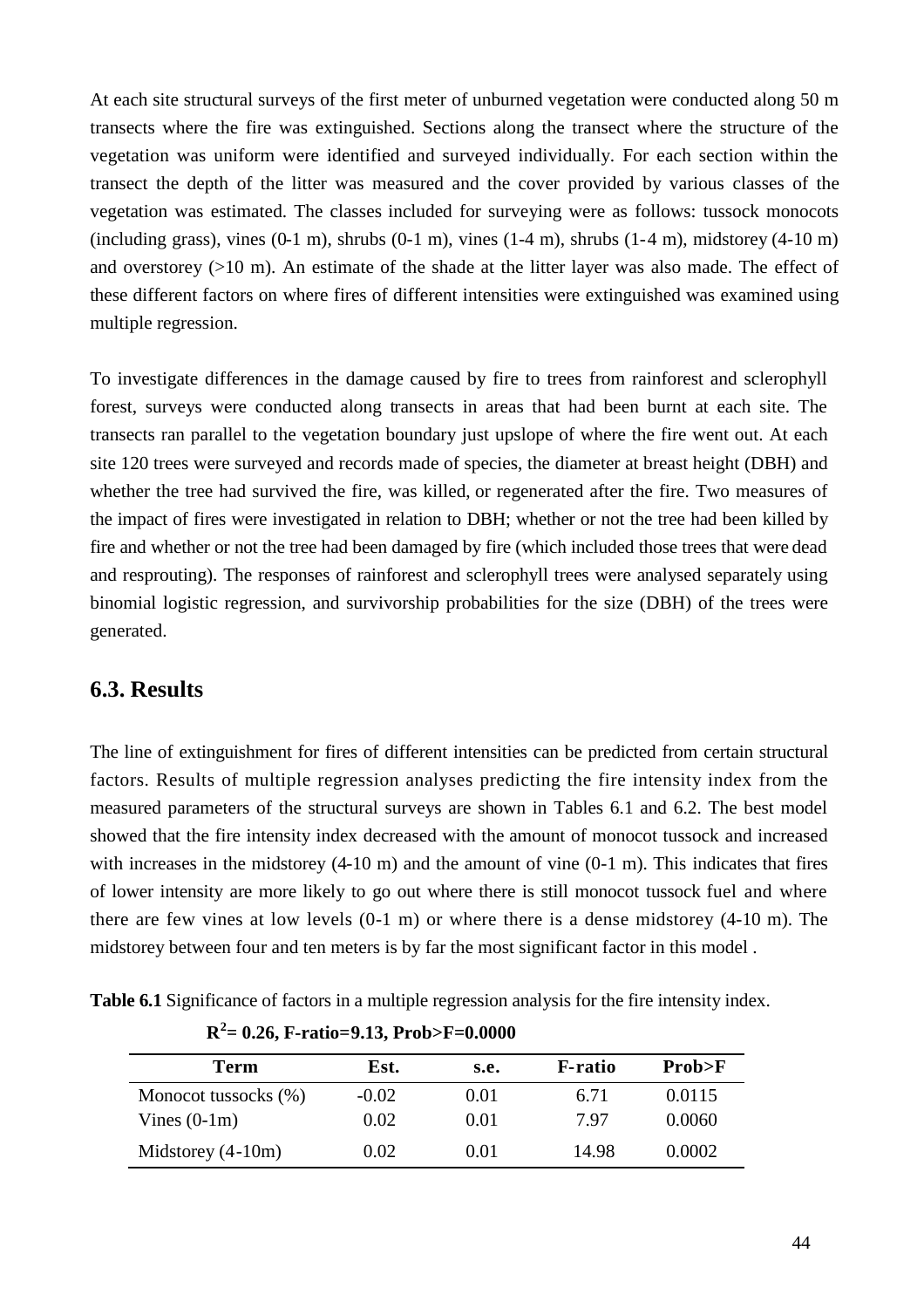Examination of the predictions of this model reveals that the relationship is as shown in Figure 6.1. Evidently this model infringed assumptions about homogeneity of variance, but more importantly it suggests that the model needs refining. It was apparent that there is a threshold effect with predicted values  $\geq$  observed values: this is the threshold flammability at which sites may suppress fire of a specific intensity (see Figure 6.1). This means that fires of low intensity may go out where the site conditions are of low to high flammability, but a high intensity fire only goes out only where site flammability is low. The threshold for fire extinguishment was, therefore, examined by only including the more flammable sites for a given fire intensity. The threshold sites were examined using multiple regression and this yielded a much stronger model  $(R<sup>2</sup> = 0.59)$  which also met the homogeneity of variance assumption. This model included more significant terms as shown in Table 6.2, it can be seen that the fire intensity index is greater where there are many vines, midstorey trees or shade at the point where the fires went out. The index decreased when there was deep litter and monocot tussocks, which means fires of high intensity did not go out in these areas.

**Table 6.2** Significance of factors in multiple regression analysis for predicting the fire intensity index for sites at the threshold of flammability.

| <b>Term</b>          | Est.    | <b>s.e.</b> | <b>F-ratio</b> | Prob>F |
|----------------------|---------|-------------|----------------|--------|
| Vines $(0-1m)$       | 0.03    | 0.01        | 12.29          | 0.0010 |
| Midstorey $(4-10m)$  | 0.01    | 0.01        | 5.81           | 0.0196 |
| Shade $(\% )$        | 0.02    | 0.01        | 6.38           | 0.0147 |
| Litter $(cm)$        | $-0.06$ | 0.02        | 8.94           | 0.0043 |
| Monocot tussocks (%) | $-0.03$ | 0.01        | 22.65          | 0.0000 |

**R 2 = 0.59, F-ratio = 14.97, Prob>F = 0.0000**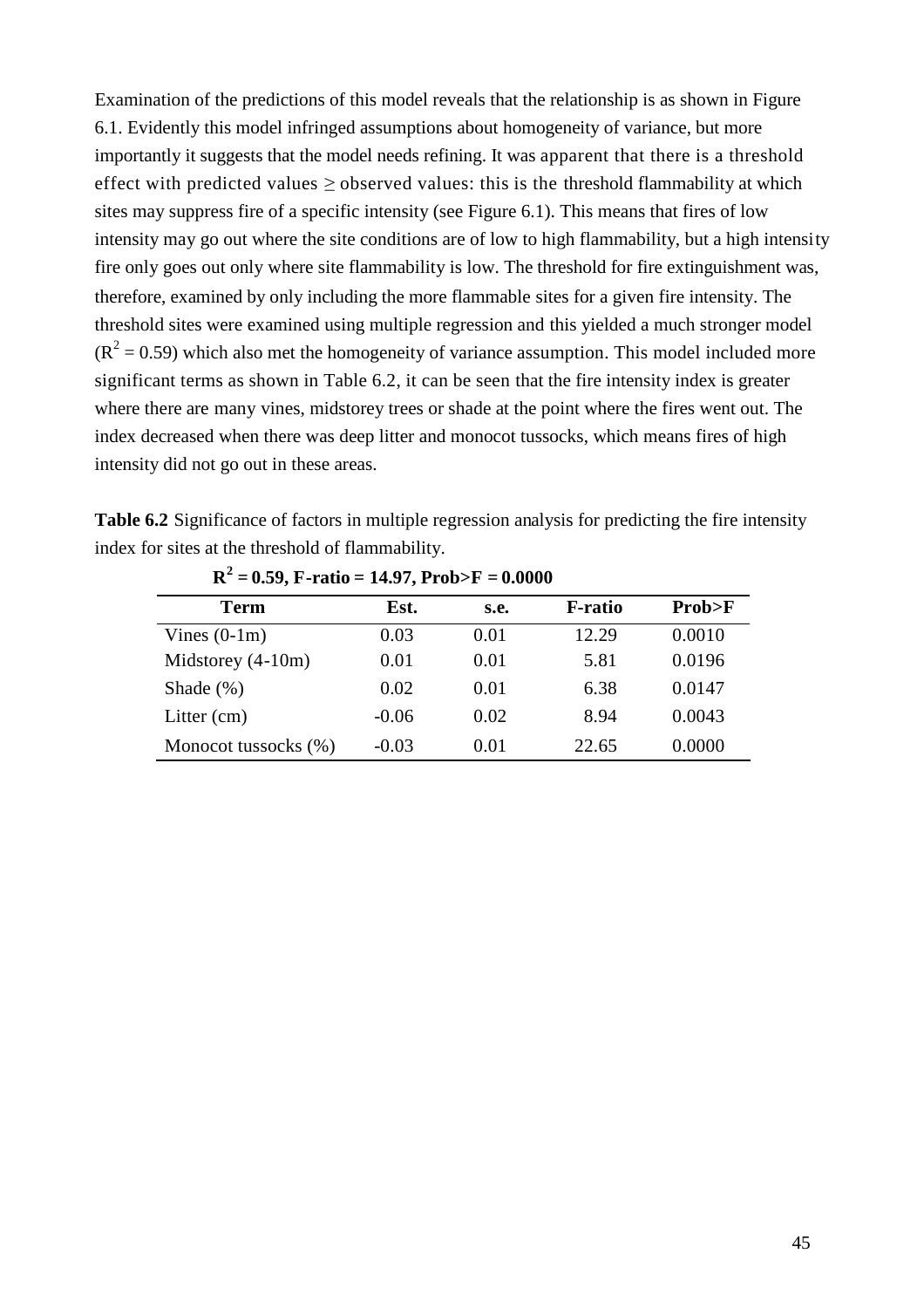

Intensity index

**Figure 6.1** Relationship between the estimated flammability of a site where the fire had extinguished, showing the threshold flammability at which fires of a specific intensity may be extinguished.

Results from the analysis of the impact of fire on rainforest and sclerophyll are shown in Figure 6.2. As expected, the probability that a tree will be killed or damaged by fire decreases with the size (DBH) of the tree. Results from comparison of trees that were damaged showed that there is very little difference in the probability of damage between rainforest and sclerophyll species for a specific DBH. Comparison of trees that were killed and those that survived showed that there were dramatic differences in the responses of rainforest and sclerophyll species. Rainforest trees are more liable to death when they are very small (<4 cm DBH) but the probability that they will be killed decreases rapidly with increases in DBH. Species of the sclerophyll forest exhibit a more gradual decrease in the probability of death with increases in DBH. The underlying reasons for these results are discussed in the next section.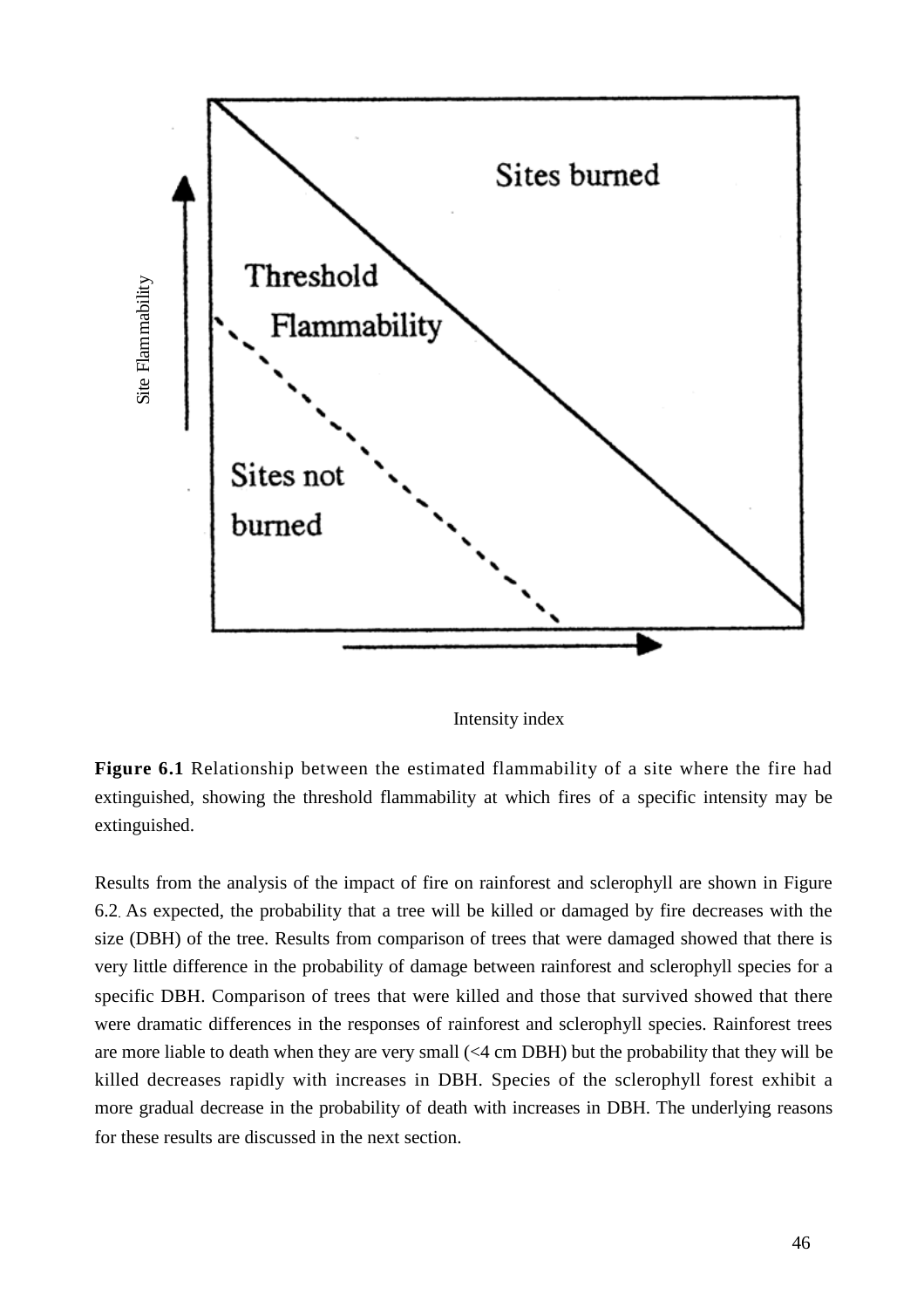

**Figure 6.2** Survivorship analysis of trees that were either damaged or killed in relation to vegetation type.

#### **6.4. Discussion**

Surveys conducted along the line of extinguishment of different fires showed that there are structural differences in the vegetation where fires of high and low intensity are extinguished. As hypothesised, more intense fires burnt vegetation of lower flammability. The line of extinction is comprised of vegetation below a flammability threshold. Fires of high intensity did not go out where there are monocot tussocks but they were extinguished in areas with a high cover of low vines (0-1 m) and/or small trees (4-10 m). Fires of high intensity were only extinguished where there was high shade and low levels of litter. These results have important implications for understanding the relative flammability of rainforest, rainforest boundaries and sclerophyll forest. There is a correlation between the effects of shade and the amount of litter and monocots present, this is because increased shade increases the moisture content of litter and dried tussock species. There is also a correlation between the amount of monocots and the depth of litter in sclerophyll forest that acts to promote fire. Only fires of low intensity will go out where there are high levels of litter and monocot tussocks, which means these factors promote fire spread when fuels are dry. These factors may interact to make areas with a monocot understorey far more flammable than areas without, due to the aeration of litter.

Vines at low levels (0-1 m) and midstorey trees (4-10 m) have been shown in these surveys to be present in high densities where fires of high intensities go out. The suppressive effects of the midstorey (4-10 m) are probably due to the effects of this structural class on shading and,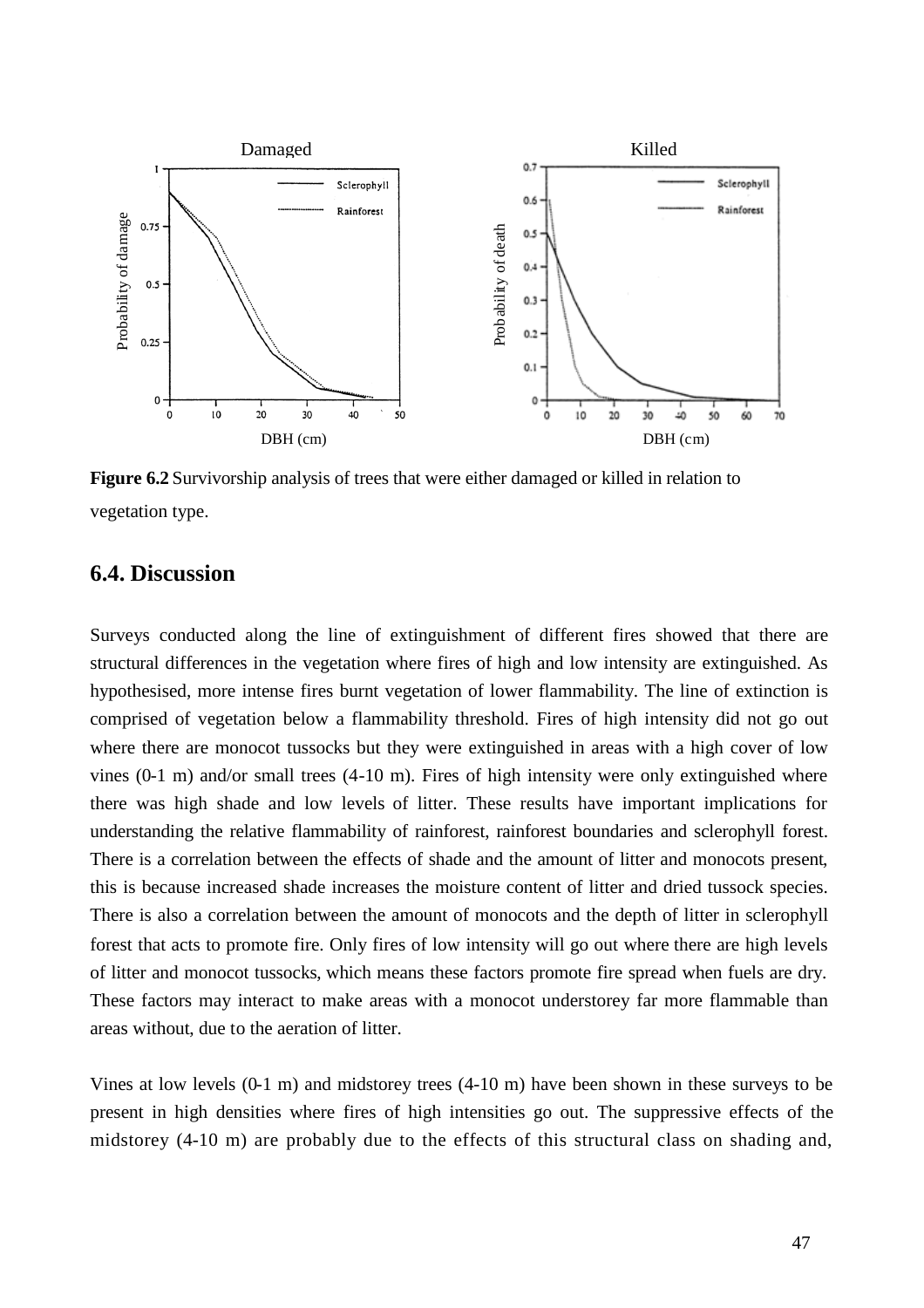therefore, litter moisture. The suppressive effects of vines at low levels may also be in part due to their effects on shading and fuel moisture but this result also appears to provide further evidence for suppressive effects occurring during fire (see Section 5). The specific effect of vines as shown in Table 6.2 suggests that vines at very high densities at low heights could suppress even a high intensity fire. This supports conclusions from the previous chapter that vines at high densities probably reduce radiation or wind speed during a fire and thus act to suppress fire. The results from this section do not indicate exactly how the effect of vines or other green foliage can be used to develop a vegetation suppression index. It is possible, however, to conclude that the vines do have a suppressive effect and this effect may be directly proportional to the amount of vine that is present.

Results from analysis of the impact of fire on trees of different sizes in relation to vegetation type showed that the probability of damage differed little between rainforest and sclerophyll species for any particular size. The probability of surviving a fire however differed greatly between rainforest and sclerophyll species. Rainforest trees were shown to be more liable to death at very low DBH (<4cm) but the probability that they would be killed decreased very rapidly with increasing DBH. This is due to the regeneration by coppicing rainforest trees with a DBH >4cm. Several species that form an important component of rainforest boundaries and mixed forest were all observed to be coppicing readily after fire, eg.: *Backhousia myrtifolia, Elaeocarpus reticulatus, Tristaniopsis collina, Synoum glandulosum* and *Callicoma serratifolia.*

The probability of death for sclerophyll species decreases much more slowly with increases in DBH than that of rainforest species; this is not what might be expected. Sclerophyll species respond in this way because of the inclusion of *Acacia mabellae.* This species is common in rainforest boundaries and mixed forest in south coastal N.S.W., and it was observed to be particularly vulnerable to death by fire, with trees of up to 20 cm DBH being killed at some sites. The results from DBH surveys confirm findings by (Stocker, 1981; Stocker and Mott, 1981; Unwin *et al.,*1995; Unwin, 1989) that rainforest trees coppice well after fire and this may mean that rainforest boundaries and mixed forest are stable after a single fire. There may, however, be long term impacts of repeated fires or specific fire regimes (Ash, 1988; Whelan, 1995) this needs to be studied further in relation to the relative distribution of rainforest and sclerophyll forest. Frequent fires will encounter young regrowth which was shown to be highly sensitive to fires. Conceptually, the probability that a rainforest tree will persist rises with increases in the fire interval in years.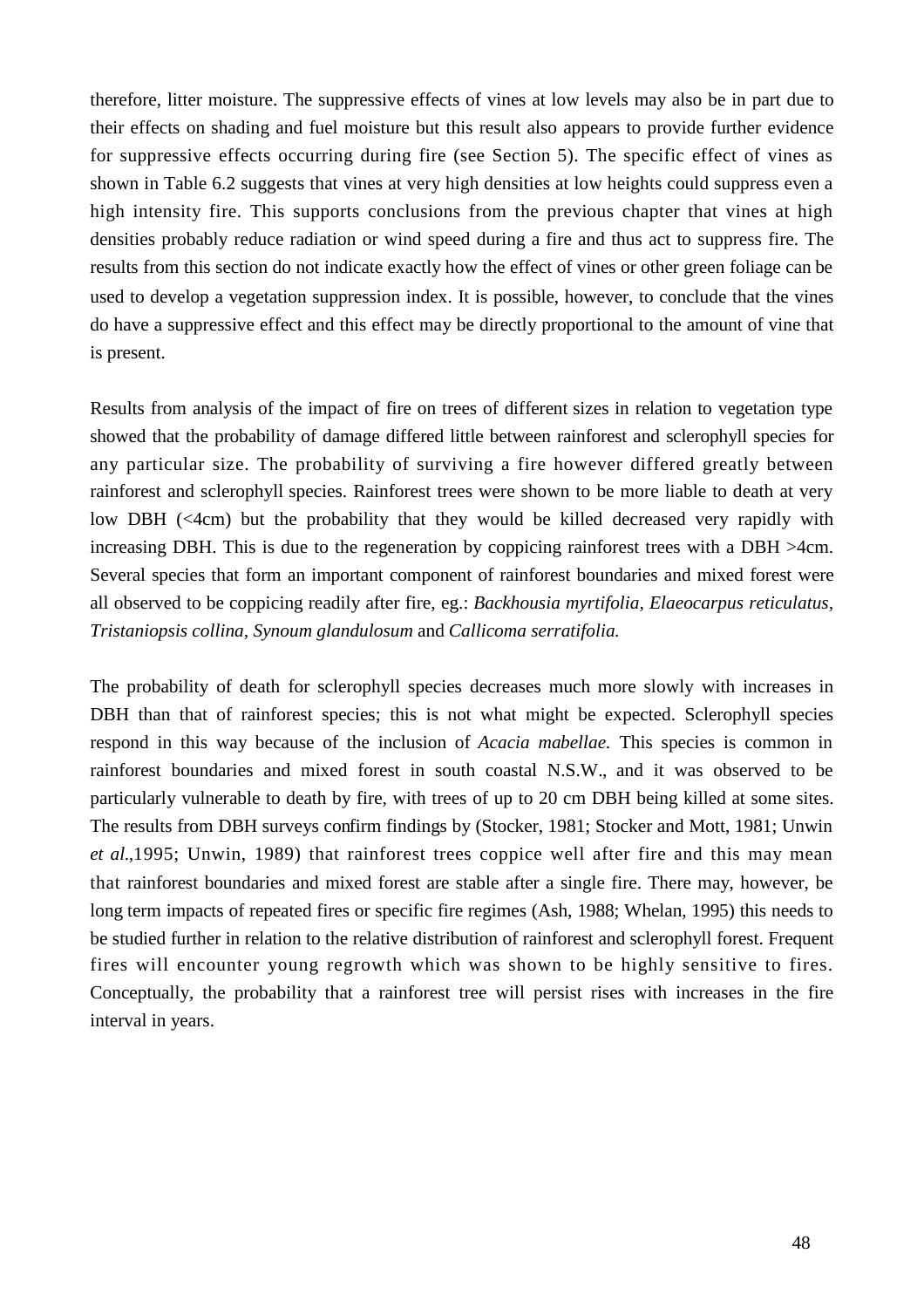#### **Section 7: Synthesis and discussion.**

This section is in two parts, firstly the results of the previous chapters are drawn together by the use of the fire model (Section 7.1). In Section 7.2, the overall findings of the study are discussed in terms of their implications in regard to the role of fire in governing the distribution of temperate rainforest and rainforest boundaries, and in terms of managing or preventing fire in rainforest or in vegetation containing rainforest.

#### **7.1. Application of the fire model.**

The information collected in previous chapters on microclimate, fuel moisture and vines allows application of the fire model, outlined in the introduction, to quantify differences in the flammability of rainforest boundaries and sclerophyll forest. The flammability's of the different vegetation types were examined over 28 day periods following rain in summer and autumn, and over a single day of extreme fire weather. These represent typical weather conditions but for a prolonged rain free period and the impact of an infrequent but very severe fire weather day. The fire model was used to examine how the potential rate of forward spread of fire increased with fuel drying over the 28 day periods examined in Chapter 3. The model was run separately for each vegetation type based on the five minute predictions of the litter moisture model.

Certain parameters were standardised across vegetation types in order to derive direct comparisons of differences in rates of spread. Fuel loads in all vegetation types were standardised at 1 kg m<sup>2</sup>; this is slightly higher than the means determined by field sampling (Chapter 3), but it is well within the normal range, and field sampling showed that there was very little difference between the amount of fine fuels on the ground in each vegetation type. Estimates of rates of forward spread at lower fuel loads will be directly proportional to those shown. Slope was set at -10°, this represents the typical situation where rainforest occurs downslope of open sclerophyll forest. The vegetation suppression index in the boundary was made directly proportional to the density of vine. To estimate differences in flammability based on the amount of creeping and scrambling vine at the boundary, the flammability estimates for the boundary are reduced by the amount of vine present (0-100% cover).

Potential rates of spread were also examined for the rainforest, the rainforest boundary and the sclerophyll forest during a day of extreme fire weather. Meteorological inputs for the high fire weather day were taken from weather records of conditions during the January 1939 fires which were some of the most severe on record in Australia (Luke and McArthur, 1978), more severe than the 1994 fires. Temperature, wind speed and relative humidity for the different vegetation types was estimated from the regression results of microclimatic sampling (Chapter 2).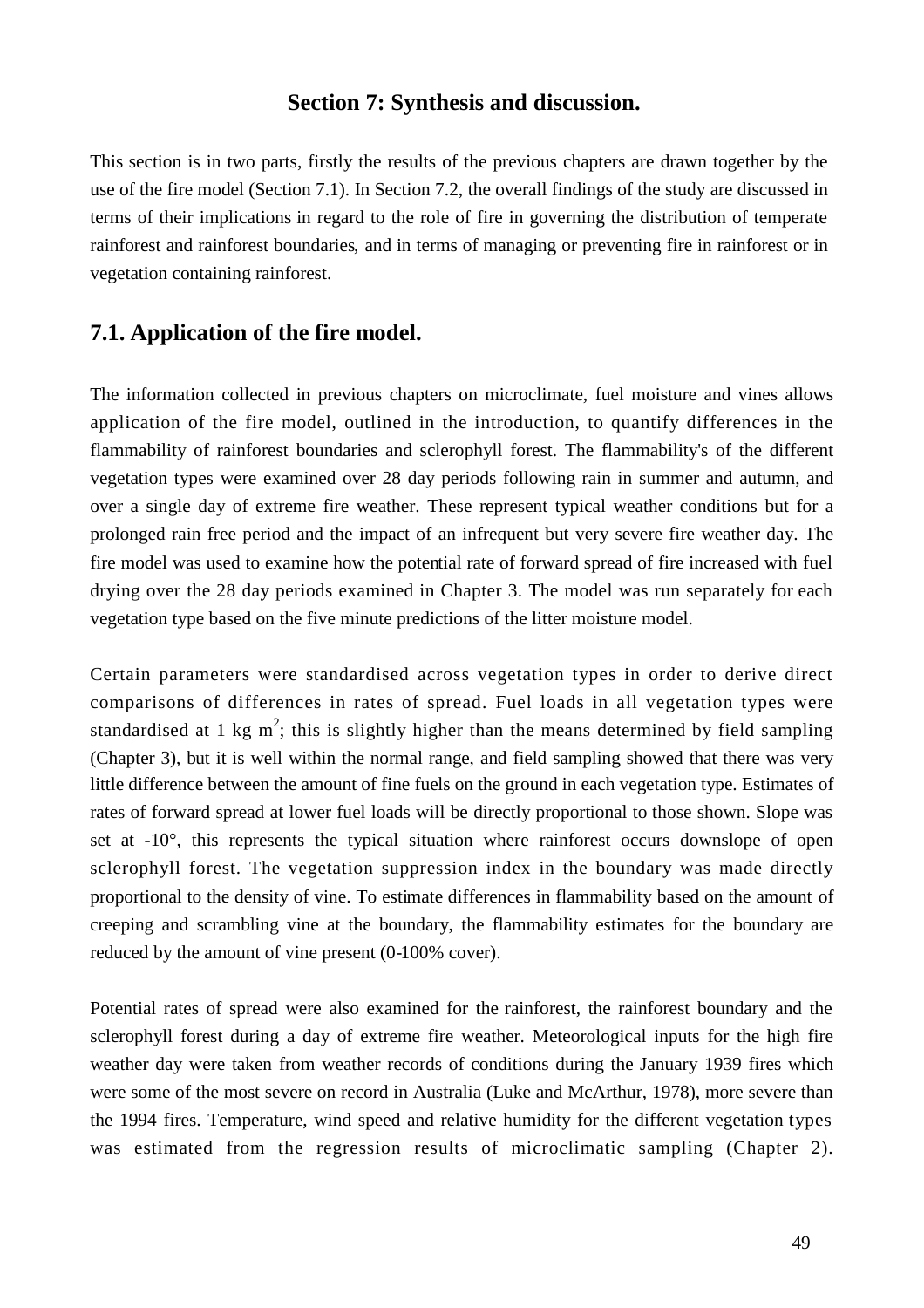Conditions for the sclerophyll forest were calculated from comparison with Kioloa, and then conditions in the boundary and rainforest were calculated from comparison with the sclerophyll forest. A normal PAR for a cloudless day in summer was used.

Daily minimum and maxima of microclimatic parameters for each vegetation type are shown in Table 7.1. Each variable was specified so that fire weather danger peaked at 15:00, when temperature and wind speed reached their maximum and relative humidity reached its minimum. The model was again run based on results of the litter moisture model over the day, a drying constant of 1.0 was used for this analysis to model fuel drying on such an intense fire weather day. Fuel load and slope were standardised as above. Potential maximum rates of fire spread achieved during the high fire weather day in each of the vegetation types was examined for different initial moisture ratios, which is the moisture content of the litter at the beginning of the day measured as dry wt. over wet wt.

**Table 7.1** Minimum and maximum meteorological conditions in each vegetation type during an extreme fire weather day.

|                           | Sclerophyll |       | <b>Boundary</b> |       | <b>Rainforest</b> |      |
|---------------------------|-------------|-------|-----------------|-------|-------------------|------|
| <b>Parameter</b>          | Min.        | Max.  | Min             | Max.  | Min.              | Max. |
| Temperature $(^{\circ}C)$ | 15.8        | 38.1  | 15.8            | 37    | 15                | 36   |
| Relative humidity (%)     | 10.4        | 30.6  | 14.2            | 34    | 19.4              | 39   |
| PAR $(W m^{-1})$          | 0.016       | 67.83 | 0.016           | 67.83 | 0.098             | 16   |
| Wind speed $(m s-1)$      |             | 2.66  | $\theta$        |       |                   | 1.1  |

The simulation of 28 day increases in rates of fire spread in the different vegetation types (Figure 7.1) shows that after a period of time without rain in summer, all vegetation types will become flammable. In autumn none of the three different vegetation types became flammable. With this analysis, rates of fire spread in the sclerophyll forest reach the fire threshold of 2-3 m hr<sup>-1</sup>, below which a fire will not continue to burn, after 13 days without rain. Rates of forward spread in the rainforest reach this threshold after 21-22 days without rain. This analysis shows that there may be periods of over a week in summer when the sclerophyll forest is quite flammable, while the rainforest is not flammable. It is interesting to note that boundary flammabilities remain more like those of the rainforest during summer, even though they were shown to rise first. In this analysis the boundary reaches the fire threshold before sclerophyll forest. This is because site specific effects influenced litter moisture contents for the boundary (Chapter 3). After they reach the fire threshold, potential rates of forward spread in the sclerophyll forest rise very rapidly on a daily basis. Rates of spread in the rainforest and rainforest boundary do not rise as much even after they become flammable. It can be seen from the sclerophyll curve that flammabilities reach a plateau after increasing gradually over a few days, it appears that the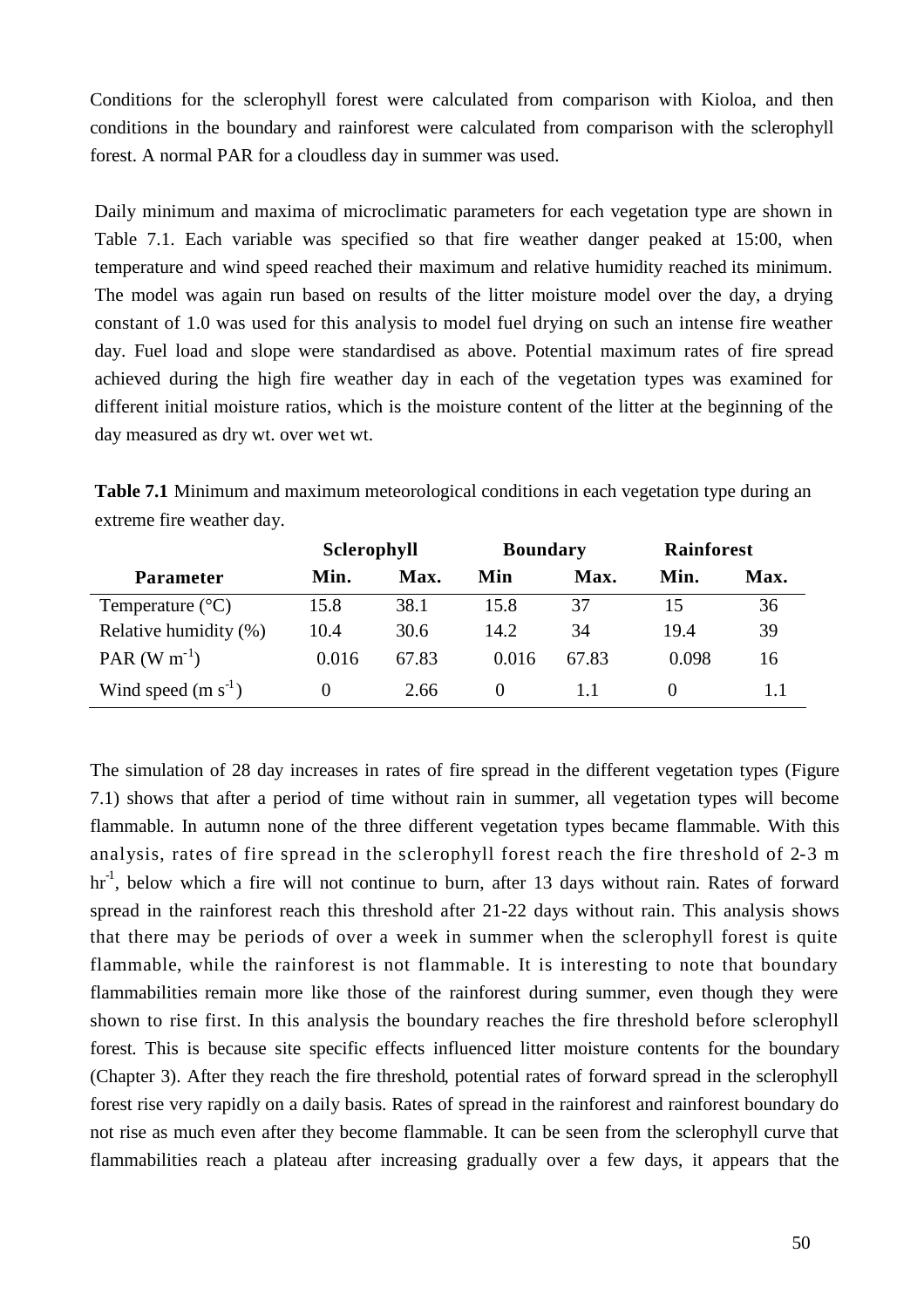rainforest is just reaching this plateau after 28 days without rain but it has stabilised with far lower daily peaks in rate of forward spread.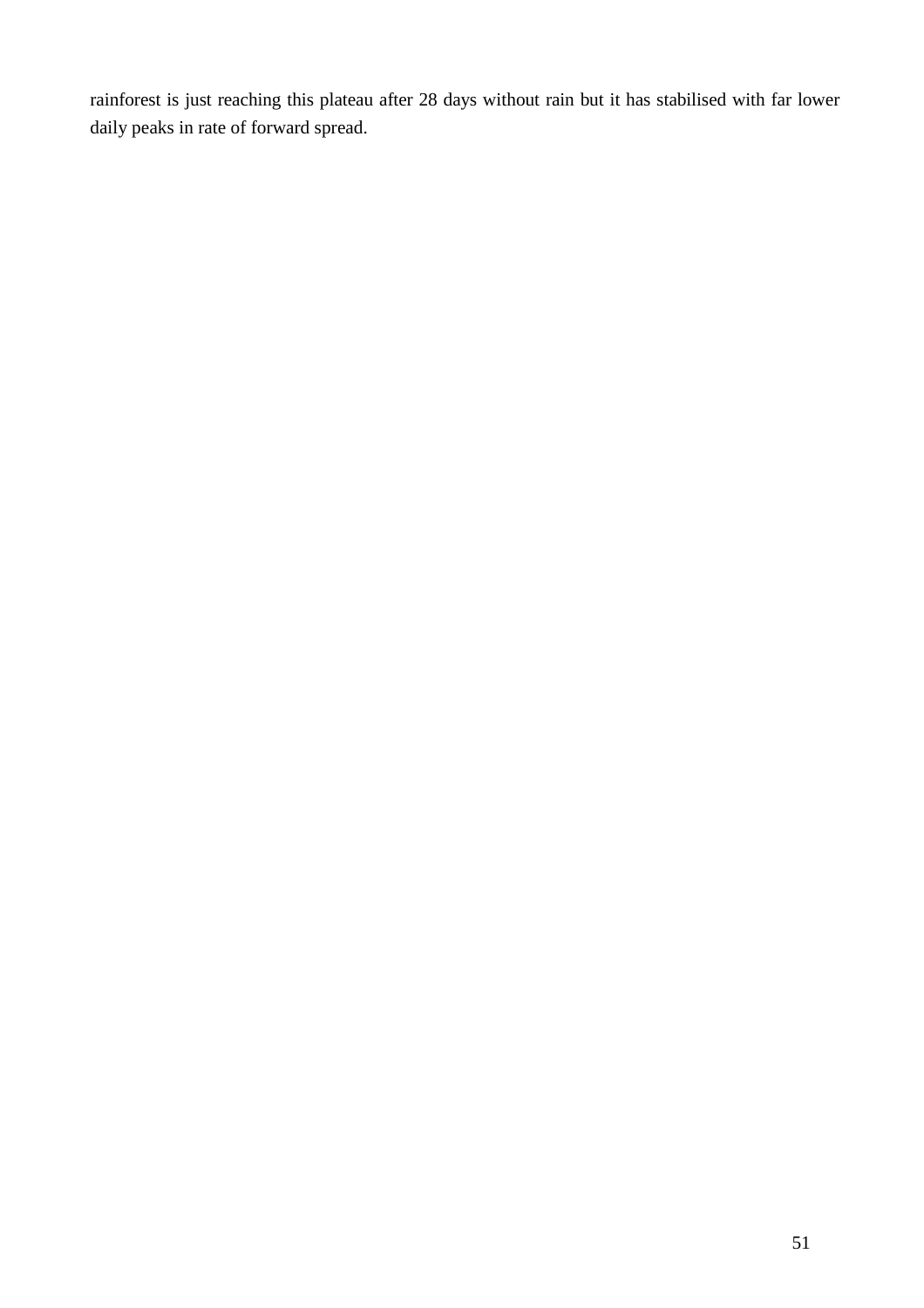

**Figure 7.1** Rises in potential rates of fire spread (Y axis) for the rainforest, the boundary and the sclerophyll forest with days after rain (X axis) in summer.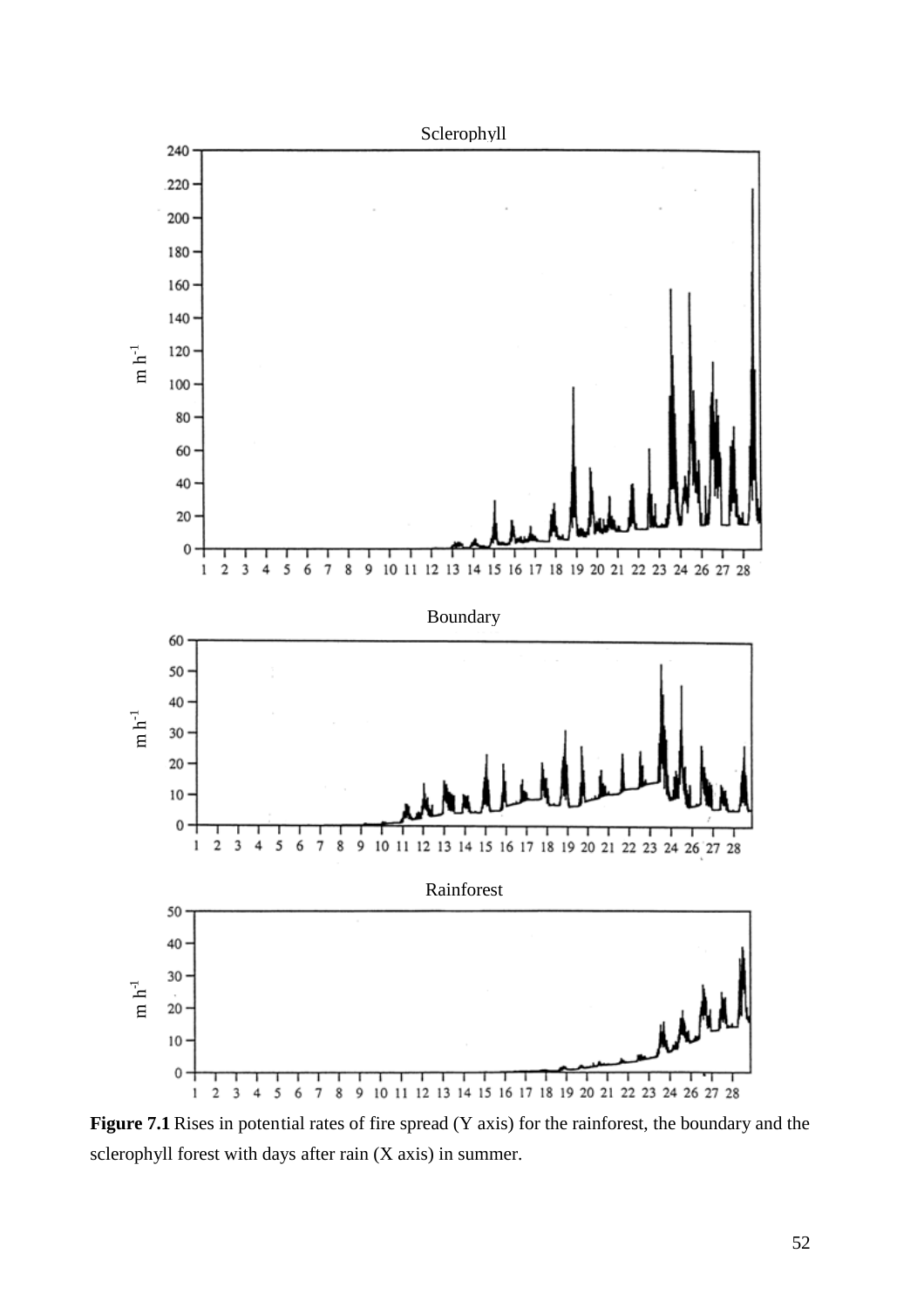Analysis of rises in rates of forward spread in the different vegetation types during a day of extreme fire weather are shown in Figure 7.2. These results further support the finding that there are well defined differences in the flammabilities of the different forest types. It can be seen that rates of fire spread in the eucalypt forest are consistently above those of the rainforest and the rainforest boundary, especially when the moisture ratio is low at the start of the day. The sclerophyll forest becomes quite flammable during this day even when the fuel is moist at the start of the day (moisture ratio =  $0.80$ ), rates of forward spread peak at 65  $m \ hr^{-1}$ . Rates of spread in the rainforest do not rise above the fire threshold when the moisture ratio is 0.80 at the start of the day, while the boundary was just flammable, having rates of spread of 6.5 m  $hr^{-1}$ . Rainforest and rainforest boundaries remain at relatively low flammability even under extreme fire weather conditions, when fuels are dry at the beginning of the day (moisture ratio=0.95) rates of spread in the rainforest reach  $35.1 \text{ m hr}^{-1}$  and in the boundary they reach 37 m hr<sup>-1</sup>, under these conditions rates of spread in the sclerophyll forest reach  $270 \text{ m hr}^{-1}$  which is very severe.

The results from these simulations show that the differences in microclimatic conditions and the moisture contents of fuels in different vegetation types are responsible for well defined differences in flammability. The simulations show that all forest types will become flammable during extreme fire weather conditions but that rainforest and rainforest boundaries are less flammable than sclerophyll forest even under these conditions. From the analysis of rates of fire spread in summer it can be seen that the time the vegetation types reach the fire threshold roughly coincides with the time when litter in each reaches a moisture ratio of 0.09 (see Chapter 3). This shows that the difference in the rate of fuel drying in rainforest and sclerophyll forest is the most important factor determining their differences in flammability. Fuel moisture is determined by microclimatic conditions under a forest canopy (Chapter 3), the microclimate under a rainforest canopy is more buffered from changes in external conditions (Chapter 2), this is the reason why rates of fire spread do not rise as fast during the day or fall as much at night as in the sclerophyll forest.

The effect of canopy and microclimate on litter moisture is shown to be responsible for this effect: Chapter 3 showed that canopy differences lead to the greater absorption and desorption of moisture by sclerophyll fuels. The results also show that microclimatic differences in wind speed may be very important to determining differences in the potential flammability of rainforest, rainforest boundaries and sclerophyll forest. As mentioned, the boundary litter dried down very quickly during summer, but rates of fire spread never reach those of the sclerophyll forest, this is because wind speed is reduced by the boundary vegetation. Differences in wind speeds are probably also responsible for differences in flammability occurring during the extreme fire weather. While moisture contents are similar between the vegetation types on such days, the flammability of the sclerophyll forest is far above those of the rainforest and the boundary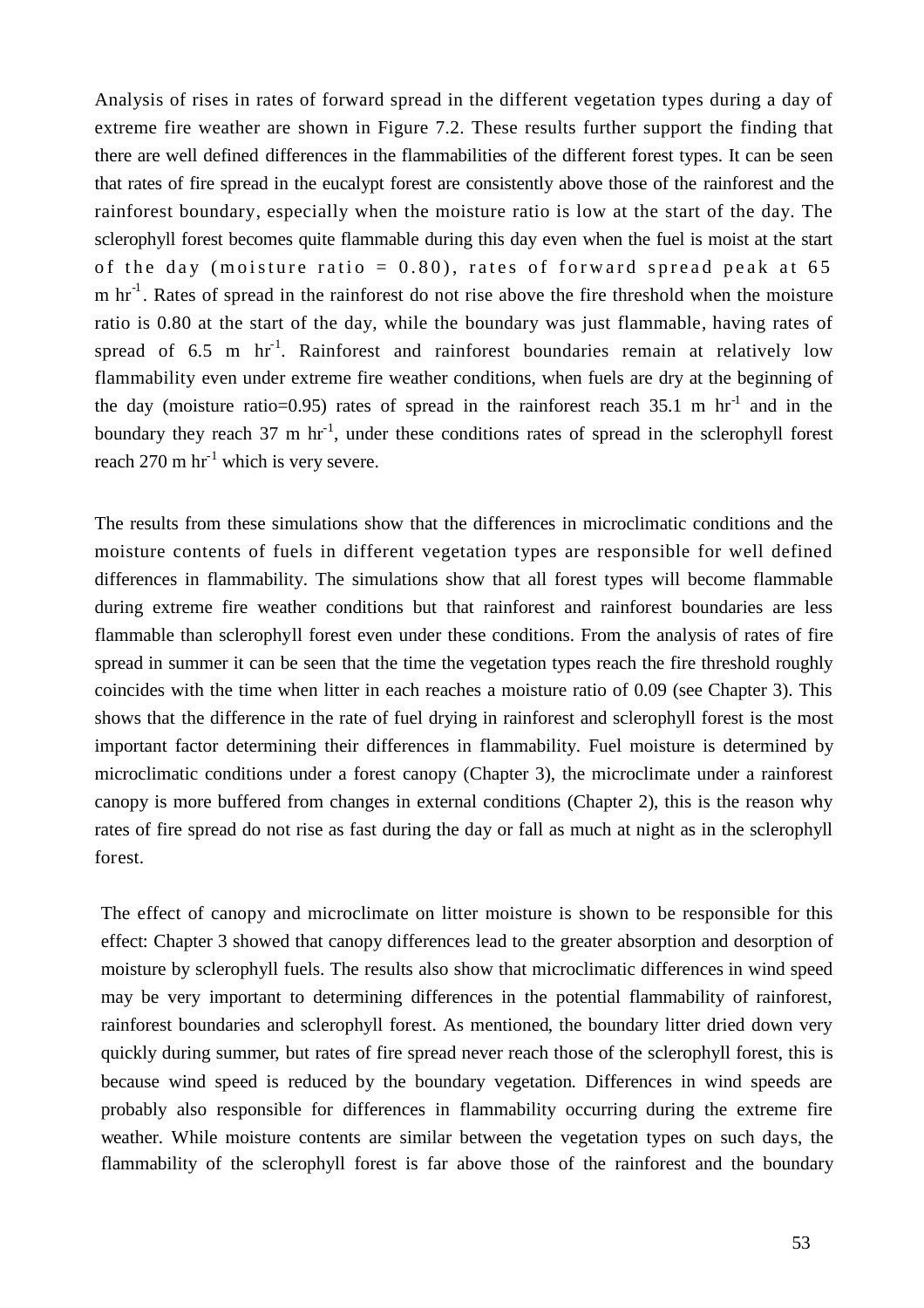because it is windier.



**Figure 7.2** Maximum rates of fire spread in each vegetation type on a day of extreme fire weather for various different initial moisture ratios.

#### **7.2: General Discussion**

The results from surveys, sampling and experimentation help identify the reasons why rainforest and rainforest boundaries are generally less flammable than sclerophyll forest. Microclimatic sampling showed that it is possible to characterise the microclimates in the different vegetation types and that rainforest is cooler during the day, more humid, less windy and darker than sclerophyll forest. Conditions in the boundary may vary, being more like the rainforest in some respects and more like the sclerophyll forest in others. This may be especially so where the boundary is wide and is composed of a matrix of rainforest and sclerophyll vegetation. Results from regression analyses of microclimatic data show that it is possible to predict differences in conditions between the vegetation types but that results may be influenced by site specific factors such as canopy gaps. It is not possible to accurately predict forest conditions from conditions at Kioloa in the short term, due to: the non-coincidence of external weather, daily hysteresis from differential delays in microclimatic response, the distance between Kioloa and forest stations and because of the sea breeze effect at Kioloa.

Microclimatic differences will lead to differences in the moisture content of fine fuels such as leaf litter (McArthur, 1967; Luke and McArthur, 1978; Cheney, 1981; Uhl and Kaufmann, 1990). Field sampling showed that there are differences between the moisture contents of fuels in the rainforest, the boundary and the sclerophyll forest (Chapter 3). Increases in fuel moisture content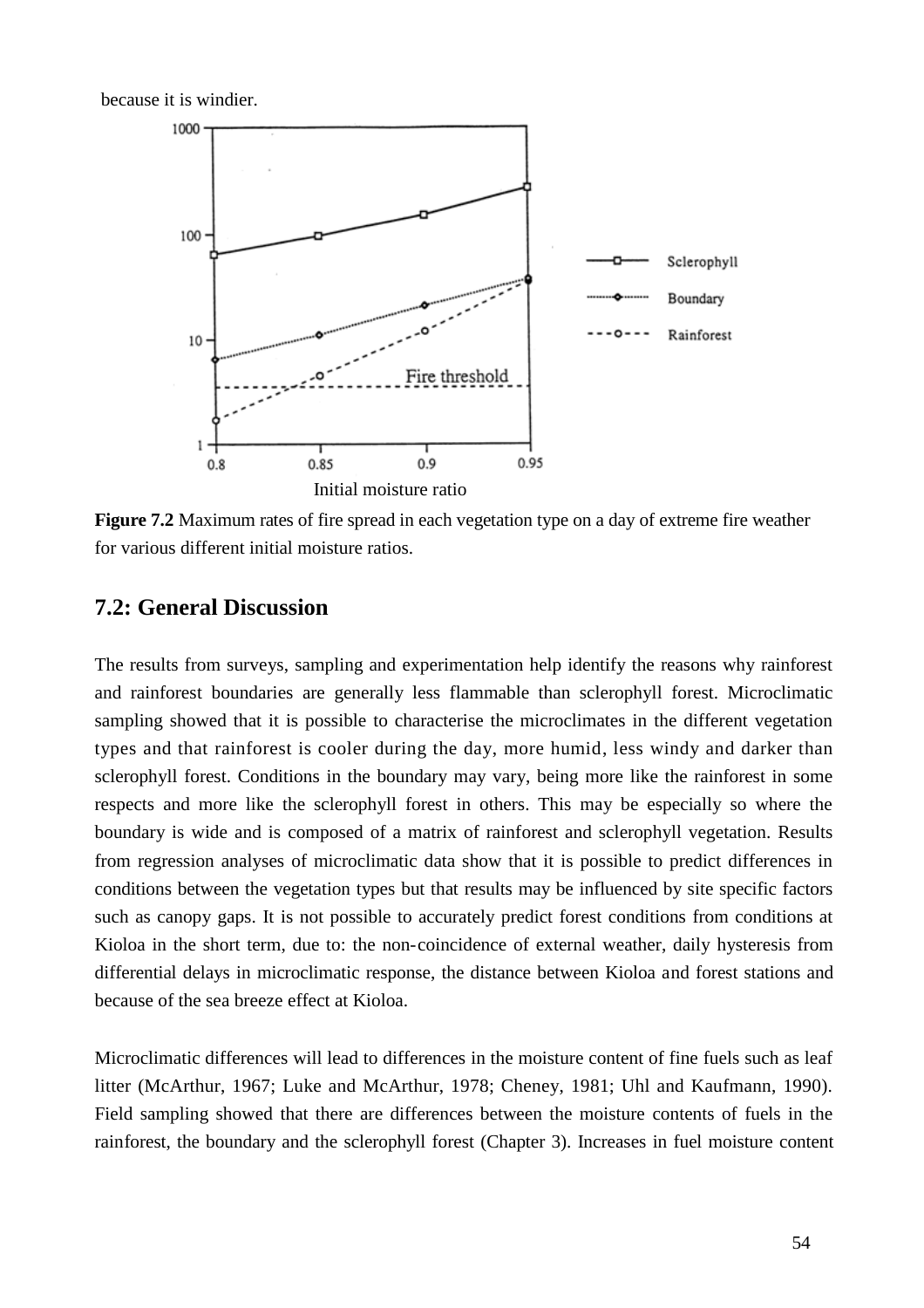will lead to decreases in flammability (Pompe and Vines, 1966; McArthur, 1967; Luke and McArthur, 1978; Cheney, 1981; Vines, 1981). Microclimatic sampling has shown that there will be differences in fuel drying and fire spread between the different vegetation types studied. However, short term variation in the relationship between microclimates at different locations means that differences in rates of fuel drying and fire spread are hard to quantify. To examine how the vegetation will affect fuel drying and rates of fire spread it is necessary to study how microclimatic differences will influence fuel drying over time.

Surveying and experimentation also showed that there may be differences in the flammability of rainforest, rainforest boundaries and sclerophyll forest caused by structural differences in the live vegetation. The experimental burn (Chapter 5) showed that vines at low levels will extinguish fires because on all fences there were areas where the fresh vine remained unburned after the fire had consumed all the available surrounding fuel. It was shown that increases in the density of the vine lead to increases in the amount of vine that remained unburned. Results from structural surveys of the vegetation at the line of extinguishment of recent fires (Chapter 6) further supported the suppressive role of low level vines; it was shown that fires of high intensity may be extinguished where there is a high covering of vines at low levels.

Vines may have a suppressive effect on fire either because they reduce radiation transfer to adjacent fresh foliage or because they influence the speed of the wind. It is concluded that the suppressive effect of vines is due to their effect on the transfer of radiation. During the experimental burn the wind was blowing upslope against the fire, so that, as air passed over the fences to where the flames were, it would have eddied and drawn the flames closer to the fence. Had the wind been blowing with the direction of the fire it would still have directed the flames toward the fence. Although this has not been tested, it is probable that during the experimental burn, flames were directed toward the fence and therefore the effect of wind was minimised. Neither the results from the experimental burn nor the structural surveys were sufficiently detailed to allow development of an accurate vegetation suppression index. It is concluded, however, that rainforest boundaries may have reduced flammability due to the suppressive effects of vines. Results of the structural surveys suggest that the effect of the vine may be directly proportional to it's density.

Structural surveys and the experimental burn showed that there are differences in the flammability of rainforest and sclerophyll forest due to the nature of the understorey vegetation. During the experimental burn the most important factor governing the forward progress of the fire was the presence of monocot tussocks and associated dry litter. Structural surveys conducted along lines of fire extinguishment showed that intense fires will not go out where there are monocot tussocks or where leaf litter is deep. These results suggest that the presence of monocot tussocks will act to promote fire because they contribute directly to fuel loads and because they support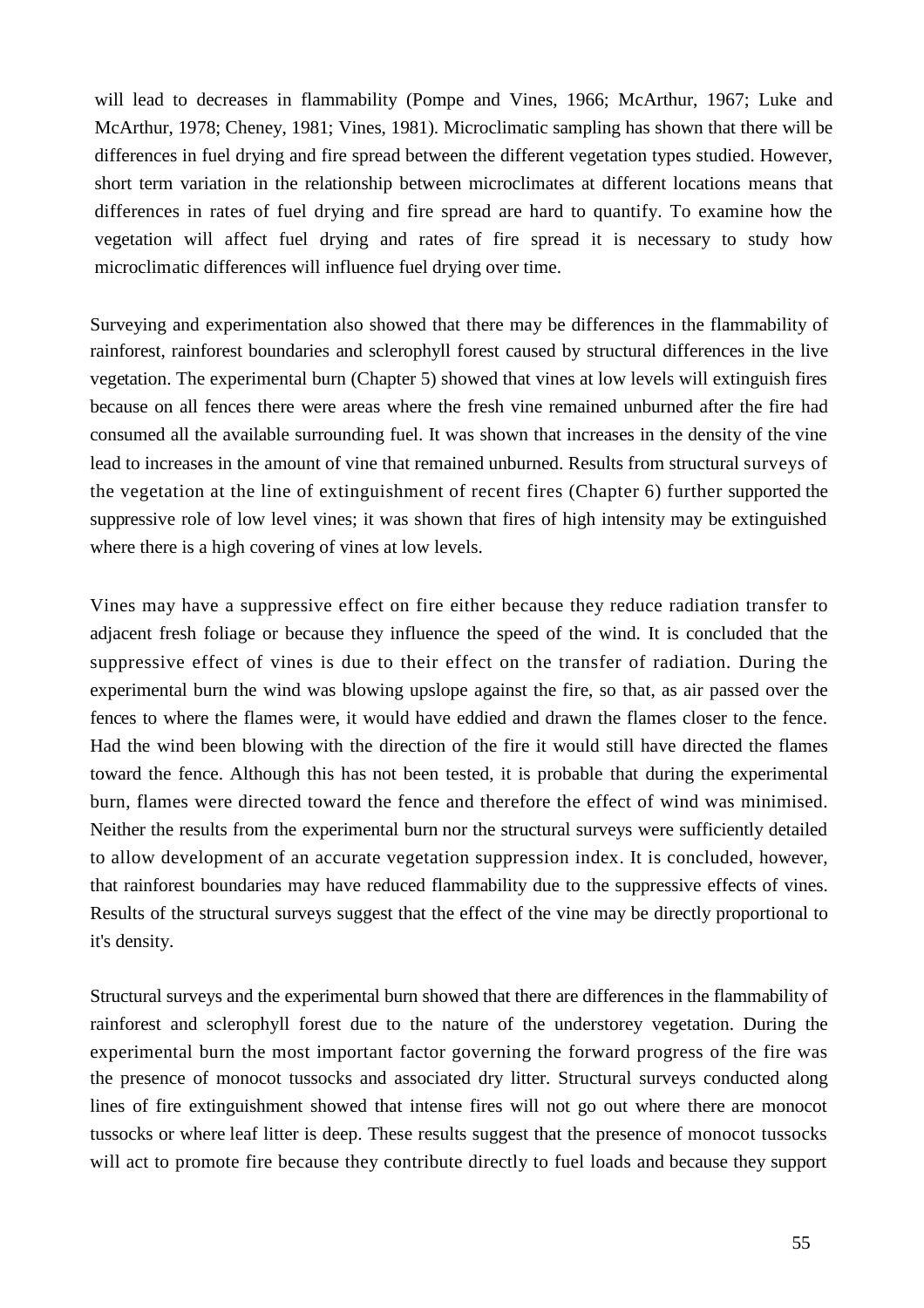and aerate leaf litter. This agrees with what has been reported in the past (McArthur, 1967; Howard, 1981). The importance of the sclerophyll understorey in promoting fire supports the conclusion that differences in the nature of the live vegetation will make rainforest and rainforest boundaries less flammable than sclerophyll forest.

The leaf flammability experiment (Chapter 4) showed that the ignitability of leaves is largely correlated with their leaf surface area, probably due to the physics of heating and cooling in leaves (Monteith, 1973).Rrainforest leaves were found to more flammable than sclerophyll leaves, perhaps purely because they are larger,. This result may also be an artifact of the experimental design, because leaves were placed horizontally in the muffle furnace. It would be useful to re-run the experiment, placing leaves in other orientations in the furnace. In other words, this result does not prove that rainforest or boundaries will be more flammable than sclerophyll forest during a bushfire, because conditions in the furnace may not represent the conditions of heating and combustion that occur during bushfires.

It is helpful to model the potential differences in flammability of rainforest and sclerophyll forest over increasing periods without rain. By modelling the decrease in litter moisture over time it was possible to investigate the cumulative effect of microclimatic differences on fuel drying and to highligh important differencesin moisture relations. Boundary and sclerophyll fuels absorb more moisture at night but lose more moisture during the day than rainforest fuels. This is because fuels in the boundary and the sclerophyll forest are more influenced by external changes in temperature and humidity. Differences in the daily absorption and desorption of moisture by fuels leads to differences in fuel drying after rain: fuel in rainforest dries more slowly than that in the other vegetation types. These predictions are dependant upon the accuracy of the litter moisture model. Calibration showed that there may be problems optimising the drying constant and canopy cover terms when more than one site is used or litter is not collected at the precise point where microclimatic samples are taken. Despite this, it has been shown that the model can be optimised in order to study general differences in fuel drying between vegetation with differing canopy densities and microclimatic conditions.

It is also instructive to model changes in flammability from microclimatic data. Modelling allows examination of changes in flammability over extended periods without rain and during periods of extreme fire weather. In this study fire modelling has shown that there are clear differences in the flammability of rainforest and sclerophyll forest especially during extreme fire weather or prolonged periods without rain. Under certain conditions rainforest and rainforest boundaries will be flammable. The results show that there are both long and short term differences in the flammability of rainforest: long term differences result from the effects of microclimate on fuel drying; short term differences result from the direct effects of microclimatic parameters eg. wind speed on fire behaviour. This study has shown that rainforest will only become flammable under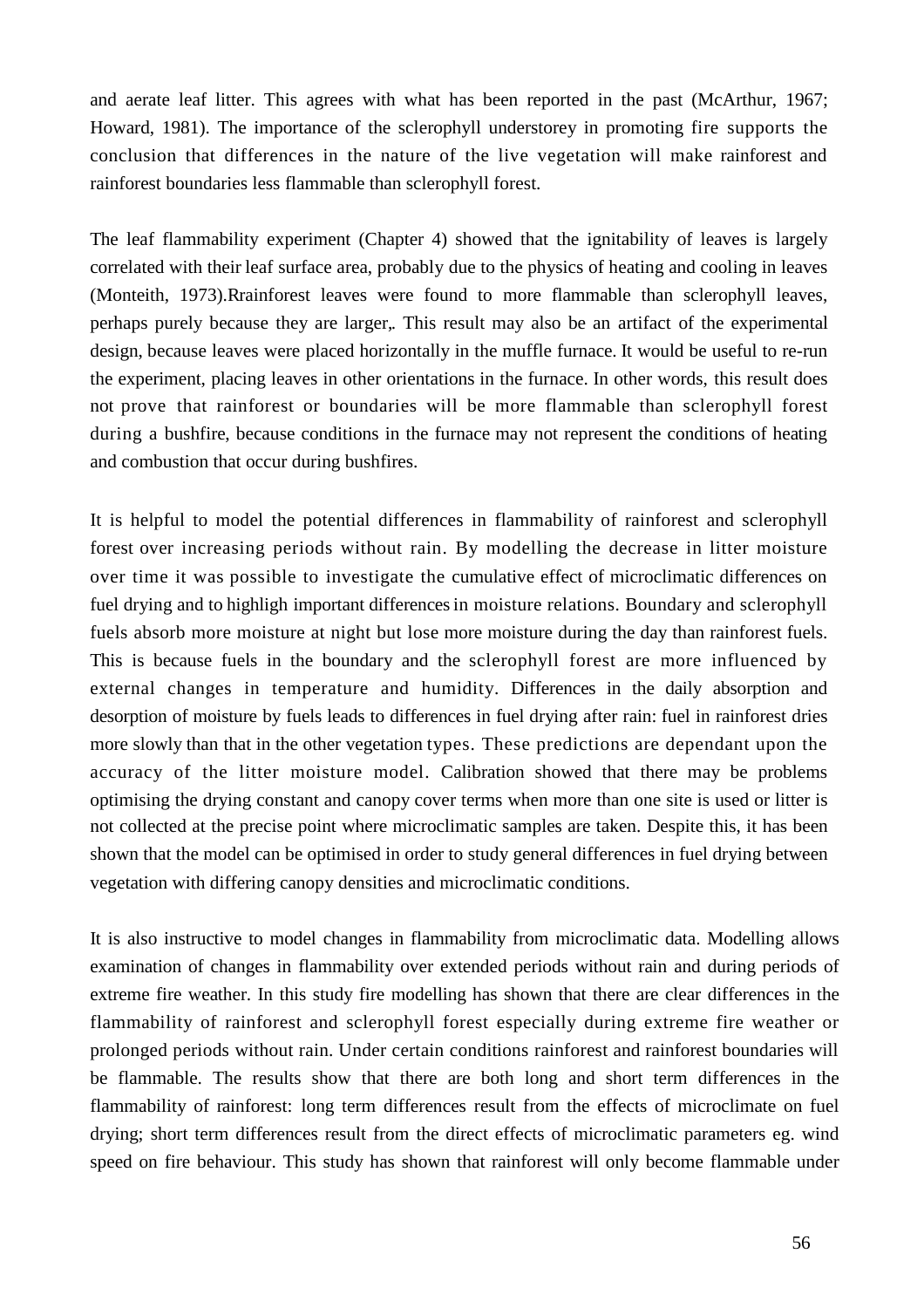extreme fire weather and fuel dryness conditions.

This study confirms previous reports that the distribution of rainforest and the position and widths of rainforest boundaries may be quite stable after a single fire (Stocker, 1981; Stocker and Mott, 1981; Unwin *et al,* 1985, Unwin, 1989). Even high intensity fires may be extinguished in rainforest, and tree species common to rainforest boundaries and mixed forest coppice well after fire. There is also evidence that supports the theory that increasing the frequency of fire may impact upon rainforest distributions and the nature of boundaries (Webb and Tracey, 1981a,b; Unwin *et al,* 1985; Ash, 1988; Unwin, 1989; Adam, 1994). It has been shown that fire will burn into boundaries and rainforest when fuel moisture is low and this means that fire may penetrate to impact upon fire sensitive rainforest trees. Surveys of the damage done to trees by fire showed that rainforest/boundary species are more vulnerable to being killed by fire when they are very small; as suggested in the literature (Stocker, 1981; Stocker and Mott, 1981; Ash, 1988). Infrequent fires of high intensity may not impact on rainforest distribution, because rainforest is able to recolonise in the fire interval. Frequent fires of low to moderate intensity will impact upon the rainforest boundary and, ultimately, the rainforest. This has important implications for the management of fire in mixed vegetation, because the increasing frequency of fires of all intensities due to ignition by humans will probably affect the width of rainforest boundaries and may deplete rainforest. The effect of different fire regimes on the distribution of rainforest and rainforest boundaries could be studied by using the same procedures to develop topographic models of the behaviour of fire in the different vegetation types.

The findings of this study are also important in terms of controlling and preventing bushfires and minimising the damage they cause. It has been shown that litter moisture models can be used to determine fuel drying in areas with differing canopy cover and from this potential flammability can be determined. Canopy cover is very important to determining litter moisture and flammability. Hence any canopy destruction in rainforest will increase flammability. This has been demonstrated in the tropics, where it is observed that rainforest may burn after cyclone damage to the canopy (Unwin, *et al,* 1985; Unwin, 1989). Similarly, in rainforest with a canopy reduced by logging or clearing, flammabilities will be increased, as found with some of the rainforest fires that occurred in Indonesia during 1997. Because a general model of fire behaviour has been developed, this approach can be applied to assess the potential flammabilities of disturbed rainforest.

Models that incorporate canopy effects on litter drying and ultimately fire spread will also be useful for developing spatial models of fire movement in a landscape composed of different vegetation types. Predictive models have been an important part of the study and prevention of bushfires for the last 30 years (McArthur, 1967; Luke and McArthur, 1978; Cheney, 1981;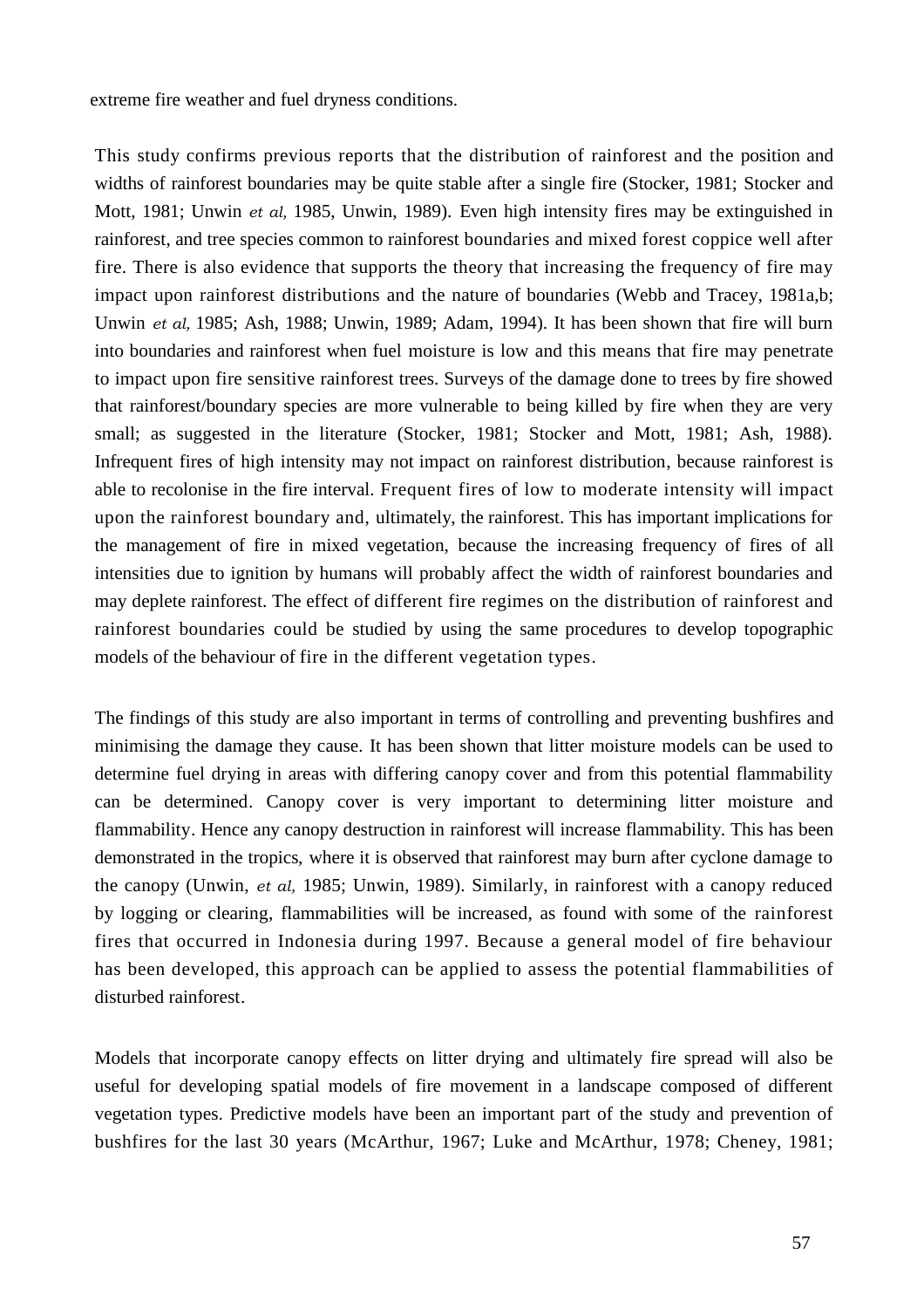Whelan, 1995). Predictive models incorporating the effects of different vegetation types will allow more efficient assessment of fire risk when controlling bushfires, or when preventing their occurrence through hazard reduction burning. The more efficient assessment of bushfire risk will lead to the more efficient deployment of personal and equipment for fire management and control. This study has also indicated that vines may act to halt the spread of fire, the identification of fire retardant vegetation that can be used for the protection of property and life has been an important focus for research (Vines, 1981; Gill and Moore, 1996). The results of this study suggest that vines may reduce fire spread by reducing radiation transfer during fire, this result is well worth further investigation.

In summary, the major findings of this study have been:

- Microclimatic conditions differ between the different vegetation types studied. Rainforest is cooler during the day, more humid, less windy and darker than sclerophyll forest. Conditions at the boundary will vary between sites.
- Microclimatic differences and differences in canopy cover will affect the rate of fuel drying in the different vegetation types. Fuel in rainforest dries more slowly than fuel in sclerophyll forest.
- Predictive models can be used to determine differences in moisture content and differences in the flammability of different vegetation types.
- The nature of the live vegetation in rainforest and rainforest boundaries will make these vegetation types less flammable than sclerophyll forest. This is due to a suppressive effect of vines that are common to rainforest and due to the promotion of fires by the sclerophyll understorey.
- Analysis of the factors that operate to suppress fires in rainforest has lead to insights about the role of fire in determining the relative position of rainforest and sclerophyll forest. The study has shown that under certain fire regimes the distribution of rainforest may be adversely affected by fire.
- The approach used in the study may be used in the future for preventing or controlling bushfires and minimising the damage they do.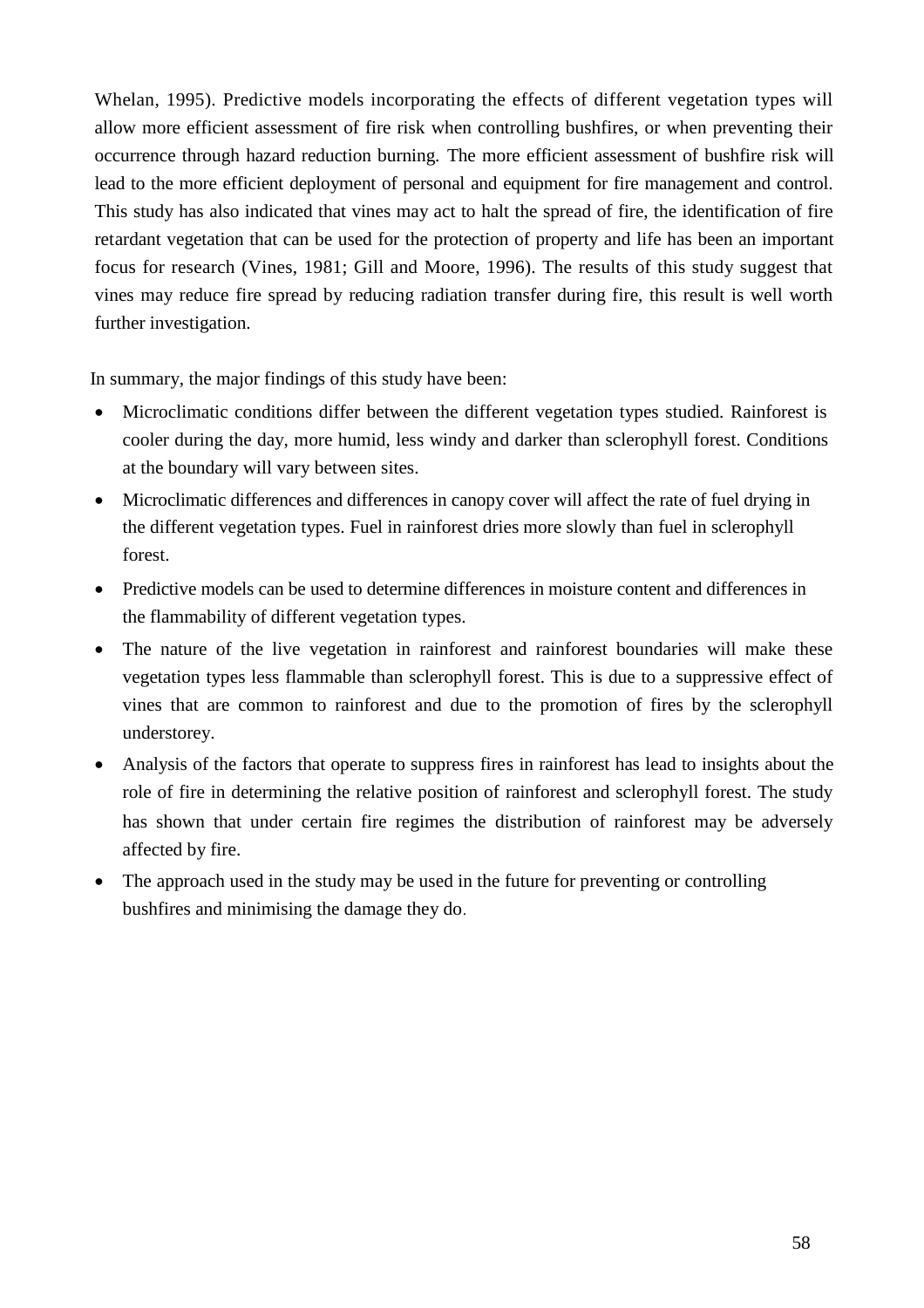# **References**

Adam, P. (1994) *Australian Rainforests .* Oxford University Press, New York.

Ash, J. (1988) The location and stability of rainforest boundaries in north-eastern Queensland, Australia. *Journal of Biogeography,* 15, 619-30.

Ashton, D.H. (1981a) Tall open forests. In Groves, R.H. (ed) *Australian Vegetation,* pp. 121- 51. Cambridge University Press, Cambridge.

Ashton, D.H. (1981b) Fire in tall open forests (wet sclerophyll forests). In Gill, A.M., Groves, R.H. and Noble, I.R. (eds.) *Fire and the Australian Biota ,* pp.339-366. Australian Academy of Science, Canberra.

Barrett, D.J. and Ash, J. (1992) Growth and carbon partitioning in rainforest and eucalypt forest species of south coastal New South Wales, Australia. *Aust. J. Bot 40,* 13-25

Brutsaert, W. (1982) *Evaporation into the Atmosphere .* D. Reidel, Dordrecht.

Chandler, C., Cheney, P., Thomas, P., Trabaud, L. and Williams, D. (1983) *Fire in Forestry. Volume 1: Forest Fire Behaviour and Effects.* John Wiley and Sons, New York.

Cheney, N.P. (1968) Predicting fire behaviour with fire danger tables. *Australian Forestry,* 32, 71-9.

Cheney, N.P. (1981) Fire behaviour. In Gill, A.M., Groves, R.H. and Noble, I.R. (eds.) *Fire and the Australian Biota ,* pp.151-76. Australian Academy of Science, Canberra.

Crane, J.B. (1982) Computing grassland and forest fire behaviour, relative humidity and drought index by pocket calculator. *Australian Forestry,* 45(2), 89-97.

Cremer, K.W. (1960) Eucalypts in rainforest. *Australian Forestry,* 4, 120-6.

Gill, A.M. (1975) Fire and the Australian flora: a review. *Australian Forestry,* 38, 4-25.

Gill, A.M. (1977) Management of fire-prone vegetation for plant species conservation in Australia. *Search, 1(2),* 20-26.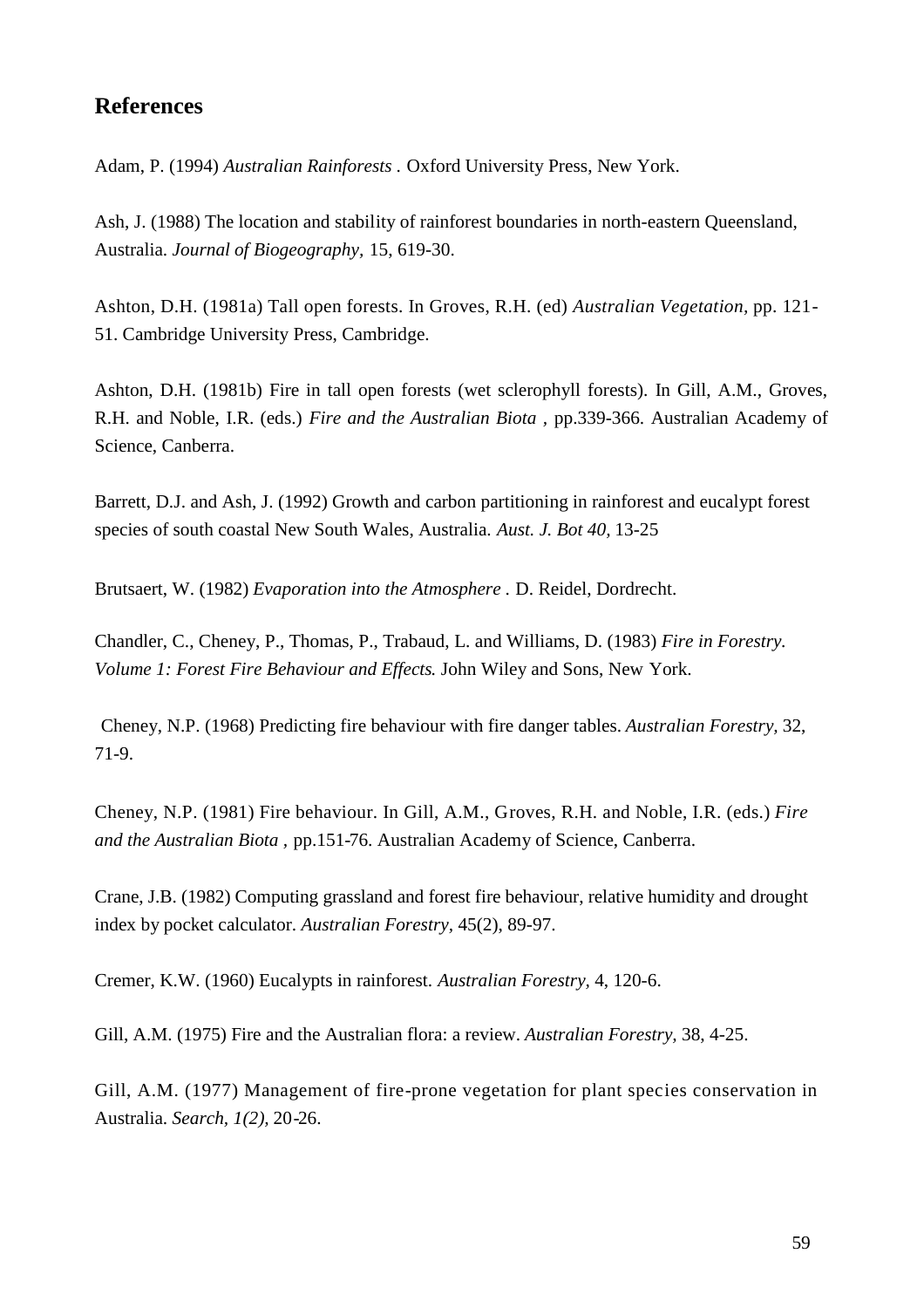Gill, A.M. (1981) Patterns and processes in open forests of *Eucalyptus* in southern Australia. In Groves, R.H. (ed) *Australian Vegetation,* pp.152-76. Cambridge University Press, Cambridge.

Gill, A.M. and Knight, I.K. (1988) Fire Measurement. Proc. Conf. Bushfire Modelling and Fire Danger Rating System, Canberra.

Gill, A.M. and Moore, P.H.R. (1996) Ignitibility of Leaves of Australian Plants. Contract report to the Australian Flora Foundation, Centre for Plant Biodiversity Research, CSIRO Plant Industry.

Harden, G.J. (1993) *Flora of N .S .W.* New South Wales University Press, Sydney.

Helman, C.E. (1983) Inventory analysis of southern N.S.W. rainforest vegetation. Ph.D. Thesis, University of New England.

Howard, T.M. (1981) Southern closed-forests. In Groves, R.H. (ed) *Australian Vegetation,* pp.102-20. Cambridge University Press, Cambridge.

King, N.K. and Vines, R.G. (1969) Variation in the flammability of the leaves of some Australian forest species. CSIRO Aust. Div. Appl. Chem., mimeo Rep.

Luke, R.H. and McArthur, A.G. (1978) *Bushfires in Australia .* Department of Primary Industry Forestry and Timber Bureau, CSIRO Division of Forest Research, Australian Government Printing Service, Canberra.

McArthur, A.G. and Cheney, N.P. (1966) The characterisation of fires in relation to ecological studies. *Australian Forest Research, 2(3),* 36-45.

McArthur, A.G. (1967) Fire behaviour in eucalypt forests. Comm. Aust. For. Timber Bur. Leaflet No. 107.

Monteith, J.L. (1973) *Priciples of Environmental Physics.* Edward Arnold, London.

Moore, P.H.R., Gill, A.M. and Kohnert, R. (1995) Quantifying bushfires for ecology using two electronic devices and biological indicators. *CALM Science Supplement ,* 4, 83-88.

Mullen, I. (1995) Environmental process and landscape pattern: Rainforests of the south coast of New South Wales. Honours Thesis, Australian National University.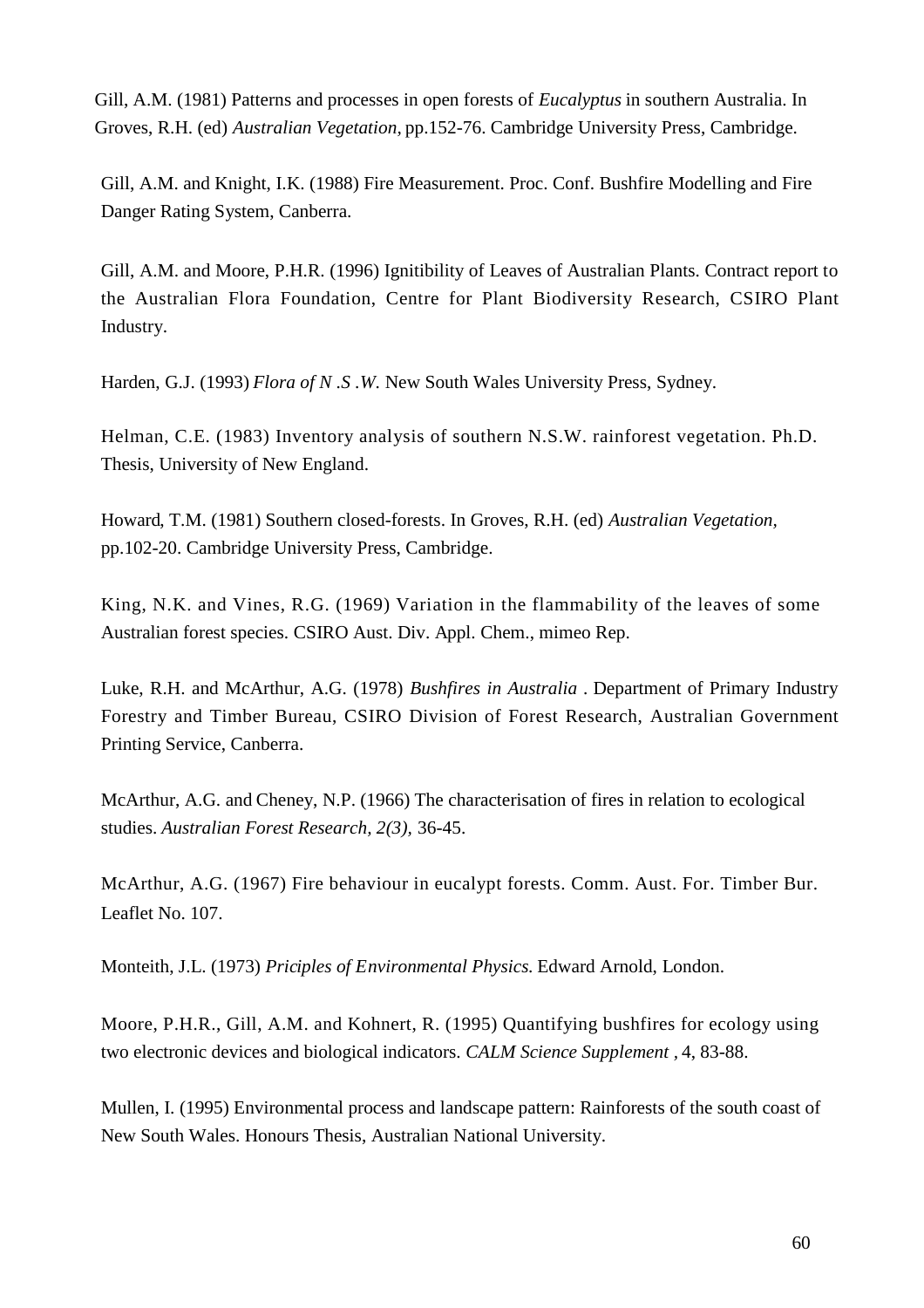Noble, I.R., Bary, G.A. and Gill, A.M. (1980) McArthur's fire danger meters expressed as equations. *Australian Journal of Ecology, 5,* 201-3.

Pal Arya, S. (1988) *Introduction to Micrometeorology .* Academic Press, New York

Pompe, A. and Vines, R.G. (1966) The influence of moisture on the combustion of leaves. *Australian Forestry ,* 30, 231- 41.

Whelan, R.J. (1995) *The Ecology of Fire .* University Press, Cambridge.

Specht, R.L. (1981) Major vegetation types in Australia. In Keast, A. (ed) *Ecological Biogeography of Australia,* pp.163-298. W. Junk, The Hague.

Stocker, G.C. (1981) Regeneration of a north Queensland rainforest following felling and burning. *Biotropica,* 13(2), 86- 92.

Stocker, G.C. and Mott, J.J. (1981) Fire in the tropical forests and woodlands of northern Australia. In Gill, A.M., Groves, R.H. and Noble, I.R. (eds.) *Fire and the Australian Biota ,* pp.425-42. Australian Academy of Science, Canberra

Uhl, C. and Kauffman, J.B. (1990) Deforestation, fire susceptability and potential tree responses in the eastern Amazon. *Ecology, 71(2),* 437-49.

Unwin, G.L. (1989) Structure and composition of the abrupt rainforest boundary in the Heberton Highland, North Queensland. *Aust. J. Bot .,* 37, 413-28.

Unwin, G.L., Stocker, G.C. and Sanderson, K.D. (1985) Fire and the forest ecotone in the Heberton highland, north Queensland. *Proceedings of the Ecological Society of Australia,* 13, 215- 24.

Vines, R.G. (1981) Physics and chemistry of rural fires. In Gill, A.M., Groves, R.H. and Noble, I.R. *(eds.) Fire and the Australian Biota ,* pp.129-49. Australian Academy of Science, Canberra.

Webb, L.J. and Tracey, J.G. (1981a) The rainforests of northern Australia. In Groves, R.H. (ed) *Australian Vegetation,* pp. 67-101. Cambridge University Press, Cambridge.

Webb, L.J. and Tracey, J.G. (1981b) Australian forests: patterns and change. In Keast, A. (ed) *EcologicalBiogeography of Australia,* pp.605- 694. W. Junk, The Hague.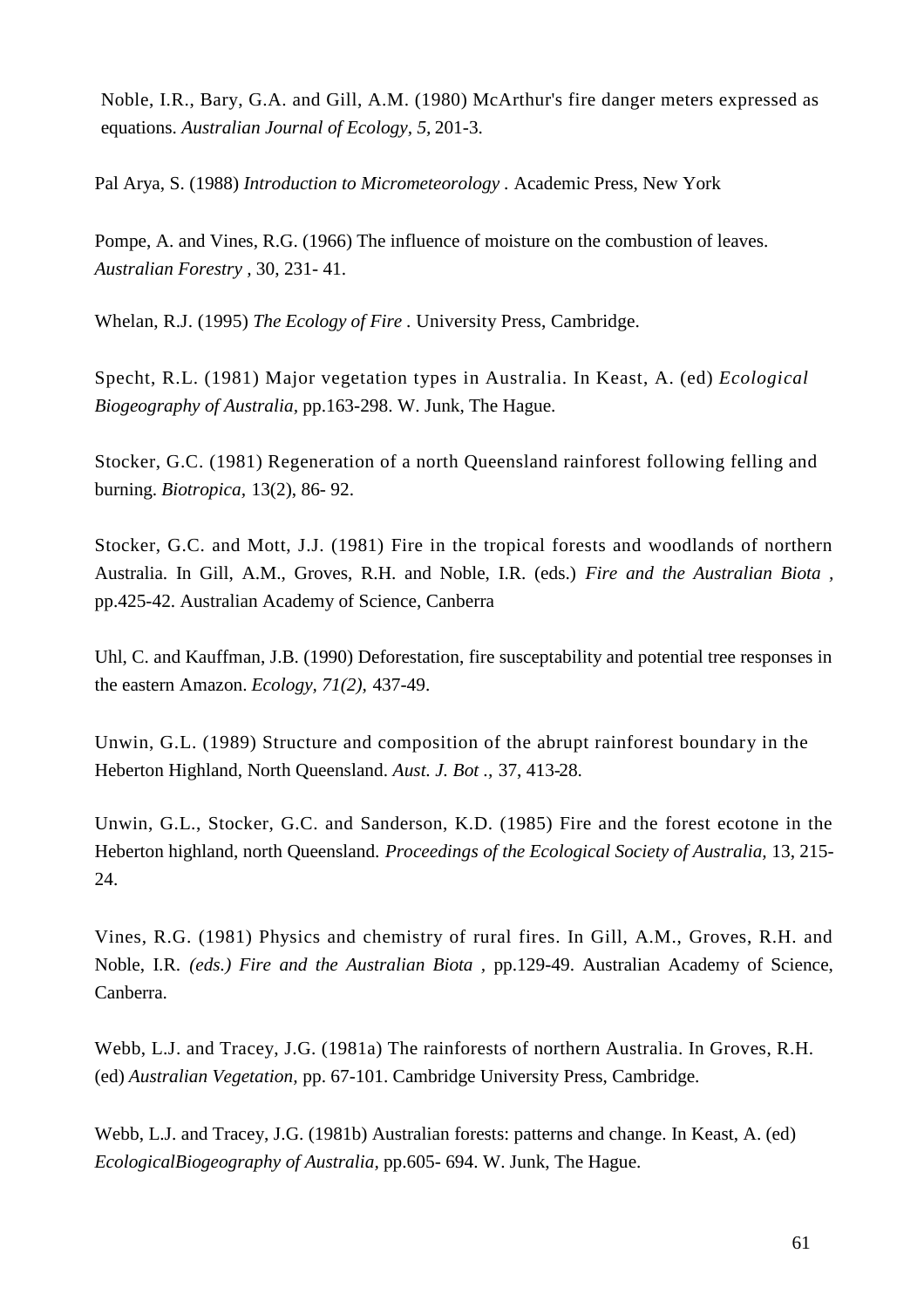Yates, C. (1989) The distribution and boundaries of rainforest in the Clyde region of New South Wales. Honours Thesis, Australian National University.